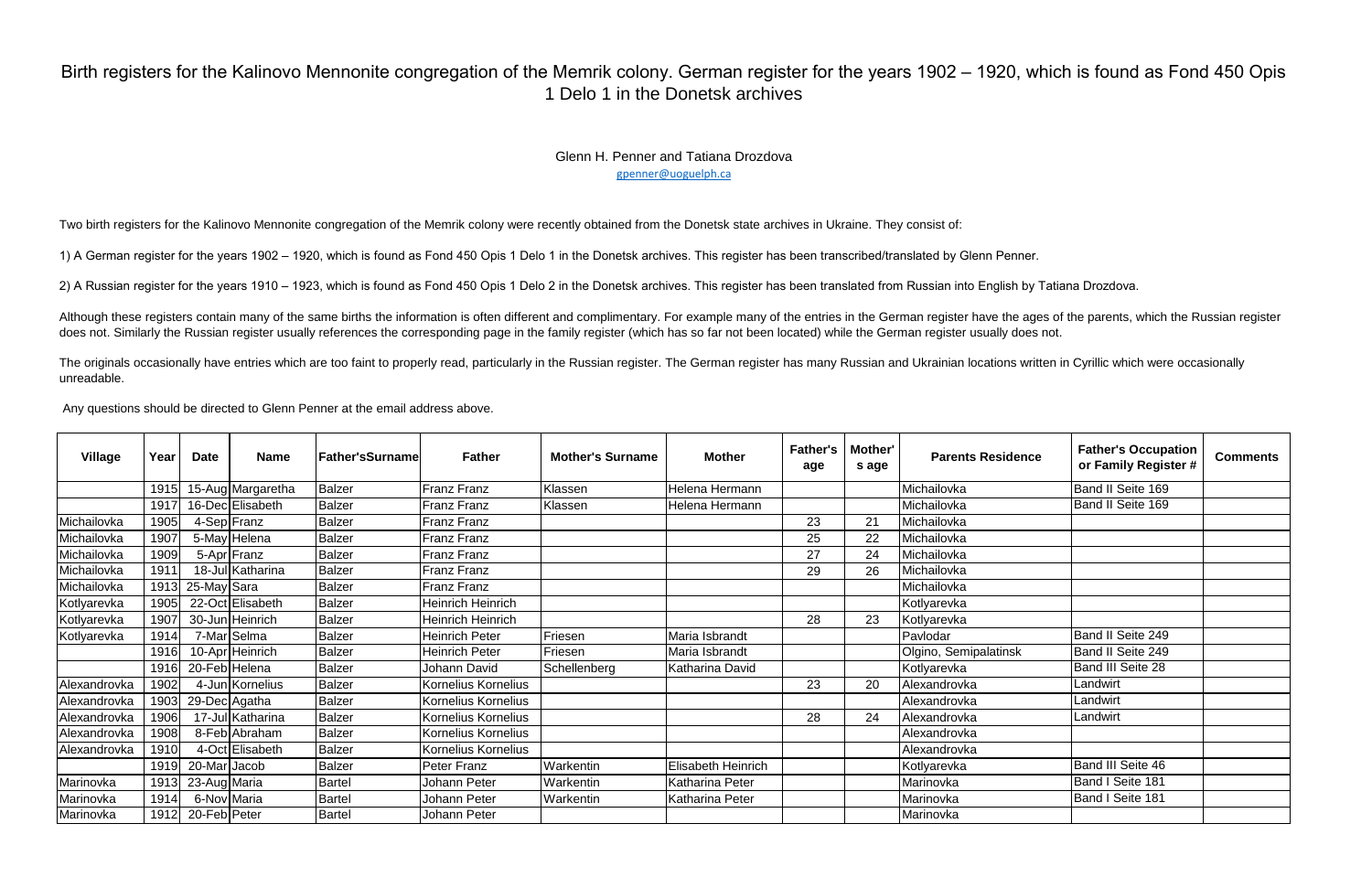| Marinovka     | 1904 | 25-Mar Peter                 | Bartel        | <b>Peter Peter</b>     |                |                   |    |    | Marinovka     | Landwirt                |             |
|---------------|------|------------------------------|---------------|------------------------|----------------|-------------------|----|----|---------------|-------------------------|-------------|
| Marinovka     | 1905 | 24-Nov Johann                | <b>Bartel</b> | <b>Peter Peter</b>     |                |                   |    |    | Marinovka     |                         |             |
| Marinovka     | 1911 | 4-Aug Nicolaus               | <b>Bartel</b> | Peter Peter            |                |                   |    |    | Kotlyarevka   |                         | stroked out |
| Alexandrovka  | 1914 | 12-Apr Wilhelm               | Berg          | Abraham Jacob          | Isaac          | Katharina Phillip |    |    | Priyutaya     | Band I Seite 120        |             |
|               | 1916 | $\overline{27}$ -Jul Abraham | Berg          | Abraham Jacob          | Isaac          | Katharina Phillip |    |    | Alexandrovka  | Band I Seite 20         |             |
| Alexandrovka  | 1910 | 12-Nov Katharina             | Berg          | Abraham Jacob          |                |                   |    |    | Sergejewka    |                         |             |
| Alexandrovka  | 1910 | 12-Nov Maria                 | Berg          | Abraham Jacob          |                |                   |    |    | Sergejewka    |                         |             |
| Alexandrovka  | 1912 | 7-Jul Helena                 | Berg          | Abraham Jacob          |                |                   | 25 | 21 |               |                         |             |
| Alexandrovka  | 1914 | 31-Dec David                 | Berg          | Heinrich Jacob         | Teichroeb      | Elisabeth Jacob   |    |    | Kalinovo      | Band II Seite 76        |             |
| Alexandrovka  | 1902 | 9-May Katharina              | Berg          | Heinrich Jacob         |                |                   | 24 | 20 | Alexandrovka  | Tischler                |             |
| Alexandrovka  | 1903 | 20-May Jacob                 | Berg          | Heinrich Jacob         |                |                   | 25 | 21 | <b>Memrik</b> | Carpetner               |             |
| Alexandrovka  | 1903 | 20-May Abraham               | Berg          | Heinrich Jacob         |                |                   | 25 | 21 | <b>Memrik</b> |                         |             |
| Alexandrovka  | 1906 | 16-Jul Heinrich              | Berg          | Heinrich Jacob         |                |                   | 29 | 25 | Alexandrovka  | <b>Tischler</b>         |             |
| Alexandrovka  | 1911 | 17-May Isaac                 | Berg          | Heinrich Jacob         |                |                   | 33 | 29 |               |                         |             |
| Alexandrovka  | 1912 | 15-Dec Johann                | Berg          | <b>Heinrich Jacob</b>  |                |                   |    |    | Blumestein    | Band II Seite 76        |             |
| Alexandrovka  | 1909 | 17-Nov Gerhard               | Berg          | <b>Isaac Jacob</b>     |                |                   |    |    | Alexandrovka  |                         |             |
|               | 1915 | 14-Nov Johann                | Berg          | Peter Jacob            | Hooge          | Anna Jacob        |    |    | Alexandrovka  | Band II Seite 4         | twin        |
|               | 1915 | 14-Nov Heinrich              | Berg          | Peter Jacob            | Hooge          | Anna Jacob        |    |    | Alexandrovka  | <b>Band II Seite 4</b>  | twin        |
| Alexandrovka  | 1909 | 27-Feb Jacob                 | Berg          | Peter Jacob            |                |                   |    |    | Alexandrovka  |                         |             |
| Alexandrovka  | 1910 | 14-Aug Peter                 | Berg          | Peter Jacob            |                |                   |    |    | Alexandrovka  |                         |             |
| Alexandrovka  | 1912 | 15-May Maria                 | Berg          | Peter Jacob            |                |                   | 29 | 29 |               |                         |             |
| Alexandrovka  | 1908 | 23-Apr Peter                 | Berg          | <b>Heinrich Jacob</b>  |                |                   |    |    | Alexandrovka  |                         |             |
| Michailovka   | 1914 | 14-Dec Jacob                 | Bergen        | Abraham Abraham        | Krueger        | Katharina Jacob   |    |    | Michailovka   | <b>Band II Seite 14</b> |             |
| Michailovka   | 1909 | 23-Jul Maria                 | Bergen        | Abraham Abraham        |                |                   | 23 | 22 | Michailovka   |                         |             |
| Michailovka   | 1910 | 30-Sep Abraham               | Bergen        | Abraham Abraham        |                |                   | 24 | 22 | Michailovka   |                         |             |
| Michailovka   | 1911 | 11-Oct Katharina             | Bergen        | Abraham Abraham        |                |                   | 25 | 23 | Michailovka   |                         |             |
| Michailovka   | 1913 | 31-Mar Elisabeth             | Bergen        | Abraham Abraham        |                |                   |    |    | Michailovka   | Band II Seite 14        |             |
| Michailovka   | 1903 | 24-Nov Susanna               | Bergen        | Abraham Johann         |                |                   | 47 | 35 | Michailovka   | Landwirt                |             |
| Michailovka   | 1905 | 20-Mar Sara                  | Bergen        | Abraham Johann         |                |                   | 49 | 37 | Michailovka   |                         |             |
| Michailovka   | 1908 | 22-Apr Gerhard               | Bergen        | Abraham Johann         |                |                   | 39 | 39 | Michailovka   | Landwirt                |             |
|               | 1915 | 16-Oct Abraham               | Bergen        | <b>Gerhard Abraham</b> | <b>Bartel</b>  | Katharina Peter   |    |    | Marinovka     | Band II Seite 256       |             |
|               | 1917 | 30-MarGerhard                | Bergen        | Gerhard Abraham        | <b>Bartel</b>  | Katharina Peter   |    |    | Petrowka      | Band II Seite 256       |             |
|               | 1919 | 22-Jul Peter                 | Bergen        | <b>Gerhard Abraham</b> | <b>Bartel</b>  | Katharina Peter   |    |    | Alexandropol  | Band II Seite 256       |             |
| Marinovka     | 1913 | 27-Oct Maria                 | Bergen        | <b>Gerhard Abraham</b> |                |                   |    |    | Marinovka     |                         |             |
| Kotlyarevka   | 1914 | 28-Jul Peter                 | Bergmann      | Gerhard Jacob          | <b>Martens</b> | Agatha Jacob      |    |    | Kotlyarevka   | Band II Seite 39        |             |
| Kotlyarevka   | 1902 | 17-Oct Anna                  | Bergmann      | <b>Gerhard Jacob</b>   |                |                   | 25 | 24 | Kotlyarevka   | Landwirt                |             |
| Kotlyarevka   | 1904 | 24-Jan Johann                | Bergmann      | Gerhard Jacob          |                |                   |    |    | Kotlyarevka   | Landwirt                |             |
| Kotlyarevka   | 1905 | 19-Oct Agatha                | Bergmann      | Gerhard Jacob          |                |                   |    |    | Kotlyarevka   |                         |             |
| Kotlyarevka   | 1907 | 13-Jul Elisabeth             | Bergmann      | Gerhard Jacob          |                |                   | 30 | 29 | Kotlyarevka   |                         |             |
| Kotlyarevka   | 1909 | 15-Sep Agatha                | Bergmann      | Gerhard Jacob          |                |                   |    |    | Kotlyarevka   |                         |             |
| Kotlyarevka   | 1911 | 7-Feb Abraham                | Bergmann      | Gerhard Jacob          |                |                   | 33 | 32 | Kotlyarevka   |                         |             |
| Kotlyarevka   | 1912 | 9-Jul Katharina              | Bergmann      | Gerhard Jacob          |                |                   | 35 | 33 | Kotlyarevka   | <b>Band II Seite 39</b> |             |
| Memrik        | 1906 | 25-Oct Jacob                 | Bergmann      | Jacob Jacob            |                |                   | 26 | 23 | <b>Memrik</b> |                         |             |
| Memrik        | 1907 | 3-Nov Heinrich               | Bergmann      | Jacob Jacob            |                |                   |    |    | Memrik        |                         |             |
| <b>Memrik</b> | 1910 | 28-Mar Helena                | Bergmann      | Jacob Jacob            |                |                   |    |    | Memrik        |                         |             |
| Memrik        | 1912 | 21-Jun Johann                | Bergmann      | Jacob Jacob            |                |                   |    |    | Suvorovckay   | Band II Seite 208       |             |
| Memrik        | 1914 | 16-Jan Johann                | Bergmann      | Johann Jacob           | Bergen         | Aganetha Heinrich |    |    | Orlov         | Band II Seite 297       |             |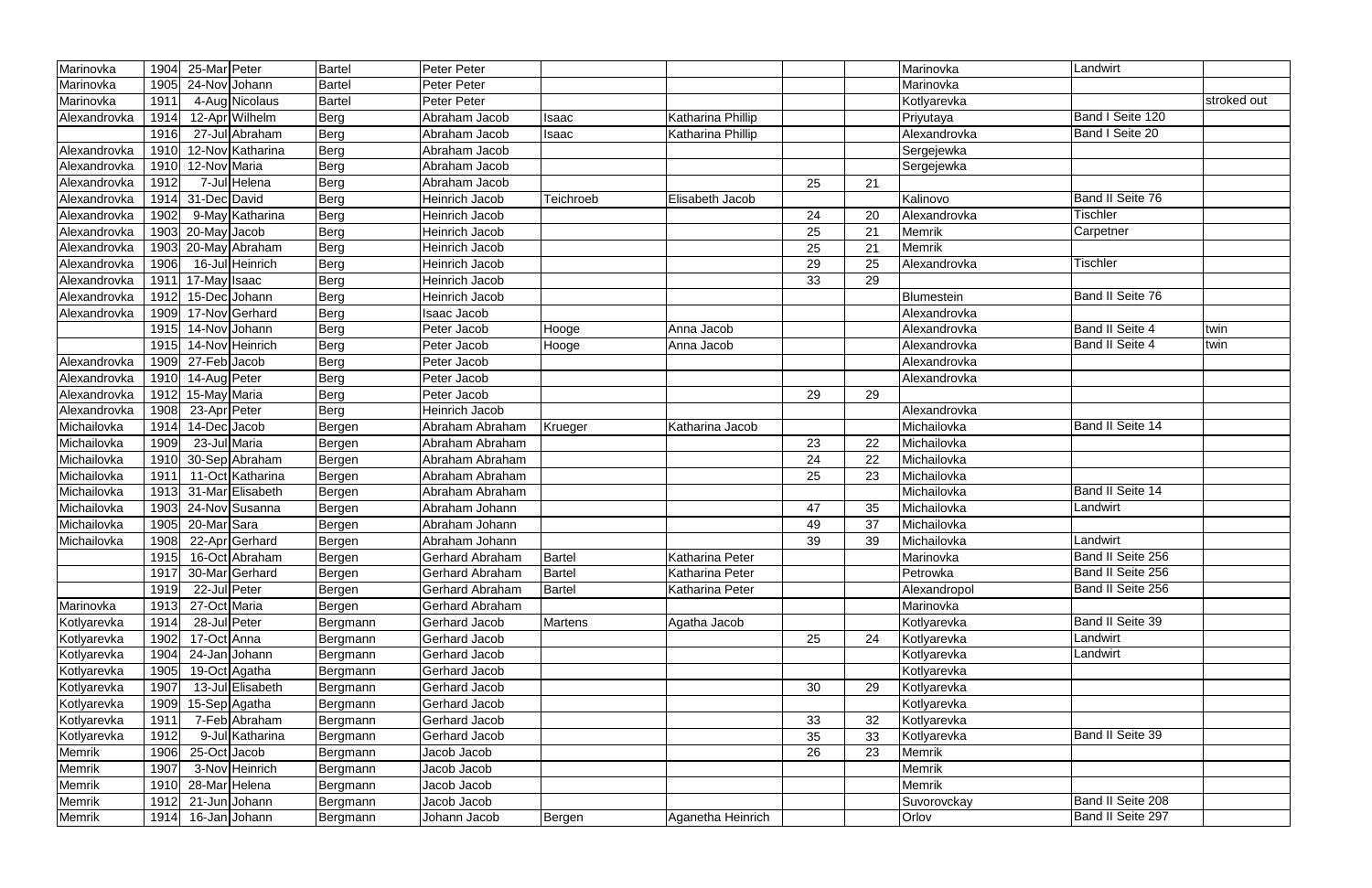| Kotlyarevka | 1909         | 22-Nov Susanna                 | Bergmann                     | <b>Johann Martin</b>               |               |                     |    |    | Kotlyarevka                  |                          |
|-------------|--------------|--------------------------------|------------------------------|------------------------------------|---------------|---------------------|----|----|------------------------------|--------------------------|
| Kotlyarevka | 1912         | 11-Jul Martin                  | Bergmann                     | <b>Johann Martin</b>               |               |                     | 25 | 23 |                              | Band I Seite 132         |
| Kotlyarevka | 1902         | 24-Apr David                   | Bergmann                     | <b>Martin Kornelius</b>            |               |                     | 44 | 43 | Kotlyarevka                  | Landwirt                 |
|             | 1917         | 13-Jan Peter                   | Bergmann                     | Peter Jacob                        | Janzen        | Katharina Heinrich  |    |    | Memrik                       | Band I Seite 172         |
| Memrik      | 1911         | 22-Mar Heinrich                | Bergmann                     | Peter Jacob                        |               |                     | 26 | 20 | Memrik                       |                          |
| Memrik      | 1912         | 15-Jun Helena                  | Bergmann                     | Peter Jacob                        |               |                     |    |    | Memrik                       | Band I Seite 172         |
| Nicolayevka | 1904         | 22-Feb David                   | <b>Block</b>                 | David David                        |               |                     |    |    | Nicolayevka                  | Landwirt                 |
| Nicolayevka | 1905         | 13-May Anna                    | <b>Block</b>                 | David David                        |               |                     |    |    | Nicolayevka                  |                          |
|             | 1919         | 21-Nov Katharina               | <b>Block</b>                 | Gerhand Johann                     | Goertzen      | Katharina David     |    |    | Karpovka                     | Band II Seite 160        |
|             | 1917         | 5-Oct Gerhard                  | <b>Block</b>                 | Gerhard Johann                     | Goertzen      | Katharina David     |    |    | Karpovka                     | Band II Seite 160        |
| Karpovka    | 1908         | 16-Oct Elisabeth               | <b>Block</b>                 | Gerhard Johann                     |               |                     | 29 | 20 | Karpovka                     |                          |
| Karpovka    | 1910         | 10-Jan Maria                   | <b>Block</b>                 | Gerhard Johann                     |               |                     |    |    | Karpovka                     |                          |
| Karpovka    | 1912         | 11-Mar Johann                  | <b>Block</b>                 | Gerhard Johann                     |               |                     | 33 | 23 | Karpovka                     | Band II Seite 160        |
| Marinovka   | 1908         | 18-Mar Heinrich                | <b>Block</b>                 | Heinrich David                     |               |                     |    |    | Marinovka                    | Landwirt                 |
| Nicolayevka | 1908         | 18-Mar Heinrich                | <b>Block</b>                 | <b>Heinrich David</b>              |               |                     |    |    | Marinovka                    |                          |
| Nicolayevka | 1911         | 26-Mar David                   | <b>Block</b>                 | <b>Heinrich David</b>              |               |                     | 36 | 36 | Marinovka                    |                          |
| Karpovka    | 1909         | 27-Nov Kornelius               | <b>Block</b>                 | Hermann Johann                     |               |                     |    |    | Karpovka                     |                          |
| Karpovka    | 1910         | 7-Sep Elisabeth                | <b>Block</b>                 | Hermann Johann                     |               |                     |    |    | Karpovka                     |                          |
| Karpovka    | 1903         | 6-Apr Susanna                  | <b>Block</b>                 | Johann Hermann                     |               |                     | 48 | 40 | Karpovka                     | Landwirt                 |
| Karpovka    | 1914         | 24-Oct Abraham                 | <b>Block</b>                 | Johann Johann                      | Penner        | Susanna Jacob       |    |    | Karpovka                     | Band II Seite 285        |
|             | 1919         | 21-Sep Eva                     | <b>Block</b>                 | Johann Johann                      | Penner        | Susanna Jacob       |    |    | Karpovka                     | Band II Seite 285        |
| Lessovka    | 1903         | 11-Jun Helena                  | <b>Boese</b>                 | Benjamin Andreas                   |               |                     | 37 | 36 | Neushdgorov                  |                          |
| .essovka    | 1902         | 21-Jun Andreas                 | <b>Boese</b>                 | <b>Friedrich Andreas</b>           |               |                     | 28 | 21 | Lessovka                     | Landwirt                 |
| _essovka    | 1903         | 10-May Susanna                 | <b>Boese</b>                 | <b>Friedrich Andreas</b>           |               |                     | 30 | 22 | Grigorievka, Samara          | Landwirt                 |
| Lessovka    | 1905         | 29-Aug David                   | <b>Boese</b>                 | <b>Friedrich Andreas</b>           |               |                     | 31 | 24 | Lessovka                     | twin                     |
| .essovka    | 1905         | 29-Aug Maria                   | <b>Boese</b>                 | <b>Friedrich Andreas</b>           |               |                     | 31 | 24 | Lessovka                     | twin                     |
| Lessovka    | 1908         | 13-Jun Maria                   | <b>Boese</b>                 | <b>Friedrich Andreas</b>           |               |                     |    |    | Lessovka                     |                          |
| Lessovka    | 1902         | 11-Jan Jacob                   | <b>Boese</b>                 | <b>Gerhard Andreas</b>             |               |                     | 34 | 32 | Selidovka                    | Mueller                  |
| Lessovka    | 1903         | 30-Dec Benjamin                | <b>Boese</b>                 | <b>Gerhard Andreas</b>             |               |                     | 36 | 34 | Lessovka                     | Landwirt                 |
| Karpovka    | 1914         | 5-Oct Susanna                  | <b>Boldt</b>                 | Abraham Jacob                      | Koop          | Katharina Heinrich  |    |    | Karpovka                     | Band II Seite 296        |
|             | 1919         | 19-Feb Agatha                  | <b>Boldt</b>                 | Diedrich Jacob                     | <b>Dyck</b>   | Aganetha Bernhard   |    |    | Karpovka                     | <b>Band III Seite 35</b> |
| Karpovka    | 1906         | 16-Sep Jacob                   | <b>Boldt</b>                 | Gerhard                            |               | Helena              | 30 | 31 | Karpovka                     |                          |
| Karpovka    | 1913         | 4-Dec Heinrich                 | <b>Boldt</b>                 | Gerhard Jacob                      | Thun          | <b>Helena Peter</b> |    |    | Karpovka                     | Band I Seite 158         |
| Karpovka    | 1909         | 15-Jan Helena                  | <b>Boldt</b>                 | Gerhard Jacob                      |               |                     | 32 | 33 | Karpovka                     |                          |
| Karpovka    | 1911         | 8-Jul Gerhard                  | <b>Boldt</b>                 | Gerhard Jacob                      |               |                     | 34 | 35 | Karpovka                     |                          |
| Karpovka    | 1913         | 20-Aug Heinrich                | <b>Boldt</b>                 | Heinrich Johann                    | Neufeld       | Katharina Jacob     |    |    | Karpovka                     | Band I Seite 72          |
|             | 1918         | 18-Oct Isaac                   | <b>Boldt</b>                 | Heinrich Johann                    | Neufeld       | Katharina Jacob     |    |    | Karpovka                     | Band I Seite 72          |
| Karpovka    | 1906         | 5-Aug Jacob                    | <b>Boldt</b>                 | Heinrich Johann                    |               |                     | 35 | 28 | Karpovka                     |                          |
| Karpovka    | 1907         | 31-Oct Jacob                   | <b>Boldt</b>                 | Heinrich Johann<br>Heinrich Johann |               |                     | 36 | 30 | Karpovka                     |                          |
| Karpovka    | 1909         | 8-Mar Anna                     | <b>Boldt</b>                 |                                    |               |                     | 38 | 32 | Karpovka                     |                          |
| Karpovka    | 1911<br>1916 | 9-Oct Agatha<br>6-Nov Aganetha | <b>Boldt</b><br><b>Boldt</b> | Heinrich Johann<br>Jacob Jacob     | <b>Krause</b> | Margaretha Peter    | 40 | 34 | Karpovka<br>Rovnopol, Samara | <b>Band III Seite 21</b> |
|             | 1917         | 28-Sep Margaretha              | <b>Boldt</b>                 | Jacob Jacob                        | Krause        | Margaretha Peter    |    |    | Rovnopol, Samara             | Band III Seite 21        |
|             |              | $1919$ 22-May Jacob            | <b>Boldt</b>                 | Jacob Jacob                        | Regehr        | Katharina Abraham   |    |    | Kotlyarevka                  | Band III Seite 63        |
|             | 1917         | 17-Nov Maria                   | <b>Boldt</b>                 | Jacob Peter                        | Loewen        | Maria Peter         |    |    | Luhansk                      | Band III Seite 31        |
|             | 1919         | 17-Apr Katharina               | <b>Boldt</b>                 | Jacob Peter                        | Loewen        | Maria Peter         |    |    | Karpovka                     | Band III Seite 31        |
|             | 1918         | 4-Feb Gerhard                  | <b>Boldt</b>                 | Johann Jacob                       |               | Susanna Gerhard     |    |    |                              | Band III Seite 102       |
|             |              |                                |                              |                                    | Friesen       |                     |    |    | Kotlyarevka                  |                          |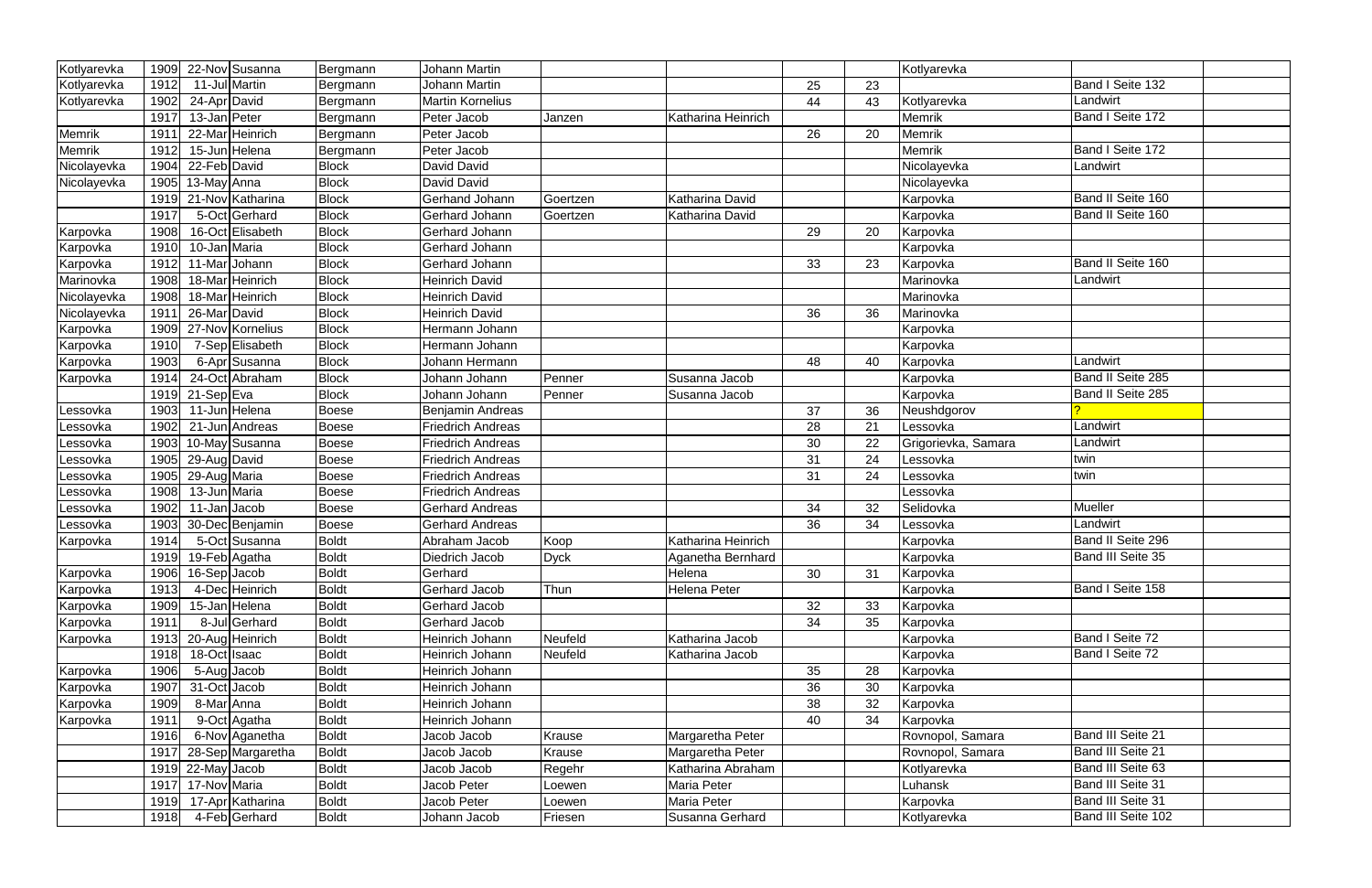|                            | 1919         |                     | ? Feb Gerhard     | <b>Boldt</b>                   | Johann Jacob                     | Friesen     | Susanna Gerhard        |    |    | Kotlyarevka                |                         |      |
|----------------------------|--------------|---------------------|-------------------|--------------------------------|----------------------------------|-------------|------------------------|----|----|----------------------------|-------------------------|------|
|                            | 1919         | 27-Feb Helena       |                   | <b>Boldt</b>                   | Johann Peter                     | <b>Dyck</b> | Maria Bernhard         |    |    | Karpovka                   | Band II Seite 299       |      |
| Kotlyarevka                | 1906         |                     | 1-Jul Helena      | <b>Boldt</b>                   | Johann Wilhelm                   |             |                        | 49 | 38 | Kotlyarevka                |                         |      |
| Kotlyarevka                | 1909         | 11-Feb Peter        |                   | <b>Boldt</b>                   | Johann Wilhelm                   |             |                        | 51 | 40 | Lessovka                   |                         |      |
| Other                      | 1912         | 25-Jun Franz        |                   | <b>Boldt</b>                   | Johann Wilhelm                   |             |                        | 54 | 44 | Novij, Tomsk               |                         |      |
|                            | 1918         |                     | 12-Sep Kornelius  | <b>Boldt</b>                   | Kornelius Peter                  | Doerksen    | Margaretha Heinrich    |    |    | Karpovka                   | Band II Seite 261       |      |
| Karpovka                   | 1913         | 17-Mar Peter        |                   | <b>Boldt</b>                   | Kornelius Peter                  |             |                        |    |    | Karpovka                   | Band II Seite 261       |      |
|                            | 1915         | 4-Feb Jacob         |                   | <b>Boldt</b>                   | Wilhelm Jacob                    | Delesky     | <b>Elisabeth Franz</b> |    |    | Kotlyarevka                | Band I Seite 139        |      |
| Kotlyarevka                | 1913         | $2$ -Jun            | Susanna           | <b>Boldt</b>                   | Wilhelm Jacob                    | Delesky     | <b>Elsabeth Franz</b>  |    |    | Kotlyarevka                | Band II Seite 139       |      |
| Kotlyarevka                | 1912         |                     | 1-Jan Kornelius   | <b>Boldt</b>                   | Wilhelm Jacob                    |             |                        | 24 | 22 | Kotlyarevka                | Band I Seite 139        |      |
| Marinovka                  | 1914         |                     | 25-May Katharina  | <b>Born</b>                    | Abraham Abraham                  | Voth        | Aganetha Jacob         |    |    | Marinovka                  | Band I Seite 47         |      |
| Marinovka                  | 1909         |                     | 28-Dec Katharina  | <b>Born</b>                    | Abraham Abraham                  |             |                        |    |    | Marinovka                  |                         |      |
| Marinovka                  | 1911         | 15-May Jacob        |                   | <b>Born</b>                    | Abraham Abraham                  |             |                        | 32 | 26 | Marinovka                  |                         |      |
| Marinovka                  | 1914         |                     | 21-Jun Abraham    | <b>Born</b>                    | <b>Heinrich Abraham</b>          | Voth        | Katharina Diedrich     |    |    | Marinovka                  | Band I Seite 87         |      |
|                            | 1916         |                     | 6-Sep Katharina   | <b>Born</b>                    | <b>Heinrich Abraham</b>          | Voth        | Katharina Diedrich     |    |    | Marinovka                  | Band I Seite 87         |      |
| Marinovka                  | 1909         |                     | 21-Oct Diedrich   | <b>Born</b>                    | Heinrich Abraham                 |             |                        |    |    | Marinovka                  |                         |      |
| Marinovka                  | 1910         | 13-Dec Anna         |                   | <b>Born</b>                    | Heinrich Abraham                 |             |                        |    |    | Marinovka                  |                         |      |
| Marinovka                  | 1912         |                     | 22-Jan Katharina  | <b>Born</b>                    | Heinrich Abraham                 |             |                        |    |    | Marinovka                  |                         |      |
|                            | 1917         | 21-Aug Helena       |                   | <b>Born</b>                    | Isaac Isaac                      | Sawatsky    | Helena Bernhard        |    |    | Nicolayevka                | Band III Seite 29       |      |
| Lessovka                   | 1913         |                     | 17-Aug Gerhard    | <b>Born</b>                    | <b>Isaac Jacob</b>               | Loewen      | Katharina Isaac        |    |    |                            | <b>Band II Seite 89</b> | twin |
| Lessovka                   | 1913         |                     | 17-Aug Heinrich   | <b>Born</b>                    | Isaac Jacob                      | Loewen      | Katharina Isaac        |    |    |                            | Band II Seite 89        | twin |
|                            | 1917         | 26-Feb Peter        |                   | <b>Born</b>                    | <b>Isaac Jacob</b>               | Loewen      | Katharina Isaac        |    |    | Lessovka                   | Band II Seite 89        |      |
| _essovka                   | 1902         |                     | 26-Jan Katharina  | <b>Born</b>                    | Isaac Jacob                      |             |                        | 31 | 27 | .essovka                   | <b>Tischler</b>         |      |
| Other                      | 1908         |                     | 7-Jul Elisabeth   | <b>Born</b>                    | Isaac Jacob                      |             |                        |    |    | <b>Memrik</b>              | Landwirt                |      |
| Other                      | 1906         | 27-Sep Isaac        |                   | <b>Born</b>                    | Isaac Jacob                      |             |                        | 36 | 34 | Memrik                     |                         |      |
| Other                      | 1911         | 24-Apr Jacob        |                   | <b>Born</b>                    | Isaac Jacob                      |             |                        | 40 | 37 | Kovalevka                  |                         |      |
| Nicolayevka                | 1912         | 29-Aug Maria        |                   | <b>Born</b>                    | Peter Jacob                      |             |                        |    |    | station Udachnaya          |                         |      |
| Alexandrovka               | 1902         | 19-Jan Peter        |                   | <b>Born</b>                    | Wilhelm Wilhelm                  |             |                        | 58 | 37 | Alexandrovka               | Landwirt                |      |
| Alexandrovka               | 1911         |                     | 27-Jun Margaretha | <b>Born</b>                    | Wilhelm Wilhelm                  |             |                        | 67 | 46 | Alexandrovka               |                         |      |
| Michailovka                | 1903         | 4-Aug Jacob         |                   | <b>Braeul</b>                  | Peter Jacob                      |             |                        | 53 | 43 | Michailovka                | Landwirt                |      |
| Kotlyarevka                |              | 1913 6-Aug David    |                   | <b>Buller</b>                  | David Johann                     | Regehr      | Elisabeth Jacob        |    |    | Kotlyarevka                | Band II Seite 271       |      |
|                            | 1915         |                     | 18-Feb Elisabeth  | <b>Buller</b>                  | David Johann                     | Regehr      | Elisabeth Jacob        |    |    | Kotlyarevka                | Band II Seite 271       |      |
|                            |              | 1916 27-Aug Johann  |                   | <b>Buller</b>                  | David Johann                     | Regehr      | Elisabeth Jacob        |    |    | Kotlyarevka                | Band II Seite 271       |      |
|                            |              | $1918$ 23-Sep Jacob |                   | <b>Buller</b>                  | David Johann                     | Regehr      | <b>Elisabeth Jacob</b> |    |    | Kotlyarevka                | Band II Seite 271       |      |
|                            | 1918         |                     | 9-Jul Jacob       | <b>Buller</b>                  | David Wilhelm                    | Wenzel      | Josephine Karl         |    |    | Nicolayevka                | Band I Seite 254        |      |
| Alexandrovka               | 1911         |                     | 8-Jul Anna        | <b>Buller</b>                  | David Wilhelm                    |             |                        | 27 | 25 | Dmitrevka                  | Landwirt                |      |
| Kotlyarevka                | 1902         | 29-Oct Daniel       | 14-Jan Nicolaus   | <b>Buller</b>                  | Johann Heinrich                  |             |                        | 44 | 43 | Kotlyarevka                |                         |      |
| Kotlyarevka                | 1905         | 22-Jan Anna         |                   | <b>Buller</b>                  | Johann Heinrich<br>Johann Johann |             |                        |    |    | Kotlyarevka<br>Kotlyarevka | Landwirt                |      |
| Kotlyarevka                | 1904<br>1906 |                     | 6-Jul Johann      | <b>Buller</b><br><b>Buller</b> | Johann Johann                    |             |                        | 25 | 24 |                            |                         |      |
| Kotlyarevka<br>Kotlyarevka | 1907         |                     | 24-Sep Heinrich   | <b>Buller</b>                  | Johann Johann                    |             |                        | 26 | 25 | Kotlyarevka<br>Kotlyarevka |                         |      |
|                            | 1909         | 21-Jun Peter        |                   | <b>Buller</b>                  | Johann Johann                    |             |                        |    |    | Kotlyarevka                |                         |      |
| Kotlyarevka<br>Kotlyarevka | 1911         | 5-Jun David         |                   | <b>Buller</b>                  | Johann Johann                    |             |                        | 30 | 29 | Kotlyarevka                |                         |      |
|                            | 1919         |                     | 26-Mar Kornelius  | <b>Buller</b>                  | Kornelius Kornelius              | Reimer      | Maria Johann           |    |    | Kotlyarevka                | Band II Seite 117       |      |
| Alexandrovka               |              | 1906 25-Sep Agatha  |                   | <b>Buller</b>                  | Kornelius Kornelius              |             |                        | 28 | 24 | Kotlyarevka                | Landwirt                |      |
| Kotlyarevka                |              | 1908 12-Dec Helena  |                   | <b>Buller</b>                  | Kornelius Kornelius              |             |                        |    |    | Kotlyarevka                |                         |      |
| Kotlyarevka                |              | 1908 12-Dec Helena  |                   | <b>Buller</b>                  | Kornelius Kornelius              |             |                        | 30 | 26 | Kotlyarevka                |                         |      |
|                            |              |                     |                   |                                |                                  |             |                        |    |    |                            |                         |      |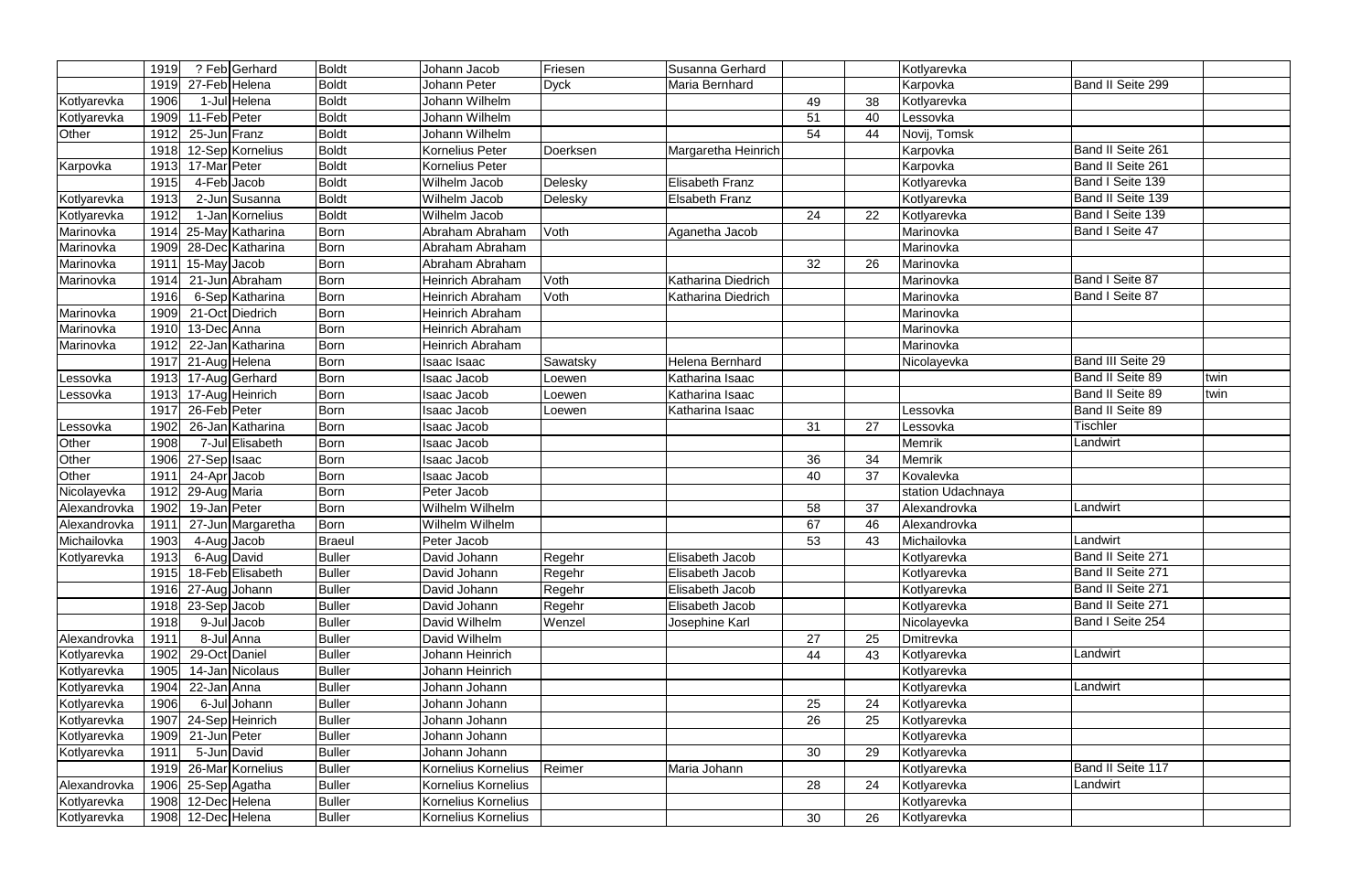| Kotlyarevka  | 1910 | 3-Nov Johann        | <b>Buller</b>   | Kornelius Kornelius  |              |                     |    |    | Kotlyarevka      |                   |           |
|--------------|------|---------------------|-----------------|----------------------|--------------|---------------------|----|----|------------------|-------------------|-----------|
|              | 1915 | 25-Feb Maria        | <b>Buller</b>   | Peter Kornelius      | Warkentin    | Margaretha Bernhard |    |    | Alexandrovka     | Band II Seite 12  |           |
| Alexandrovka | 1902 | 26-Jan Kornelius    | <b>Buller</b>   | Peter Kornelius      |              |                     | 30 | 27 | Alexandrovka     | Schmied           |           |
| Alexandrovka | 1903 | 19-Apr Peter        | <b>Buller</b>   | Peter Kornelius      |              |                     | 31 | 28 | Alexandrovka     | Blacksmith        |           |
| Alexandrovka | 1904 | 31-Oct Peter        | <b>Buller</b>   | Peter Kornelius      |              |                     |    |    | Alexandrovka     | Schmied           |           |
| Alexandrovka | 1906 | 25-Jan Katharina    | <b>Buller</b>   | Peter Kornelius      |              |                     | 34 | 32 | Alexandrovka     | Landwirt          |           |
| Alexandrovka | 1908 | 5-Mar Johann        | <b>Buller</b>   | Peter Kornelius      |              |                     |    |    | Alexandrovka     |                   |           |
| Alexandrovka | 1909 | 18-Oct Kornelius    | <b>Buller</b>   | Peter Kornelius      |              |                     |    |    | Alexandrovka     |                   |           |
| Alexandrovka | 1913 | 17-Mar Margaretha   | <b>Buller</b>   | Peter Kornelius      |              |                     |    |    | Alexandrovka     | Band II Seite 12  |           |
| Orlov        | 1914 | 10-Mar Heinrich     | Cornies         | David David          | Peters       | Katharina Johann    |    |    | ? Tomsk Hybernia | Band II Seite 152 |           |
| Orlov        | 1908 | 19-Apr Johann       | Cornies         | David David          |              |                     | 28 | 24 | Orlov            | Landwirt          |           |
| Orlov        | 1910 | 8-Jan Susanna       | Cornies         | David David          |              |                     | 30 | 26 | Orlov            |                   |           |
| Orlov        | 1912 | 7-Feb Helena        | Cornies         | David David          |              |                     | 32 | 28 | Siberia          | Band II Seite 152 |           |
| Orlov        | 1908 | 31-Dec Bernhard     | Doerksen        | Franz                |              | Sara                | 28 | 25 | Orlov            | Landwirt          |           |
| Orlov        | 1911 | 1-Jul Justina       | Doerksen        | Franz Bernhard       |              |                     | 30 | 27 | Hemlet Kovalevka |                   |           |
|              | 1918 | 29-Apr Gerhard      | Doerksen        | <b>Gerhard Franz</b> | Neufeld      | Katharina Abraham   |    |    | Nicolayevka      | Band I Seite 32   |           |
| Karpovka     | 1908 | 10-May Maria        | Doerksen        | <b>Gerhard Franz</b> |              |                     | 32 | 27 | Karpovka         |                   |           |
| Karpovka     | 1911 | 2-Mar Katharina     | Doerksen        | <b>Gerhard Franz</b> |              |                     | 35 | 30 | Nikolajewka      |                   |           |
| Michailovka  | 1904 | 2-Jun Katharina     | Doerksen        | Jacob Jacob          |              |                     | 25 | 24 | Michailovka      | Schmied           |           |
| Michailovka  | 1905 | 31-Oct Jacob        | Doerksen        | Jacob Jacob          |              |                     | 27 | 26 | Michailovka      |                   |           |
| Michailovka  | 1907 | 2-Jan Margaretha    | Doerksen        | Jacob Jacob          |              |                     | 28 | 27 | Michailovka      |                   |           |
| Michailovka  | 1907 | 2-Jan Katharina     | Doerksen        | Jacob Jacob          |              |                     | 28 | 27 | Michailovka      |                   |           |
| Karpovka     | 1903 | 13-Oct Maria        | Doerksen        | Johann Franz         |              |                     | 33 | 30 | Karpovka         | Landwirt          |           |
| Karpovka     | 1905 | 1-Aug Johann        | Doerksen        | Johann Franz         |              |                     | 35 | 32 | Karpovka         |                   |           |
| Karpovka     | 1907 | 19-Oct Helena       | Doerksen        | Johann Franz         |              |                     | 36 | 34 | Karpovka         |                   |           |
| Michailovka  | 1911 | 25-Aug Gerhard      | Doerksen        | Julius Gerhard       |              |                     | 48 | 39 | Michailovka      |                   |           |
| Kalinovo     | 1910 | 11-May Margaretha   | <b>Driedger</b> | Abraham Jacob        |              |                     | 28 | 23 | Kalinovo         |                   |           |
| Kalinovo     | 1913 | 20-Aug Jacob        | <b>Driedger</b> | Abraham Jacob        |              |                     |    |    | Kalinovo         | Band I Seite 107  |           |
| Kalinovo     | 1905 | 9-DecJacob          | Driedger        | Jacob Jacob          |              |                     |    |    | Kalinovo         |                   |           |
| Kalinovo     | 1908 | 22-Apr Helena       | <b>Driedger</b> | Jacob Jacob          |              |                     | 28 | 27 | Omsk             |                   |           |
| Kalinovo     | 1909 | 13-Nov Abraham      | Driedger        | Jacob Jacob          |              |                     | 30 | 29 | Siberia          |                   |           |
| Karpovka     | 1906 | 27-Jul Elisabeth    | <b>Driedger</b> | Johann Abraham       |              |                     | 33 | 33 | Karpovka         |                   |           |
|              |      | 1915 27-Dec Gerhard | <b>Driedger</b> | Johann Jacob         | Schellenberg | Anna Gerhard        |    |    | Kalinovo         | Band III Seite 20 |           |
| Memrik       | 1913 | 17-Mar Jacob        | <b>Driedger</b> | Johann Johann        | <b>Dyck</b>  | Helena Johann       |    |    | <b>Memrik</b>    | Band II Seite 193 |           |
|              | 1916 | 18-Jan Peter        | <b>Driedger</b> | Johann Johann        | <b>Dyck</b>  | Helena Johann       |    |    | Memrik           | Band II Seite 193 |           |
| Rovnopol     | 1914 | 5-Mar Elisabeth     | Driedger        | Johann Johann        | Friesen      | Maria Jacob         |    |    | Rovnopol, Samara | Band II Seite 132 |           |
|              | 1917 | 21-Nov Johann       | <b>Driedger</b> | Johann Johann        | Friesen      | Maria Jacob         |    |    | Rovnopol         | Band II Seite 132 |           |
| Alexandrovka | 1903 | 18-Jul Helena       | <b>Driedger</b> | Johann Johann        |              |                     | 22 | 20 | Alexandrovka     | Landwirt          |           |
| Kotlyarevka  | 1909 | 15-Apr Elisabeth    | <b>Driedger</b> | Johann Johann        |              |                     |    |    | Kownopol         |                   |           |
|              | 1919 | 17-Mar Peter        | <b>Driedger</b> |                      | Driedger     | Helena Jacob        |    |    | Nicolayevka      | Band I seite 75   | unehelich |
| Kotlyarevka  | 1904 | 1-Mar Abraham       | <b>Dyck</b>     | Abraham              |              |                     |    |    | Kotlyarevka      | Landwirt          |           |
|              |      | $1918$ 21-May Jacob | <b>Dyck</b>     | Abraham Abraham      | <b>Boldt</b> | Maria Jacob         |    |    | Memrik           | Band II Seite 298 |           |
| Nicolayevka  | 1902 | 1-Jan Anna          | <b>Dyck</b>     | Abraham Abraham      |              |                     | 37 | 32 | Nicolayevka      | Landwirt          |           |
| Nicolayevka  | 1903 | 3-Jul Katharina     | <b>Dyck</b>     | Abraham Abraham      |              |                     | 37 | 32 | Nicolayevka      | Landwirt          |           |
| Nicolayevka  | 1905 | 18-Mar Justina      | <b>Dyck</b>     | Abraham Abraham      |              |                     |    |    | Nicolayevka      |                   |           |
| Kotlyarevka  | 1905 | 3-Oct Martin        | <b>Dyck</b>     | Abraham Abraham      |              |                     |    |    | Kotlyarevka      |                   |           |
| Nicolayevka  | 1906 | 29-Nov Abraham      | <b>Dyck</b>     | Abraham Abraham      |              |                     | 41 | 36 | Nicolayevka      | Landwirt          |           |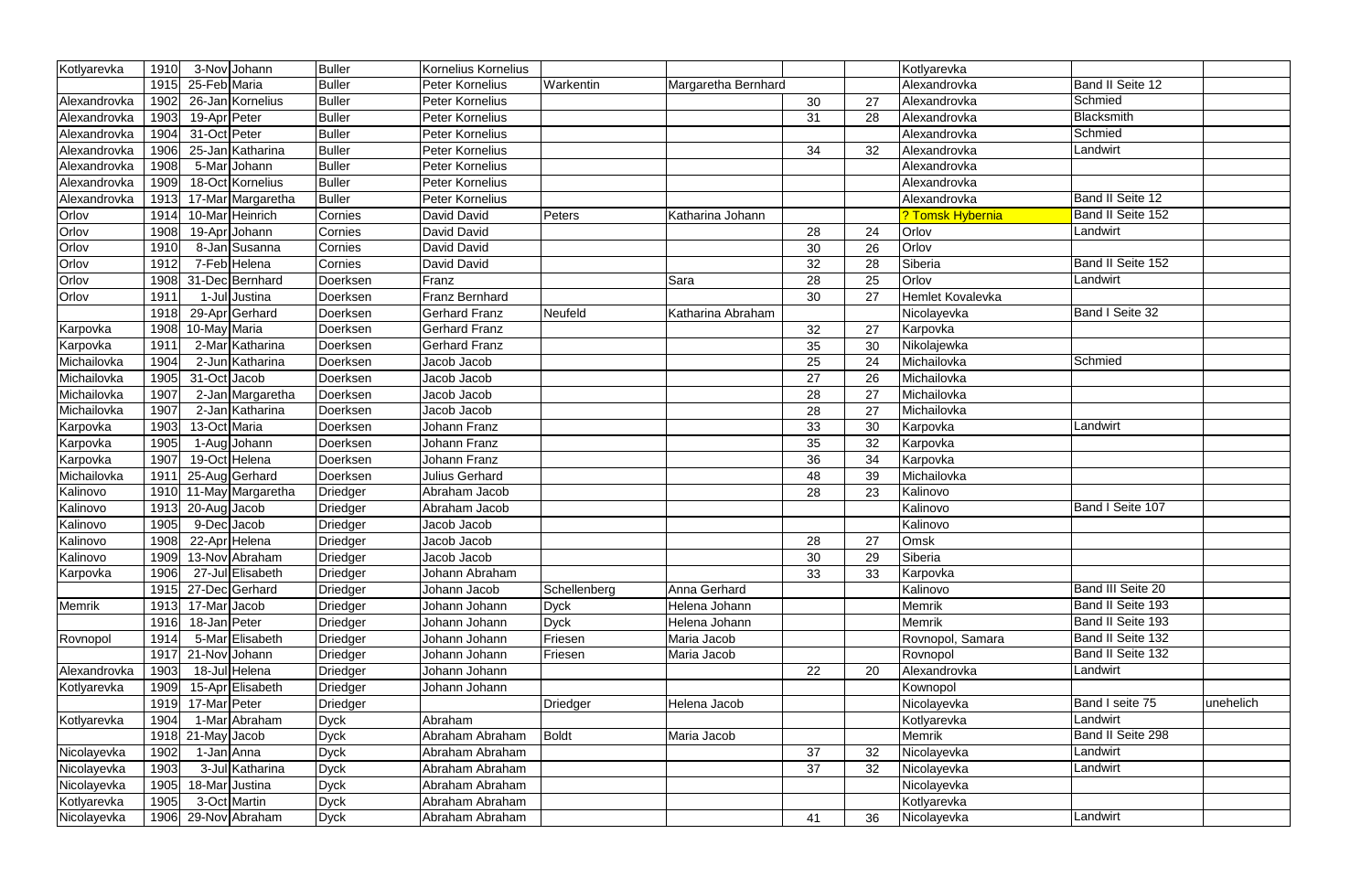| Kotlyarevka | 1907 | 19-Sep Helena        | <b>Dyck</b> | Abraham Abraham          |             |                    | 28 | 27 | Kotlyarevka           |                            |  |
|-------------|------|----------------------|-------------|--------------------------|-------------|--------------------|----|----|-----------------------|----------------------------|--|
| Nicolayevka | 1908 | 2-Aug Helena         | <b>Dyck</b> | Abraham Abraham          |             |                    |    |    |                       |                            |  |
| Kotlyarevka | 1909 | 3-Jan<br>Johann      | <b>Dyck</b> | Abraham Abraham          |             |                    |    |    | Kotlyarevka           |                            |  |
|             | 1910 | 17-Sep Heinrich      |             | Abraham Abraham          |             |                    |    |    |                       |                            |  |
| Kotlyarevka |      |                      | <b>Dyck</b> | Abraham Abraham          |             |                    |    |    | Kotlyarevka           |                            |  |
| Nicolayevka | 1910 | 17-Apr Kornelius     | <b>Dyck</b> |                          |             |                    |    |    |                       | Band II Seite 263          |  |
| Karpovka    | 1914 | 3-Dec Katharina      | <b>Dyck</b> | <b>Bernhard Bernhard</b> | <b>Dyck</b> | Katharina Abraham  |    |    | Karpovka              |                            |  |
|             | 1919 | 8-Jan Bernhard       | <b>Dyck</b> | <b>Bernhard Bernhard</b> | <b>Dyck</b> | Katharina Abraham  |    |    | Karpovka              | Band II seite 263          |  |
| Kotlyarevka | 1910 | 5-Apr Aganetha       | <b>Dyck</b> | David David              |             |                    |    |    | Kotlyarevka           |                            |  |
| Kotlyarevka | 1911 | 2-Oct Anna           | <b>Dyck</b> | David David              |             |                    | 25 | 23 | Kotlyarevka           |                            |  |
|             |      |                      |             |                          |             |                    |    |    |                       | birth certificate no. VI-  |  |
|             |      |                      |             |                          |             |                    |    |    |                       | <b>YP 114292 issued 18</b> |  |
| Kotlyarevka |      | 1910 10-Dec Maria    | <b>Dyck</b> | <b>Gerhard Gerhard</b>   |             |                    |    |    |                       | Aug 1964                   |  |
| Kotlyarevka | 1911 | 12-Nov Katharina     | <b>Dyck</b> | <b>Gerhard Gerhard</b>   |             |                    | 24 | 22 |                       |                            |  |
| Michailovka | 1906 | 11-Feb Susanna       | <b>Dyck</b> | <b>Gerhard Gustav</b>    |             |                    | 25 | 22 | Michailovka           | Landwirt                   |  |
|             | 1915 | 21-Apr Matilda       | <b>Dyck</b> | <b>Gerhard Heinrich</b>  | Legien      | Matilda Julius     |    |    | Lessovka              |                            |  |
|             | 1917 | 30-Jun Gerhard       | <b>Dyck</b> | <b>Gerhard Heinrich</b>  | Legien      | Matilda Julius     |    |    | Lessovka              | Band II Seite 183          |  |
| _essovka    | 1905 | 20-Nov Heinrich      | <b>Dyck</b> | <b>Gerhard Heinrich</b>  |             |                    | 23 | 23 | Lessovka              |                            |  |
| .essovka    | 1909 | 12-Feb Helena        | <b>Dyck</b> | <b>Gerhard Heinrich</b>  |             |                    |    |    | Lessovka              |                            |  |
| Lessovka    | 1910 | 23-Dec Gerhard       | <b>Dyck</b> | <b>Gerhard Heinrich</b>  |             |                    |    |    | Lessovka              |                            |  |
| Orlov       | 1908 | 9-May Justina        | <b>Dyck</b> | <b>Heinrich</b>          |             | Elisabeth          | 27 | 25 | Hanstonovka           | _andwirt                   |  |
| Kotlyarevka | 1902 | 3-DecHelena          | <b>Dyck</b> | <b>Heinrich David</b>    |             |                    | 25 | 20 | Kotlyarevka           | Landwirt                   |  |
| Nicolayevka | 1909 | 27-Nov Peter         | <b>Dyck</b> | <b>Heinrich David</b>    |             |                    |    |    | Marinovka             |                            |  |
| Kotlyarevka | 1911 | 16-Jun Abraham       | <b>Dyck</b> | <b>Heinrich David</b>    |             |                    | 33 | 28 | Kotlyarevka           |                            |  |
| Orlov       | 1905 | 4-Apr Katharina      | <b>Dyck</b> | Heinrich Johann          |             |                    | 24 | 22 | Orlov                 |                            |  |
| Orlov       | 1906 | 12-Sep Elisabeth     | <b>Dyck</b> | Heinrich Johann          |             |                    | 25 | 24 | Orlov                 | Landwirt                   |  |
|             | 1920 | 22-Mar David         | <b>Dyck</b> | Jacob David              | Klassen     | Margaretha Hermann |    |    |                       | Band III Seite 73          |  |
| Other       | 1911 | 14-Dec Kornelius     | <b>Dyck</b> | Jacob Kornelius          |             |                    | 29 | 30 | Kovalevka             |                            |  |
| Other       | 1904 | 21-Jul Heinrich      | <b>Dyck</b> | Jacob Nicolaus           |             |                    |    |    | Novo Androvka, Samara |                            |  |
| Kotlyarevka | 1907 | 1-Feb Johann         | <b>Dyck</b> | Johann Abraham           |             |                    | 26 | 21 | Sagradowka            |                            |  |
| Karpovka    | 1897 | Johann<br>$11 - Jun$ | <b>Dyck</b> | Johann Bernhard          |             |                    | 30 |    |                       | Landwirt                   |  |
| Karpovka    | 1899 | 17-Jun Maria         | <b>Dyck</b> | Johann Bernhard          |             |                    | 30 |    |                       | Landwirt                   |  |
| Karpovka    | 1901 | 31-Jul Helena        | <b>Dyck</b> | Johann Bernhard          |             |                    | 30 |    |                       | Landwirt                   |  |
| Lessovka    | 1902 | 24-Sep Katharina     | <b>Dyck</b> | Johann Gerhard           |             |                    | 33 | 31 | Lessovka              | Faerber                    |  |
| Lessovka    | 1904 | 10-Jun Sara          | <b>Dyck</b> | Johann Gerhard           |             |                    | 35 | 33 | Lessovka              | Maler                      |  |
| Lessovka    | 1905 | 25-Jul Anna          | <b>Dyck</b> | Johann Gerhard           |             |                    |    |    | Lessovka              |                            |  |
| Lessovka    | 1907 | 5-May Peter          | <b>Dyck</b> | Johann Gerhard           |             |                    |    |    | Lessovka              |                            |  |
| Other       | 1909 | 5-Sep Anna           | <b>Dyck</b> | Johann Gerhard           |             |                    |    |    | Lessovka              |                            |  |
| Lessovka    | 1911 | 12-Aug Gerhard       | <b>Dyck</b> | Johann Gerhard           |             |                    | 42 | 40 | Lessovka              |                            |  |
| Lessovka    | 1913 | 27-Mar Gerhard       | <b>Dyck</b> | Johann Gerhard           |             |                    |    |    | Lessovka              |                            |  |
|             | 1915 | 13-Feb Jacob         | <b>Dyck</b> | Johann Johann            | Janzen      | Katharina Jacob    |    |    | Alexandrovka          | Band II seite 87           |  |
| Lessovka    |      | 1903 21-May Maria    | <b>Dyck</b> | Johann Johann            |             |                    | 26 | 25 | Grigorievka, Samara   | Landwirt                   |  |
| Orlov       | 1904 | 7-May Maria          | <b>Dyck</b> | Johann Johann            |             |                    | 26 |    | Orlov                 | Landwirt                   |  |
| Orlov       | 1905 | 29-Jul Maria         | <b>Dyck</b> | Johann Johann            |             |                    | 27 | 30 | Khanzhenovka          |                            |  |
| Orlov       | 1906 | 22-Jul Katharina     | <b>Dyck</b> | Johann Johann            |             |                    | 29 | 32 | Orlov                 | Landwirt                   |  |
| Orlov       | 1907 | 6-Aug Sara           | <b>Dyck</b> | Johann Johann            |             |                    | 29 | 32 |                       |                            |  |
| Lessovka    | 1907 | 2-Apr Helena         | <b>Dyck</b> | Johann Johann            |             |                    |    |    |                       |                            |  |
| Lessovka    |      | 1908 14-Aug Sara     |             | Johann Johann            |             |                    |    |    | Lessovka              |                            |  |
|             |      |                      | <b>Dyck</b> |                          |             |                    |    |    |                       |                            |  |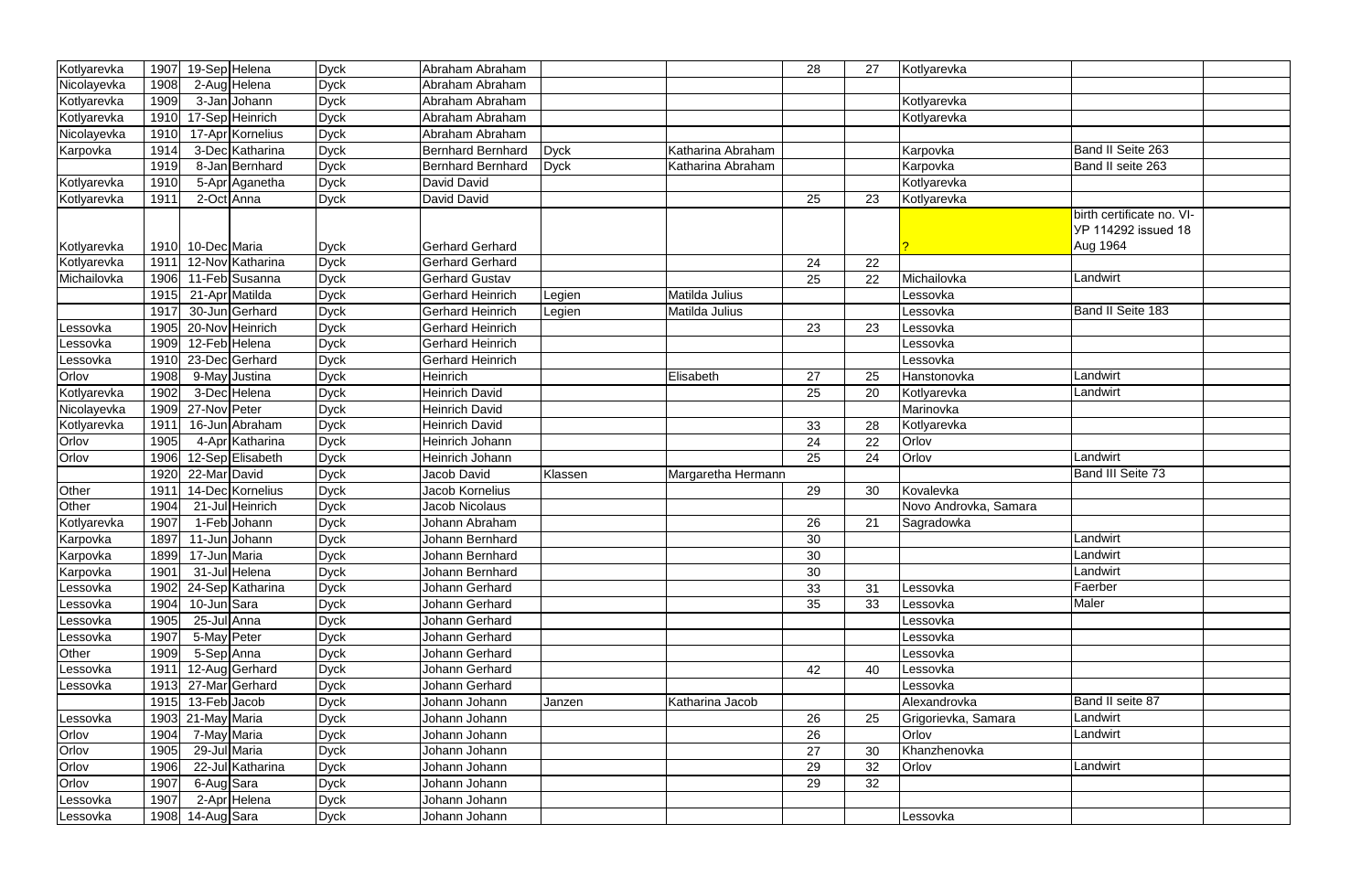| Other       | 1911 | 31-Aug Johann      | <b>Dyck</b> | Johann Johann            |                |                    | 27 | 24 | Alexandrovka, Pavlograd |                         |  |
|-------------|------|--------------------|-------------|--------------------------|----------------|--------------------|----|----|-------------------------|-------------------------|--|
| Lessovka    | 1912 | 16-Oct Anna        | <b>Dyck</b> | Johann Johann            |                |                    |    |    | Lessovka                |                         |  |
| Other       | 1907 | 14-Aug Johann      | <b>Dyck</b> | Johann Kornelius         |                |                    |    |    | Rovnopol, Samara        |                         |  |
| Other       | 1911 | 12-Jun Margaretha  | <b>Dyck</b> | Johann Kornelius         |                |                    | 27 | 25 | Ekatrinovka, Samara     |                         |  |
|             | 1916 | 2-Apr Anna         | <b>Dyck</b> | Kornelius Kornelius      | Thiessen       | Maria Abraham      |    |    | Khutor Kovalevka        | <b>Band II Seite 41</b> |  |
| Nicolayevka | 1902 | 21-Nov Agatha      | <b>Dyck</b> | Kornelius Kornelius      |                |                    | 28 | 22 | Nicolayevka             | Landwirt                |  |
| Other       | 1911 | 19-May Jacob       | <b>Dyck</b> | Kornelius Kornelius      |                |                    | 37 | 30 | Kovalevka               |                         |  |
| Other       | 1911 | 1-Jul Jacob        | <b>Dyck</b> | Nicolaus Jacob           |                |                    | 30 | 32 | Osokino, Ekaterinoslav  |                         |  |
| Nicolayevka | 1914 | 3-Apr Gerhard      | <b>Dyck</b> | Nicolaus Kornelius       | Spenst         | Helena Heinrich    |    |    | Orlover Wolost, Barnaul | Band II Seite 116       |  |
| Nicolayevka | 1902 | 5-Jul Helena       | <b>Dyck</b> | Nicolaus Kornelius       |                |                    | 50 | 28 | Nicolayevka             | Landwirt                |  |
| Marinovka   | 1902 | 31-Jul Johann      | <b>Dyck</b> | Nicolaus Nicolaus        |                |                    | 41 | 38 | Marinovka               | Landwirt                |  |
| Marinovka   | 1904 | 12-Apr Heinrich    | <b>Dyck</b> | Nicolaus Nicolaus        |                |                    |    |    | Marinovka               | Landwirt                |  |
| Orlov       | 1906 | 11-Apr Elisabeth   | <b>Dyck</b> | Peter                    |                | Aganetha           | 27 | 24 | Orlov                   | Landwirt                |  |
| Kotlyarevka | 1913 | 2-Nov Aganetha     | <b>Dyck</b> | Peter David              | <b>Martens</b> | Margaretha Abraham |    |    | Kotlyarevka             | Band II Seite 273       |  |
| Orlov       | 1904 | 19-Jul Helena      | <b>Dyck</b> | Peter Johann             |                |                    | 25 | 22 | Taranpvka, Terek        |                         |  |
| Orlov       | 1908 | 18-Jan Johann      | <b>Dyck</b> | Peter Johann             |                |                    | 29 | 26 | Terek                   | Landwirt                |  |
| Orlov       | 1909 | 10-Dec Aganetha    | <b>Dyck</b> | Peter Johann             |                |                    | 31 | 23 | Orlov                   |                         |  |
| Orlov       | 1911 | 4-May Peter        | <b>Dyck</b> | Peter Johann             |                |                    | 32 | 29 | Orlov                   |                         |  |
| Orlov       | 1912 | 12-Dec Johann      | <b>Dyck</b> | Peter Johann             |                |                    | 34 | 31 | Orlov                   |                         |  |
| Kotlyarevka | 1902 | 16-Jun Peter       | <b>Dyck</b> | Peter Peter              |                |                    | 23 | 20 | Kotlyarevka             | Landwirt                |  |
| Marinovka   | 1902 | 24-Apr Margaretha  | <b>Dyck</b> | <b>Peter Peter</b>       |                |                    | 39 | 37 | Marinovka               | Landwirt                |  |
| Nicolayevka | 1902 | 30-May Aganetha    | <b>Dyck</b> | <b>Peter Peter</b>       |                |                    | 35 | 33 | Nicolayevka             | Müller                  |  |
| Lessovka    | 1903 | 4-JunJJohann       | <b>Dyck</b> | Peter Peter              |                |                    | 42 | 41 | Lessovka                | Landwirt                |  |
| Kotlyarevka | 1903 | 20-Sep Heinrich    | <b>Dyck</b> | Peter Peter              |                |                    |    |    | Grigorievka, Samara     | Landwirt                |  |
| Marinovka   | 1904 | 11-Jun Heinrich    | <b>Dyck</b> | Peter Peter              |                |                    |    |    | Marinovka               | Landwirt                |  |
| Nicolayevka | 1904 | 21-Jan Peter       | <b>Dyck</b> | Peter Peter              |                |                    |    |    | Nicolayevka             | Landwirt                |  |
| Kotlyarevka | 1905 | 13-Mar Heinrich    | <b>Dyck</b> | <b>Peter Peter</b>       |                |                    |    |    | Grigorievka, Samara     |                         |  |
| Nicolayevka | 1906 | 25-Jul Anna        | <b>Dyck</b> | Peter Peter              |                |                    | 40 | 38 | Nicolayevka             | Landwirt                |  |
| Kotlyarevka |      | 1908 21-May Johann | <b>Dyck</b> | Peter Peter              |                |                    |    |    | Kotlyarevka             |                         |  |
| Kotlyarevka |      | 1908 21-May Johann | <b>Dyck</b> | Peter Peter              |                |                    |    |    | Kotlyarevka             |                         |  |
| Kotlyarevka | 1909 | 4-Dec Abraham      | <b>Dyck</b> | <b>Peter Peter</b>       |                |                    |    |    | Kotlyarevka             |                         |  |
| Kotlyarevka | 1912 | 13-Feb Nicolaus    | <b>Dyck</b> | Peter Peter              |                |                    | 33 | 30 | Kotlyarevka             | Band II Seite 102       |  |
| Nicolayevka | 1903 | 19-May Peter       | Engbrecht   | <b>Heinrich Diedrich</b> |                |                    |    |    | Nicolayevka             | Landwirt                |  |
| Nicolayevka | 1907 | 16-Sep Anna        | Engbrecht   | <b>Heinrich Diedrich</b> |                |                    |    |    | Nicolayevka             |                         |  |
| Nicolayevka | 1911 | 29-Sep Maria       | Engbrecht   | <b>Heinrich Diedrich</b> |                |                    | 47 | 42 | Nicolayevka             |                         |  |
| Other       | 1907 | 25-Feb Jacob       | Engbrecht   | Peter                    |                |                    |    |    | Ossokino                |                         |  |
| Nicolayevka | 1902 | 25-Aug Elisabeth   | Engbrecht   | Peter Diedrich           |                |                    | 39 | 34 | Nicolayevka             | Landwirt                |  |
| Nicolayevka | 1904 | 14-Nov Anna        | Engbrecht   | Peter Diedrich           |                |                    |    |    | Nicolayevka             | Landwirt                |  |
|             | 1916 | 13-Jul Katharina   | Engbrecht   | Peter Peter              | <b>Dyck</b>    | Anna Nicolaus      |    |    | Petrowo, Ossokino       | Band I Seite 273        |  |
| Other       | 1913 | 16-Sep Johann      | Engbrecht   | Peter Peter              |                |                    |    |    | Petrowo, Ossokino       | Band I Seite 273        |  |
| Lessovka    | 1912 | 30-Jul Peter       | Ens         | Franz Johann             | Penner         | Katharina Peter    |    |    |                         | Band II Seite 227       |  |
| Lessovka    | 1910 | 23-Jan Katharina   | Ens         | Franz Johann             |                |                    |    |    | Lessovka                |                         |  |
| Druzhkovka  | 1903 | 11-Mar Katharina   | Ens         | Gerhard Isaac            |                |                    |    |    | Peski                   | Meat-mill               |  |
| Lessovka    | 1903 | 11-May Elisabeth   | Ens         | <b>Heinrich Gerhard</b>  |                |                    | 47 | 40 | Lessovka                | Landwirt                |  |
| Other       | 1912 | 14-Mar Heinrich    | Ens         | Heinrich Gerhard         |                |                    | 33 | 31 | Gretschannaja           |                         |  |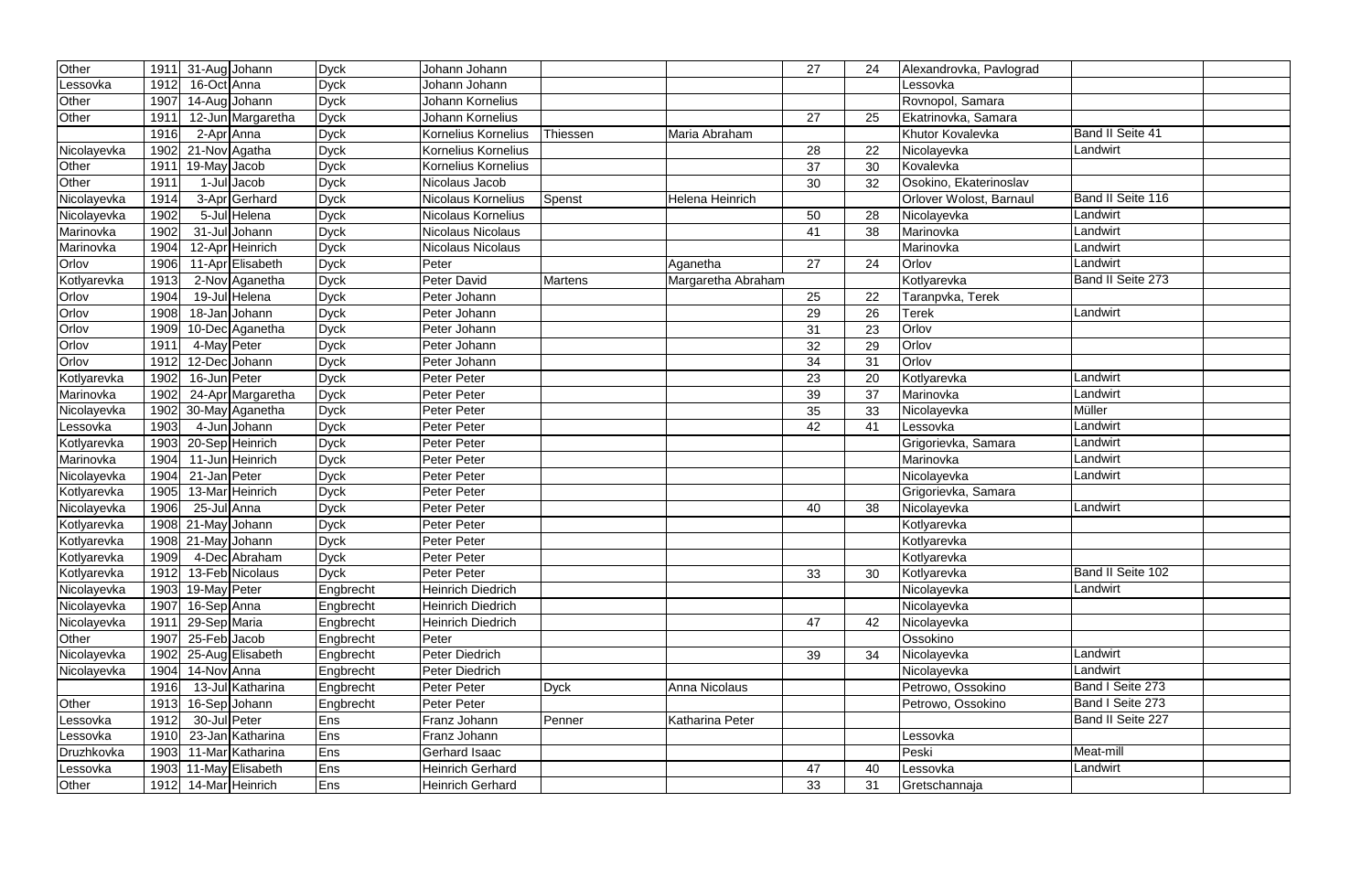|              |      |               |                  |       |                          |             |                        |    |    |                  |                    | birth certificate |
|--------------|------|---------------|------------------|-------|--------------------------|-------------|------------------------|----|----|------------------|--------------------|-------------------|
|              |      |               |                  |       |                          |             |                        |    |    |                  |                    | no. GD            |
|              |      |               |                  |       |                          |             |                        |    |    |                  |                    | 396854 issued     |
|              | 1919 |               | 30-Oct Helena    | Ens   | <b>Heinrich Peter</b>    | Wiebe       | Sara Johann            |    |    | Maximillianovka  | Band III Seite 41  | 9 Sep 1955        |
| Lessovka     | 1912 | 29-Nov Sara   |                  | Ens   | Jacob Johann             | <b>Dyck</b> | Sara Bernhard          |    |    | Rovnopol, Samara | Band II Seite 216  |                   |
|              | 1915 |               | 28-May Bernhard  | Ens   | Jacob Johann             | <b>Dyck</b> | Sara Bernhard          |    |    | Memrik           | Band II Seite 216  |                   |
|              | 1920 |               | 10-Apr Katharina | Ens   | Jacob Johann             | <b>Dyck</b> | Sara Bernhard          |    |    |                  | Band II Seite 216  |                   |
| Lessovka     | 1907 | 12-Nov Maria  |                  | Ens   | Jacob Johann             |             |                        |    |    | Lessovka         |                    |                   |
| Lessovka     | 1910 |               | 18-Jul Johann    | Ens   | Jacob Johann             |             |                        |    |    | Lessovka         |                    |                   |
| Lessovka     | 1905 | 6-Mar Isaac   |                  | Ens   | Johann Johann            |             |                        | 32 | 33 | Waldheim         |                    |                   |
| Kotlyarevka  | 1914 |               | 2-Apr Elisabeth  | Ens   | <b>Peter Peter</b>       | Teichroeb   | Maria Johann           |    |    | Orlowo           | Band I Seite 288   |                   |
| Kotlyarevka  | 1908 | 15-Dec Peter  |                  | Ens   | Peter Peter              |             |                        |    |    | Kotlyarevka      |                    |                   |
| Kotlyarevka  | 1908 | 15-Dec Peter  |                  | Ens   | <b>Peter Peter</b>       |             |                        | 30 |    | Kotlyarevka      |                    |                   |
| Kotlyarevka  | 1910 | 21-Jun Maria  |                  | Ens   | <b>Peter Peter</b>       |             |                        |    |    | Kotlyarevka      |                    |                   |
| Kotlyarevka  | 1905 |               | blank blank      | Ens   | Wilhelm Heinrich         |             |                        | 27 | 27 | Orlov            |                    |                   |
| Kotlyarevka  | 1914 |               | 23-Sep Wilhelm   | Ens   | Wilhelm Peter            | Friesen     | Justina Johann         |    |    | Orlowo           | Band II Seite 66   |                   |
| Kotlyarevka  | 1906 |               | 5-Apr Johann     | Ens   | Wilhelm Peter            |             |                        | 27 | 27 | Orlov            |                    |                   |
| Kotlyarevka  | 1909 |               | 10-Apr Helena    | Ens   | Wilhelm Peter            |             |                        |    |    | Kotlyarevka      |                    |                   |
|              | 1916 | 30-Jun Melita |                  | Ens   |                          | Ens         | Elisabeth Isaac        |    |    | Kalinovo         | Band I Seite 150   |                   |
| Karpovka     | 1912 |               | 31-Dec Kornelius | Epp   | <b>Abraham Kornelius</b> | Schmidt     | Justina Abraham        |    |    | Karpovka         | Band I Seite 145   |                   |
|              | 1917 |               | 20-Jul Abraham   | Epp   | Abraham Kornelius        | Schmidt     | Justina Abraham        |    |    | Karpovka         | Band I Seite 145   |                   |
|              | 1919 |               | 27-Feb Johann    | Epp   | Abraham Kornelius        | Schmidt     | Justina Abraham        |    |    | Karpovka         | Band I Seite 145   |                   |
| Karpovka     | 1911 | 14-Oct Maria  |                  | Epp   | Abraham Kornelius        |             |                        | 28 | 22 | Karpovka         |                    |                   |
| Michailovka  | 1895 | 21-Feb Johann |                  | Epp   | Heinrich Heinrich        |             |                        | 38 | 42 | Michailovka      | <b>Tischler</b>    |                   |
| Michailovka  | 1902 | 5-Jun Isaac   |                  | Epp   | Heinrich Heinrich        |             |                        | 35 | 33 | Michailovka      | <b>Tischler</b>    | twin              |
| Michailovka  | 1902 |               | 5-Jun Bernhard   | Epp   | <b>Heinrich Heinrich</b> |             |                        | 35 | 33 | Michailovka      | <b>Tischler</b>    | twin              |
| Michailovka  | 1912 |               | 4-Nov Helena     | Epp   | <b>Heinrich Heinrich</b> |             |                        | 75 | 36 | Rovnopol, Samara |                    |                   |
| Karpovka     | 1909 | 12-Apr Maria  |                  | Epp   | Johann Kornelius         |             |                        | 28 | 21 | Karpovka         |                    |                   |
| Karpovka     | 1910 |               | 14-Oct Katharina | Epp   | Johann Kornelius         |             |                        |    |    | Karpovka         |                    |                   |
| Karpovka     | 1912 |               | 17-Sep Johann    | Epp   | Johann Kornelius         |             |                        | 32 | 25 | Karpovka         | Band II Seite 19   |                   |
|              | 1916 |               | 19-Mar Elisabeth | Epp   | Peter Kornelius          | Kroeker     | <b>Elisabeth Franz</b> |    |    | Alexandrovka     | Band II Seite 40   |                   |
| Karpovka     | 1905 | 7-Feb Peter   |                  | Epp   | Peter Kornelius          |             |                        |    |    | Memrik           |                    |                   |
| Alexandrovka | 1906 |               | 26-Oct Katharina | Epp   | Peter Kornelius          |             |                        | 29 | 29 | Alexandrovka     | Landwirt           |                   |
| Alexandrovka | 1912 |               | 4-Dec Johann     | Epp   | Peter Kornelius          |             |                        | 35 | 35 | Alexandrovka     |                    |                   |
| Michailovka  | 1906 |               | 6-Jul Abraham    | Esau  | Heinrich Johann          |             |                        | 55 | 34 | Michailovka      | Landwirt           |                   |
| Michailovka  | 1909 |               | 7-Feb Justina    | Esau  | Heinrich Johann          |             |                        |    |    | Michailovka      |                    |                   |
| Michailovka  | 1912 |               | 14-Jan Johann    | Esau  | Heinrich Johann          |             |                        | 60 | 40 | Michailovka      |                    |                   |
| Kotlyarevka  | 1914 |               | 12-Jan Johann    | Esau  | Johann Johann            | Funk        | Katharina              |    |    | Kotlyarevka      | Band II Seite 269  |                   |
| Michailovka  | 1904 |               | 25-Feb Diedrich  | Ewert | Abraham Abraham          |             |                        | 25 | 21 | Michailovka      | Landwirt           |                   |
| Kotlyarevka  | 1914 |               | 8-Apr Johann     | Ewert | Abraham Peter            | Doerksen    | Maria Peter            |    |    | Kotlyarevka      | Band II Seite 98   |                   |
|              | 1916 |               | 3-Apr Katharina  | Ewert | Abraham Peter            | Doerksen    | Maria Peter            |    |    | Kotlyarevka      | Band II Seite 98   |                   |
|              | 1917 |               | 11-Dec Abraham   | Ewert | Abraham Peter            | Doerksen    | Maria Peter            |    |    | Kotlyarevka      | Band II Seite 98   |                   |
| Michailovka  | 1902 | 20-Apr Maria  |                  | Ewert | Abraham Peter            |             |                        | 24 | 20 | Michailovka      | Mueller & Landwirt |                   |
| Michailovka  | 1902 |               | 20-Apr Justina   | Ewert | Abraham Peter            |             |                        | 24 | 20 | Michailovka      | Mueller & Landwirt |                   |
| Alexandrovka | 1906 | 8-May Sara    |                  | Ewert | Abraham Peter            |             |                        | 28 | 24 | Alexandrovka     | Landwirt           |                   |
| Alexandrovka | 1908 | 15-Mar Anna   |                  | Ewert | Abraham Peter            |             |                        |    |    | Alexandrovka     |                    | twin              |
|              |      |               |                  |       |                          |             |                        |    |    |                  |                    |                   |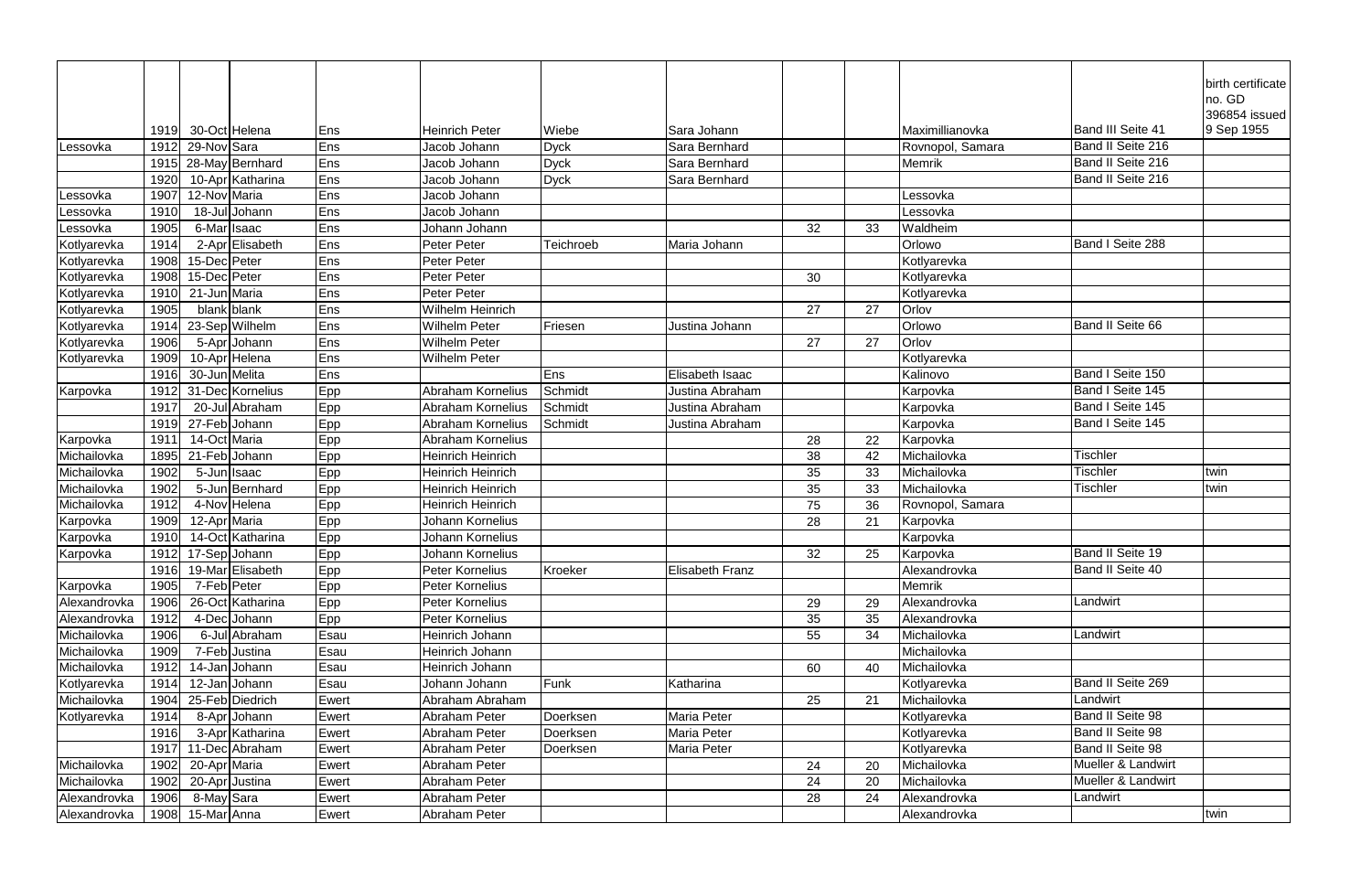| Alexandrovka | 1908 | 15-Mar Abraham         | Ewert | <b>Abraham Peter</b>     |          |                           |    |    | Alexandrovka         |                   | twin                                                           |
|--------------|------|------------------------|-------|--------------------------|----------|---------------------------|----|----|----------------------|-------------------|----------------------------------------------------------------|
|              | 1912 | 4-Mar Abraham          |       | Abraham Peter            |          |                           |    |    |                      | Band II Seite 98  |                                                                |
| Kotlyarevka  |      |                        | Ewert |                          |          |                           | 33 | 29 | Kotlyarevka          |                   |                                                                |
| Lessovka     | 1902 | 13-Nov Anna            | Ewert | David Franz              |          |                           | 41 | 41 | Lessovka             | Landwirt          |                                                                |
| Alexandrovka | 1905 | 27-Jan Isaac           | Ewert | David Franz              |          |                           |    |    | Alexandrovka         |                   |                                                                |
| Alexandrovka | 1913 | 26-Dec Maria           | Ewert | <b>Gerhard Franz</b>     | Hooge    | Helena Jacob              |    |    | Alexandrovka         | Band II Seite 232 |                                                                |
|              | 1916 | 26-Jan Helena          | Ewert | <b>Gerhard Franz</b>     | Hooge    | Helena Jacob              |    |    | Alexandrovka         | Band II Seite 232 |                                                                |
| Alexandrovka | 1912 | 9-Jun Katharina        | Ewert | <b>Gerhard Franz</b>     |          |                           | 29 | 26 | Alexandrovka         |                   |                                                                |
| Michailovka  | 1903 | 15-May Peter           | Ewert | <b>Heinrich Heinrich</b> |          |                           | 46 | 40 | Michailovka          | Landwirt          |                                                                |
| Michailovka  | 1905 | 21-Jul Helena          | Ewert | <b>Heinrich Heinrich</b> |          |                           | 48 | 42 | Michailovka          |                   |                                                                |
| Michailovka  | 1914 | 23-Nov Heinrich        | Ewert | Jacob Heinrich           | Fast     | Agatha Jacob              |    |    | Michailovka          | Band II Seite 298 |                                                                |
|              | 1918 | 9-Jan Jacob            | Ewert | Jacob Heinrich           | Fast     | Agatha Jacob              |    |    | Khoroshenka, Barnaul | Band II Seite 293 |                                                                |
| Karpovka     | 1914 | 25-May Wilhelm         | Ewert | Jacob Wilhelm            | Legien   | Maria Friedrich           |    |    | Karpovka             | Band II Seite 260 |                                                                |
|              | 1915 | 16-DecJohann           | Ewert | Jacob Wilhelm            | Legien   | Maria Friedrich           |    |    | Krasnitayar          |                   |                                                                |
|              | 1917 | 15-SepElla             | Ewert | Jacob Wilhelm            | Legien   | Maria Friedrich           |    |    | Krasnij station      | Band II Seite 26  |                                                                |
| Karpovka     | 1913 | 10-AprLidia            | Ewert | Jacob Wilhelm            |          |                           |    |    | Karpovka             | Band II Seite 260 |                                                                |
| Alexandrovka | 1909 | 17-Aug Johann          | Ewert | Johann Johann            |          |                           |    |    | Alexandrovka         |                   |                                                                |
| Alexandrovka | 1911 | 7-Mar Kornelius        | Ewert | Johann Johann            |          |                           | 30 | 29 | Alexandrovka         |                   |                                                                |
|              | 1916 | 5-Oct Aganetha         | Ewert | Johann Peter             | Reimer   | Sara Gerhard              |    |    | Michailovka          | Band II Seite 83  |                                                                |
|              | 1918 | 9-Jan Margaretha       | Ewert | Johann Peter             | Reimer   | Sara Gerhard              |    |    | Michailovka          | Band II Seite 83  |                                                                |
|              |      |                        |       |                          |          |                           |    |    |                      |                   |                                                                |
| Schachov     | 1902 | 28-DecJohann           | Ewert | Johann Peter             |          |                           | 27 | 20 | Schachov             | Landwirt          | Send to 92015                                                  |
| Michailovka  | 1906 | 18-Jun Anna            | Ewert | Johann Peter             |          |                           | 30 | 24 | Michailovka          | Landwirt          | birth certificate<br>no. III-YP<br>508341 issued<br>2 Aug 1961 |
| Michailovka  | 1907 | 6-Oct Helena           | Ewert | Johann Peter             |          |                           | 32 | 25 |                      |                   |                                                                |
| Michailovka  | 1910 | 5-Jan Heinrich         | Ewert | Johann Peter             |          |                           | 34 | 27 | Michailovka          |                   |                                                                |
| Michailovka  | 1911 | 28-Sep Katharina       | Ewert | Johann Peter             |          |                           | 36 | 29 | Michailovka          |                   |                                                                |
| Michailovka  | 1913 | 30-Jan Elisabeth       | Ewert | Johann Peter             |          |                           |    |    | Michailovka          |                   |                                                                |
| Schachov     |      | 1902 15-Dec Maria      | Ewert | <b>Kornelius Peter</b>   |          |                           | 31 | 31 | Schachov             | Landwirt          |                                                                |
| Michailovka  |      | 1905 10-May Margaretha | Ewert | Kornelius Peter          |          |                           | 33 | 33 | Kownopol, Samara     | Landwirt          |                                                                |
| Michailovka  | 1907 | 15-Jan Sara            | Ewert | Kornelius Peter          |          |                           | 35 | 35 | Kownopol, Samara     | Landwirt          |                                                                |
| Alexandrovka | 1907 | 8-Sep Helena           | Ewert | Peter                    |          |                           |    |    | Alexandrovka         | Dampfmueller      |                                                                |
|              | 1915 | 14-MarGerhard          | Ewert | Peter Johann             | Thiessen | <b>Katharina Nicolaus</b> |    |    | Alexandrovka         | Band II Seite 217 |                                                                |
|              |      | 1916 15-Dec David      | Ewert | Peter Johann             | Thiessen | Katharina Nicolaus        |    |    | Alexandrovka         | Band II Seite 217 |                                                                |
| Alexandrovka | 1908 | 15-DecJJohann          | Ewert | Peter Johann             |          |                           |    |    | Alexandrovka         |                   |                                                                |
| Alexandrovka |      | 1910 30-May Peter      | Ewert | Peter Johann             |          |                           |    |    | Alexandrovka         |                   |                                                                |
| Alexandrovka | 1911 | 31-Oct Katharina       | Ewert | Peter Johann             |          |                           | 45 | 34 | Alexandrovka         |                   |                                                                |
| Alexandrovka | 1913 | 13-Feb Johann          | Ewert | Peter Johann             |          |                           |    |    | Alexandrovka         | Band II Seite 217 | twin                                                           |
| Alexandrovka | 1913 | 13-Feb Helena          | Ewert | Peter Johann             |          |                           |    |    | Alexandrovka         | Band II Seite 217 | twin                                                           |
| Alexandrovka | 1902 | 1-May Johann           | Ewert | Tobias Johann            |          |                           | 29 | 24 | Alexandrovka         | Mueller           |                                                                |
| Alexandrovka | 1903 | 27-Sep Maria           | Ewert | Tobias Johann            |          |                           |    |    | Alexandrovka         | Landwirt          |                                                                |
|              | 1919 | 1-Apr Maria            | Fast  | Abraham Abraham          | Peters   | Maria Johann              |    |    | Alexandropol         | Band III Seite 27 |                                                                |
| Alexandrovka | 1914 | 20-Jan Abraham         | Fast  | Abraham Heinrich         | Ewert    | Eva Franz                 |    |    | Michailovka          | Band II Seite 226 |                                                                |
|              | 1916 | 29-Oct Katharina       | Fast  | Abraham Heinrich         | Ewert    | Eva Franz                 |    |    | Alexandrovka         | Band II Seite 226 |                                                                |
| Marinovka    | 1909 | 8-Nov Margaretha       | Fast  | <b>Franz Gerhard</b>     |          |                           |    |    | Michailovka          |                   |                                                                |
|              |      |                        |       |                          |          |                           |    |    |                      |                   |                                                                |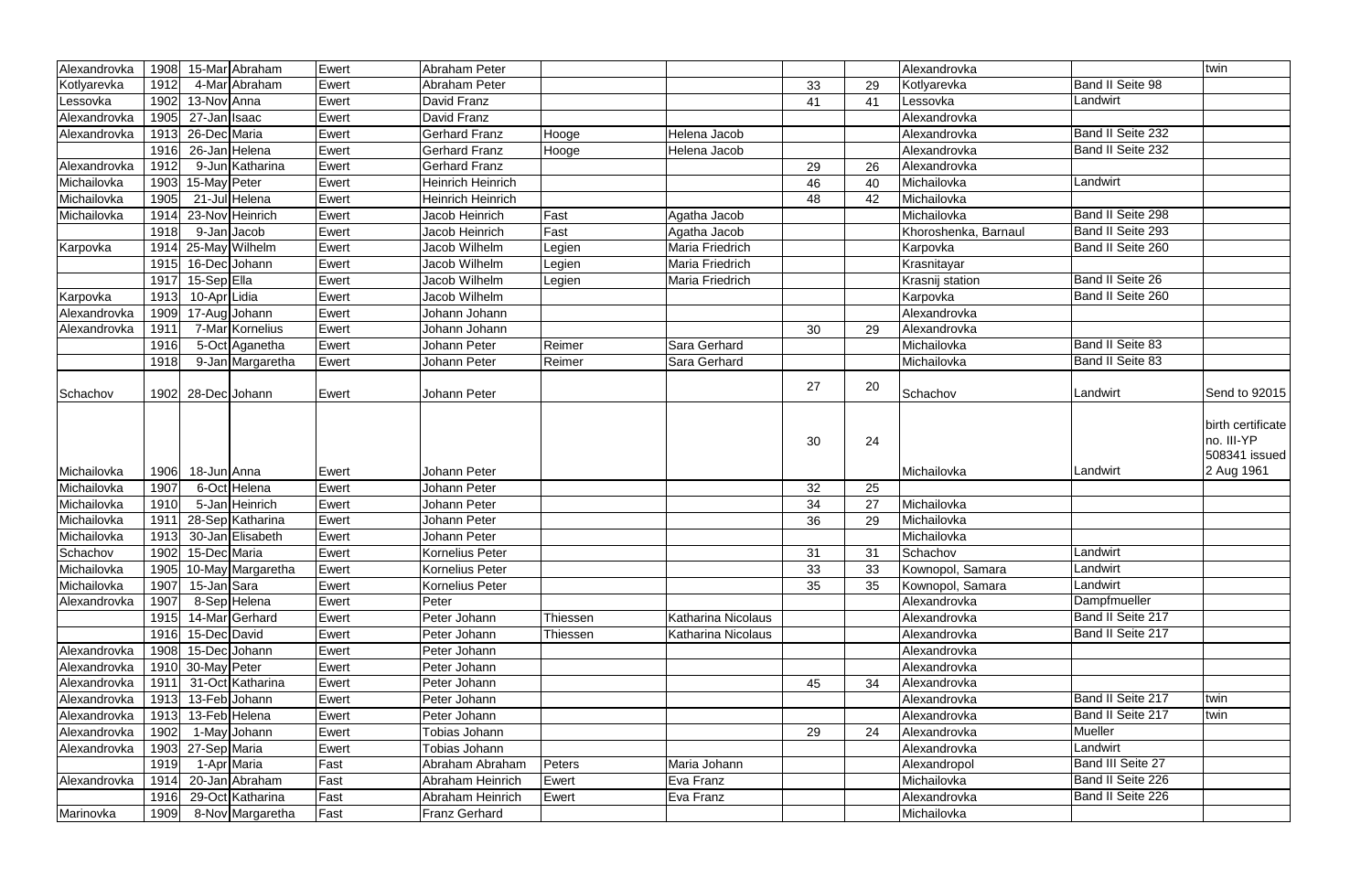| Marinovka    | 1911 |                     | 5-Feb Katharina  | Fast | <b>Franz Gerhard</b>     |             |               | 30 | 25 | Marinovka           |                         |  |
|--------------|------|---------------------|------------------|------|--------------------------|-------------|---------------|----|----|---------------------|-------------------------|--|
| Marinovka    | 1912 | 27-Jul Franz        |                  | Fast | Franz Gerhard            |             |               |    |    | Marinovka           |                         |  |
|              | 1916 |                     | 4-Dec Johann     | Fast | <b>Franz Peter</b>       | Peters      | Helena Johann |    |    | Orlov               | Band II Seite 279       |  |
| Marinovka    | 1902 |                     | 3-Oct David      | Fast | Gerhard Gerhard          |             |               | 26 | 22 | Marinovka           | Landwirt                |  |
| Marinovka    | 1904 |                     | 5-Jul Heinrich   | Fast | <b>Gerhard Gerhard</b>   |             |               |    |    | Marinovka           | Landwirt                |  |
| Marinovka    | 1905 |                     | 8-Aug Susanna    | Fast | <b>Gerhard Gerhard</b>   |             |               |    |    | Marinovka           |                         |  |
| Marinovka    | 1906 |                     | 7-Nov Katharina  | Fast | Gerhard Gerhard          |             |               | 30 | 27 | Orlov               |                         |  |
| Marinovka    | 1910 |                     | 28-Jan Aganetha  | Fast | <b>Gerhard Gerhard</b>   |             |               |    |    | Marinovka           |                         |  |
| Marinovka    | 1911 |                     | 22-Jan Diedrich  | Fast | <b>Gerhard Gerhard</b>   |             |               | 35 | 32 | Marinovka           |                         |  |
| Marinovka    | 1912 | 12-Aug Justina      |                  | Fast | <b>Gerhard Gerhard</b>   |             |               |    |    | Marinovka           |                         |  |
|              | 1915 |                     | 7-Oct Elisabeth  | Fast | Gerhard Johann           | Janzen      | Anna Franz    |    |    | Memrik              | <b>Band III Seite 5</b> |  |
|              | 1918 | 13-Jan Franz        |                  | Fast | Gerhard Johann           | Janzen      | Anna Franz    |    |    | Memrik              | Band III Seite 5        |  |
| Orlov        | 1908 |                     | 17-Aug Gerhard   | Fast | Heinrich                 |             | Elisabeth     | 33 | 32 | Orlov               | Landwirt                |  |
| Alexandrovka | 1913 |                     | 13-Oct Helena    | Fast | Heinrich Heinrich        | Janzen      | Helena David  |    |    | Alexandrovka        | Band II Seite 163       |  |
|              | 1915 |                     | 19-Apr Susanna   | Fast | <b>Heinrich Heinrich</b> | Janzen      | Helena David  |    |    | Alexandrovka        | Band II Seite 163       |  |
| Alexandrovka | 1906 | 27-Nov David        |                  | Fast | Heinrich Heinrich        |             |               | 30 | 23 | Alexandrovka        | Landwirt                |  |
| Alexandrovka |      | $1908$ 21-May Jacob |                  | Fast | <b>Heinrich Heinrich</b> |             |               |    |    | Alexandrovka        |                         |  |
| Alexandrovka | 1910 | 9-Apr Sara          |                  | Fast | <b>Heinrich Heinrich</b> |             |               |    |    | Alexandrovka        |                         |  |
| Alexandrovka | 1911 | 11-DecAnna          |                  | Fast | Heinrich Kornelius       |             |               | 35 | 28 | Alexandrovka        |                         |  |
| Orlov        | 1903 |                     | 10-May Kornelius | Fast | <b>Heinrich Martin</b>   |             |               | 28 | 27 | Rozner (Hemlet)     | Landwirt                |  |
| Orlov        | 1905 |                     | 5-Jan Elisabeth  | Fast | Heinrich Martin          |             |               | 30 | 29 | Orlov               |                         |  |
| Orlov        | 1907 |                     | 31-Mar Kornelius | Fast | <b>Heinrich Martin</b>   |             |               | 32 | 31 | Orlov               |                         |  |
| Orlov        | 1910 | 23-JunJJohann       |                  | Fast | Heinrich Martin          |             |               | 35 | 34 | Orlov               |                         |  |
| Alexandrovka | 1914 | 5-May David         |                  | Fast | Jacob Heinrich           | Neufeld     | Kath. David   |    |    | Alexandrovka        | Band II Seite 196       |  |
| Alexandrovka | 1906 | 27-Jun Helena       |                  | Fast | Jacob Heinrich           |             |               | 24 | 20 | Alexandrovka        | Landwirt                |  |
| Alexandrovka | 1908 | 13-Aug Anna         |                  | Fast | Jacob Heinrich           |             |               |    |    | Alexandrovka        |                         |  |
| Alexandrovka | 1910 |                     | 15-Jul Katharina | Fast | Jacob Heinrich           |             |               |    |    | Alexandrovka        |                         |  |
| Alexandrovka | 1912 |                     | 14-Jun Heinrich  | Fast | Jacob Heinrich           |             |               | 29 | 26 |                     |                         |  |
| Michailovka  | 1902 |                     | 25-Apr Katharina | Fast | Jacob Jacob              |             |               |    | 42 | Michailovka         |                         |  |
| Memrik       | 1909 |                     | 25-Sep Katharina | Fast | Jacob Johann             |             |               |    |    |                     |                         |  |
| Memrik       |      | 1911 21-Feb Helena  |                  | Fast | Jacob Johann             |             |               | 26 | 29 | Memrik              |                         |  |
| Memrik       | 1912 | 16-JunJJohann       |                  | Fast | Jacob Johann             |             |               |    |    | Gornaya             | <b>Band II Seite 38</b> |  |
| Lessovka     | 1902 | 14-Jan Jacob        |                  | Fast | Jacob Martin             |             |               | 25 | 23 | Yurivka             | Prikazshik?             |  |
| Lessovka     | 1903 |                     | 8-Feb Helena     | Fast | Jacob Martin             |             |               | 26 | 24 | Novo?               | Landwirt                |  |
| Lessovka     | 1906 |                     | 22-Aug Abraham   | Fast | Jacob Martin             |             |               | 30 | 28 | Gregorjevka, Samara | Landwirt                |  |
| Lessovka     | 1910 |                     | 3-Sep Heinrich   | Fast | Jacob Martin             |             |               |    |    | Lessovka            |                         |  |
| Memrik       | 1911 | 5-Dec Peter         |                  | Fast | Johann Johann            |             |               | 25 | 23 | Gornaya             |                         |  |
| Alexandrovka | 1913 |                     | 1-Aug Elisabeth  | Fast | Peter Gerhard            | <b>Berg</b> | Maria Jacob   |    |    | Alexandrovka        | Band I Seite 236        |  |
| Alexandrovka | 1914 | 11-Nov Maria        |                  | Fast | Peter Gerhard            | <b>Berg</b> | Maria Jacob   |    |    | Alexandrovka        | Band I Seite 236        |  |
|              | 1916 | 31-Jul Anna         |                  | Fast | Peter Gerhard            | <b>Berg</b> | Maria Jacob   |    |    | Alexandrovka        | Band I Seite 236        |  |
|              | 1917 | 18-Aug Helena       |                  | Fast | Peter Gerhard            | <b>Berg</b> | Maria Jacob   |    |    | Alexandrovka        | Band I Seite 236        |  |
| Alexandrovka | 1911 |                     | 22-Jan Katharina | Fast | Peter Gerhard            |             |               | 24 | 29 | Alexandrovka        |                         |  |
| Alexandrovka | 1912 |                     | 13-Feb Katharina | Fast | Peter Gerhard            |             |               | 24 | 23 | Alexandrovka        |                         |  |
| Alexandrovka | 1902 |                     | 5-Oct Katharina  | Fast | Peter Heinrich           |             |               | 22 | 23 | Alexandrovka        | Landwirt                |  |
| Alexandrovka | 1904 | 10-Mar Anna         |                  | Fast | Peter Heinrich           |             |               |    |    | Alexandrovka        | Landwirt                |  |
| Alexandrovka | 1906 | 20-Feb Helena       |                  | Fast | Peter Heinrich           |             |               | 27 | 28 | Alexandrovka        | Landwirt                |  |
| Kalinovo     |      | 1904 15-Sep Johann  |                  | Fast | Peter Johann             |             |               |    |    | Kalinovo            | Landwirt                |  |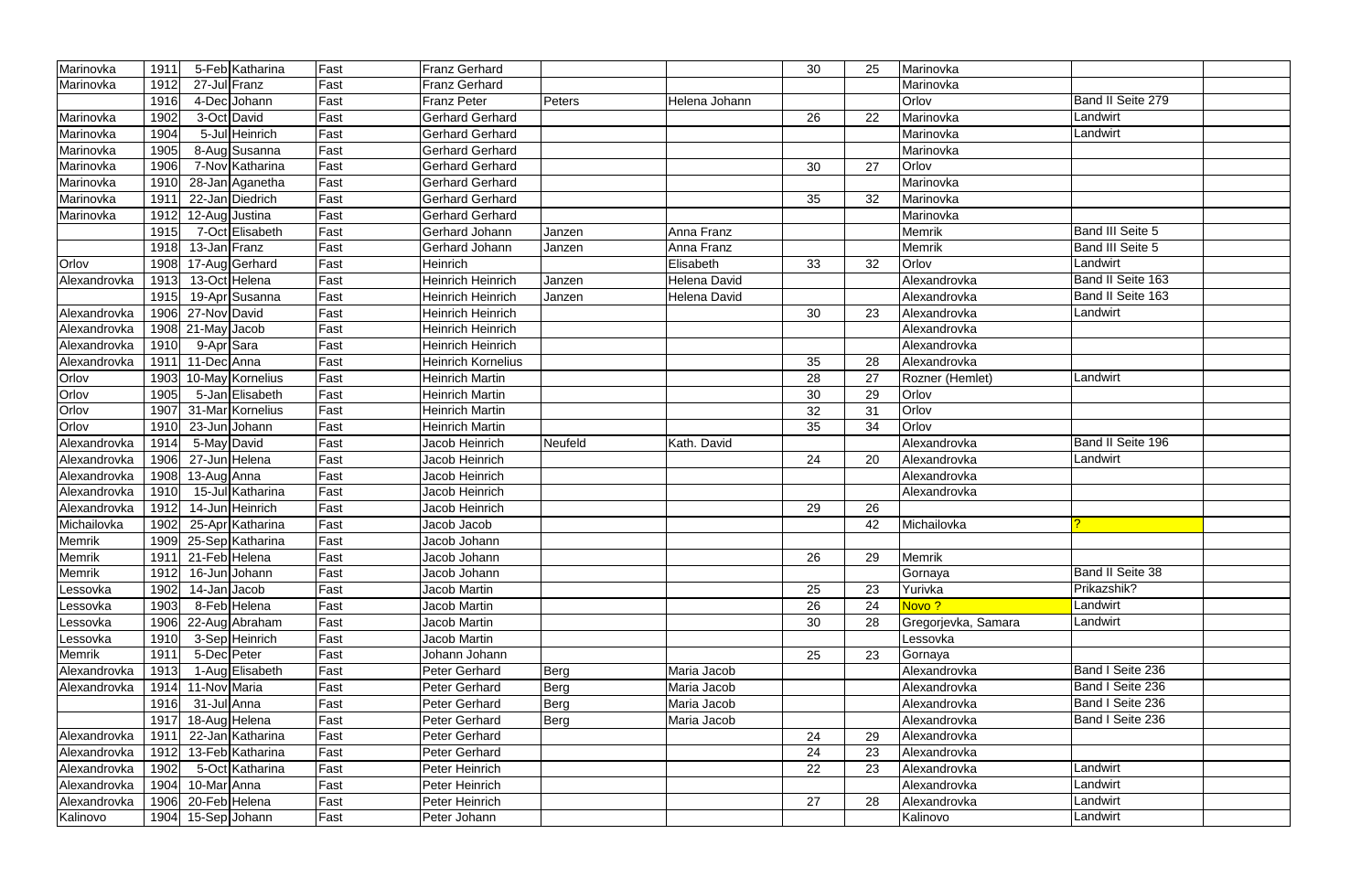| Michailovka  | 1914 | 25-Apr Helena              | Fast           | Peter Peter              | Klassen       | Sara Hermann    |    |    | Memrik               | Band II Seite 272 |            |
|--------------|------|----------------------------|----------------|--------------------------|---------------|-----------------|----|----|----------------------|-------------------|------------|
|              | 1915 | 28-Oct Peter               | Fast           | <b>Peter Peter</b>       | Klassen       | Sara Hermann    |    |    | Michailovka          | Band II Seite 272 |            |
| Orlov        | 1908 | 16-Jul Franz               | Flaming        | Franz                    |               | Maria           | 25 | 24 | Orlov                | Landwirt          |            |
| Orlov        | 1904 | 24-Oct Aganetha            | Flaming        | <b>Franz Peter</b>       |               |                 | 21 | 20 | Orlov                | Landwirt          |            |
| Orlov        | 1907 | 10-Mar Maria               | Flaming        | <b>Franz Peter</b>       |               |                 | 24 | 23 | Orlov                |                   |            |
| Orlov        | 1909 | 30-Sep Aganetha            | Flaming        | <b>Franz Peter</b>       |               |                 | 26 | 25 | Orlov                |                   |            |
| Nicolayevka  | 1914 | 23-Mar Abraham             | Flaming        | <b>Gerhard Gerhard</b>   | <b>Dyck</b>   | Katharina Jacob |    |    | Nicolayevka          | Band II Seite 214 |            |
|              | 1918 | 19-Jan Katharina           | Flaming        | <b>Gerhard Gerhard</b>   | <b>Dyck</b>   | Katharina Jacob |    |    | Nicolayevka          | Band II Seite 214 |            |
| Nicolayevka  | 1906 | 19-May Gerhard             | Flaming        | <b>Gerhard Gerhard</b>   |               |                 | 29 | 29 | Nicolayevka          | Landwirt          |            |
| Nicolayevka  | 1910 | 6-Apr <sub>Jacob</sub>     | Flaming        | <b>Gerhard Gerhard</b>   |               |                 |    |    |                      |                   |            |
| Kotlyarevka  | 1904 | 26-May Isaac               | Flaming        | Heinrich                 |               |                 |    |    | Ebenfeld, Samara     | Landwirt          |            |
| Kotlyarevka  | 1914 | 13-Aug Peter               | Flaming        | <b>Heinrich Heinrich</b> | Reimer        | Helena Isaac    |    |    | Lessovka             | Band II Seite 147 |            |
|              | 1917 | 20-Apr Anna                | Flaming        | <b>Heinrich Heinrich</b> | Reimer        | Helena Isaac    |    |    | Rovnopol             | Band II Seite 147 |            |
| Kotlyarevka  | 1907 | 31-Jul Helena              | Flaming        | Heinrich Heinrich        |               |                 |    |    | Kotlyarevka          |                   |            |
| Kotlyarevka  | 1909 | 17-Jan Helena              | Flaming        | Heinrich Heinrich        |               |                 |    |    | Lessovka             |                   |            |
| Kotlyarevka  | 1910 | 7-Aug Maria                | Flaming        | Heinrich Heinrich        |               |                 | 31 | 26 |                      |                   |            |
| Kotlyarevka  | 1912 | 19-Jun Heinrich            | Flaming        | Heinrich Heinrich        |               |                 |    |    | Kotlyarevka          | Band II Seite 147 |            |
| Orlov        | 1902 | 19-Jun Peter               | Flaming        | Peter Peter              |               |                 | 53 | 48 | Orlov                | Landwirt          |            |
|              | 1915 | 4-Feb Heinrich             | Franz          | Heinrich Heinrich        | Hooge         | Aganetha Jacob  |    |    | Lessovka             | Band III Seite 15 |            |
|              | 1915 | 29-Sep Heinrich            | Franz          | Kornelius Heinrich       | Kroeker       | Helena Peter    |    |    | Klinok, Samara       | Band I Seite 59   |            |
| Lessovka     | 1907 | 20-Jun Anna                | Franz          | Kornelius Heinrich       |               |                 |    |    | Lessovka             |                   |            |
| .essovka     | 1909 | 16-Feb Helena              | Franz          | Kornelius Heinrich       |               |                 |    |    | Lessovka             |                   |            |
| Lessovka     | 1911 | 15-Jan Heinrich            | Franz          | Kornelius Heinrich       |               |                 | 28 | 27 | Lessovka             |                   |            |
| Kalinovo     | 1903 | 1-Apr Margaretha           | Friesen        | Abraham                  |               |                 | 28 | 25 | Kalinovo             | Landwirt          |            |
|              | 1917 | 31-May Jacob               | Friesen        | Abraham Kornelius        | Bergen        | Katharina Jacob |    |    | Nicolayevka          | Band II Seite 57  |            |
| Kalinovo     | 1904 | 30-Oct Katharina           | Friesen        | Abraham Kornelius        |               |                 |    |    | Kalinovo             | Landwirt          |            |
| Nicolayevka  | 1910 | 13-Jan Maria               | Friesen        | Abraham Kornelius        |               |                 |    |    |                      |                   |            |
| Marinovka    | 1908 | 25-Feb Heinrich            | Friesen        | <b>Aron Heinrich</b>     |               |                 |    |    | Marinovka            | Landwirt          |            |
| Marinovka    | 1909 | 24-Jun Aron                | Friesen        | Aron Heinrich            |               |                 |    |    | Marinovka            |                   |            |
| Alexandrovka | 1914 | 8-Mar David                | Friesen        | David Peter              | Pappken       | Sara Gerhard    |    |    | station Glubokaya    | Band III Seite 12 |            |
|              |      | 1916 27-Nov Nicolaus       | <b>Friesen</b> | David Peter              | Pappken       | Sara Gerhard    |    |    | Kamenskaya, Donskaya | Band III Seite 12 |            |
|              |      |                            |                |                          |               |                 |    |    |                      |                   | bei Johann |
| Michailovka  |      | 1908 24-Aug Aganetha       | Friesen        | Johann                   |               |                 |    |    | Michailovka          |                   | Koehn      |
|              | 1915 | 27-Mar Helena              | Friesen        | Johann Heinrich          | Peters        | Sara Johann     |    |    | Orlov                | Band I Seite 260  |            |
|              | 1916 | 30-Sep Sara                | Friesen        | Johann Heinrich          | <b>Peters</b> | Sara Johann     |    |    | Orlov                | Band I Seite 260  |            |
| Orlov        | 1910 | 2-Feb Heinrich             | Friesen        | Johann Heinrich          |               |                 | 24 | 24 | Orlov                |                   |            |
|              | 1918 | 9-Sep Gerhard              | Friesen        | Johann Hermann           | Peters        | Sara Johann     |    |    | Orlov                | Band I Seite 260  |            |
|              | 1918 | 14-Sep Elisabeth           | Friesen        | Johann Isaac             | Steingart     | Aganetha Peter  |    |    | Michailovka          | Band I Seite 21   |            |
| Michailovka  | 1913 | 1-Apr Johann               | Friesen        | Johann Isaac             |               |                 |    |    | Michailovka          |                   |            |
| Lessovka     | 1902 | 7-Apr Aganetha             | Friesen        | Julius Julius            |               |                 | 28 | 27 | Lessovka             | Landwirt          |            |
| Lessovka     | 1904 | 8-Feb Peter                | Friesen        | Julius Julius            |               |                 | 30 | 30 | Ebenfeld, Samara     | Landwirt          |            |
| Lessovka     | 1906 | $\overline{27}$ -Jan Jacob | Friesen        | Julius Julius            |               |                 | 33 | 32 | Omsk                 | Landwirt          |            |
| Lessovka     | 1908 | 21-Feb Maria               | Friesen        | Julius Julius            |               |                 |    |    | Lessovka             |                   |            |
|              | 1919 | 26-Jan Sara                | Friesen        | Peter Hermann            | Krueger       | Sara Peter      |    |    | Kotlyarevka          | Band III Seite 53 |            |
| Kalinovo     | 1904 | 28-Apr Helena              | Friesen        | Peter Johann             |               |                 |    |    | Kalinovo             | Landwirt          |            |
| Kalinovo     | 1906 | 11-Oct Maria               | Friesen        | Peter Johann             |               |                 | 26 | 30 | Kalinovo             | Landwirt          |            |
| Kalinovo     | 1907 | 26-Nov Heinrich            | Friesen        | Peter Johann             |               |                 | 28 | 31 | Michailovka          |                   |            |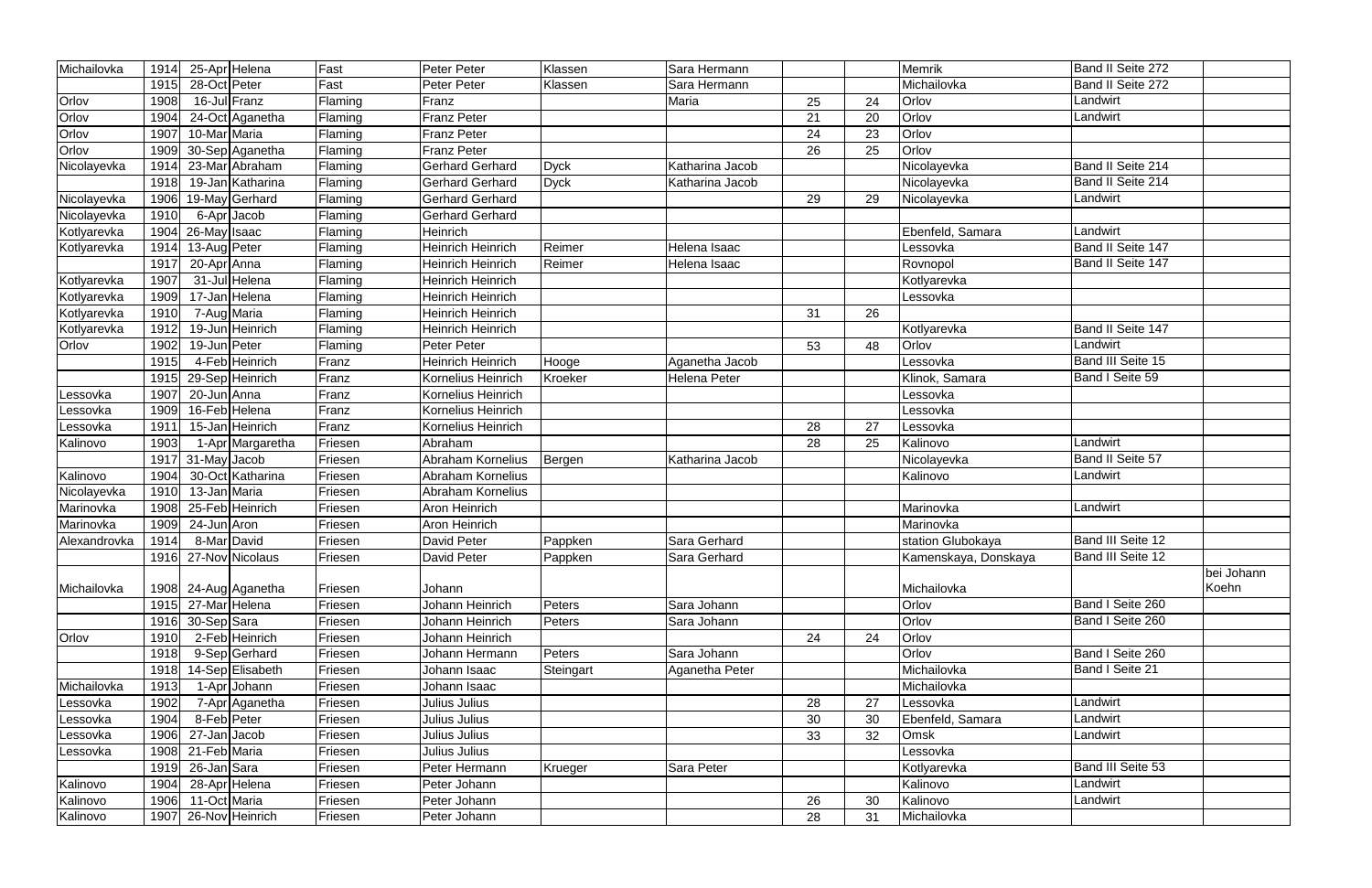| Kalinovo             | 1910 | 17-Sep Peter        | Friesen    | Peter Johann          |                |                        | 31 | 39 | Krusikow       |                         |                     |
|----------------------|------|---------------------|------------|-----------------------|----------------|------------------------|----|----|----------------|-------------------------|---------------------|
| Kotlyarevka          | 1902 | 1-Apr Anna          | Friesen    | Peter Kornelius       |                |                        | 48 | 34 | Kotlyarevka    | Oel                     |                     |
| Alexandrovka         | 1905 | 30-Dec Maria        | Friesen    | Peter Peter           |                |                        | 36 | 32 | Alexandrovka   | Landwirt                |                     |
| Alexandrovka         | 1908 | 20-Jan Heinrich     | Friesen    | Peter Peter           |                |                        |    |    |                |                         | twin                |
| Alexandrovka         | 1908 | 20-Jan Maria        | Friesen    | Peter Peter           |                |                        |    |    |                |                         | twin                |
| Orlov                | 1914 | 2-Sep Franz         | Froese     | <b>Peter Peter</b>    | Flaming        | Maria Peter            |    |    | Orlov          | Band I Seite 108        |                     |
|                      | 1918 | 13-MarJacob         | Froese     | Peter Peter           | Flaming        | Maria Peter            |    |    | Orlov          | Band I Seite 108        |                     |
|                      | 1917 | 29-Sep Jacob        | Funk       | Peter Peter           | Fast           | Maria Heinrich         |    |    | Alexandrovka   | Band II Seite 194       |                     |
| Alexandrovka         | 1906 | 16-Aug Peter        | Funk       | Peter Peter           |                |                        | 24 | 19 | Alexandrovka   | Landwirt                |                     |
| Alexandrovka         | 1908 | 2-Oct Maria         | Funk       | Peter Peter           |                |                        |    |    | Alexandrovka   |                         |                     |
| Alexandrovka         | 1912 | 25-Mar Heinrich     | Funk       | Peter Peter           |                |                        | 29 | 25 | Alexandrovka   |                         |                     |
| Khutor Shahov        | 1901 | 1-Sep Peter         | Giesbrecht | Jacob                 |                |                        |    |    | Romanovka      | Teacher                 |                     |
| Khutor Shahov        | 1902 | 10-Oct Heinrich     | Giesbrecht | Jacob                 |                |                        |    |    | Ignatiev       | Teacher                 |                     |
| Other                | 1908 | 4-Mar Isaac         | Giesbrecht | Jacob                 |                |                        |    |    |                | Schullehrer             |                     |
| Lessovka             | 1907 | 21-Mar Heinrich     | Giesbrecht | Jacob Heinrich        |                |                        |    |    | Lessovka       |                         |                     |
| Other                | 1913 | 28-Aug Margaretha   | Giesbrecht | Jacob Isbrandt        | Voth           | <b>Elisabeth Peter</b> |    |    | Friedrichsfeld | Band I Seite 240        |                     |
| Other                | 1904 | 29-Aug Kornelius    | Giesbrecht | Jacob Isbrandt        |                |                        |    |    | Samara         | Schullehrer             |                     |
| Other                | 1906 | 3-Apr Margaretha    | Giesbrecht | Jacob Isbrandt        |                |                        | 40 | 34 | Samara         | Schullehrer             |                     |
| Other                | 1910 | 20-Nov Johann       | Giesbrecht | Jacob Isbrandt        |                |                        |    |    | Kantemirowka   |                         |                     |
| Orlov                | 1914 | 28-Nov Justina      | Giesbrecht | Jacob Johann          | Friesen        | Helena Johann          |    |    | Orlov          | Band I Seite 180        |                     |
| Orlov                | 1911 | 3-Sep Johann        | Giesbrecht | Jacob Johann          |                |                        | 24 | 24 | Orlov          |                         |                     |
| Orlov                | 1913 | 10-May Anna         | Giesbrecht | Jacob Johann          |                |                        |    |    | Orlov          |                         |                     |
|                      | 1916 | 15-Aug Katharina    | Goertz     | <b>Franz Franz</b>    | Schellenberg   | Anna Jacob             |    |    | Kalinovo       | Band II Seite 284       |                     |
| Karpovka             | 1905 | 27-Aug Heinrich     | Goertzen   | David Johann          |                |                        | 46 | 38 | Karpovka       |                         |                     |
| Karpovka             | 1909 | 13-Apr Maria        | Goertzen   | David Johann          |                |                        | 49 | 42 | Karpovka       |                         |                     |
| Kalinovo             | 1914 | 6-Mar Franz         | Goertzen   | Franz Franz           | Schellenberg   | Anna Jacob             |    |    | Alexandropol   | Band II Seite 284       |                     |
| Karpovka             | 1913 | 11-Mar Maria        | Goertzen   | <b>Heinrich Peter</b> |                |                        |    |    | Nicolayevka    | Ist weggeschrieben      |                     |
| Karpovka             | 1902 | 7-Oct August        | Goossen    | <b>August August</b>  |                |                        |    |    | Berdiansk      | Blacksmith              |                     |
| Nicolayevka          | 1914 | 16-Jun Johann       | Goossen    | Johann Johann         | Born           | Maria Isaac            |    |    | Nicolayevka    | Band li Seite 254       |                     |
| Karpovka             | 1902 | 31-Oct August       | Hamm       | <b>Gerhard August</b> |                |                        | 37 | 36 |                | Landwirt                |                     |
| Karpovka             | 1905 | 8-Oct Hermann       | Hamm       | <b>Gerhard August</b> |                |                        | 40 | 39 | Karpovka       |                         |                     |
|                      | 1908 | 6-Jan daughter      | Hamm       | <b>Gerhard August</b> |                |                        | 42 | 41 | Karpovka       |                         | died 28 Jul<br>1908 |
| Karpovka<br>Karpovka | 1903 | 24-Dec Anna         | Hamm       | <b>Gerhard Gustav</b> |                |                        | 40 | 38 | Karpovka       | Landwirt                |                     |
| Michailovka          |      | $1914$ 11-Dec Peter | Harder     | Abraham Peter         | Krueger        | Elisabeth Jacob        |    |    | Waldheim       | Band li Seite 59        |                     |
|                      | 1918 | 28-Mar Gerhard      | Harder     | Abraham Peter         | Krueger        | Elisabeth Jacob        |    |    | Nicolayevka    | Band II Seite 59        |                     |
| Other                | 1911 | 26-Sep Abraham      | Harder     | Abraham Peter         |                |                        | 33 | 20 | Michailovka    |                         |                     |
| Michailovka          | 1913 | 20-Jan Jacob        | Harder     | Abraham Peter         |                |                        |    |    | Waldheim       | Band II Seite 59        |                     |
| Kalinovo             | 1902 | 12-Jun David        | Harder     | David Bernhard        |                |                        | 32 | 27 | Kalinovo       | Schullehrer             |                     |
| Kalinovo             | 1914 | 17-Mar Elisabeth    | Harder     | <b>Gerhard David</b>  | Rempel         | Elisabeth Gerhard      |    |    | Schoensee      | Band II Seite 223       |                     |
|                      | 1915 | 9-Jul Margaretha    | Harder     | Jacob Jacob           | Reimer         | Margaretha Heinrich    |    |    | Alexandrovka   | Band II Seite 37        |                     |
|                      | 1917 | 30-Dec Abraham      | Harder     | Jacob Jacob           | Reimer         | Margaretha Heinrich    |    |    | Alexandrovka   | <b>Band II Seite 37</b> |                     |
| Alexandrovka         | 1903 | 18-Apr David        | Harder     | Jacob Jacob           |                |                        |    |    | Alexandrovka   |                         |                     |
| Alexandrovka         | 1905 | 1-Jul Katharina     | Harder     | Jacob Jacob           |                |                        |    |    | Alexandrovka   |                         |                     |
| Alexandrovka         | 1913 | 30-Mar Susanna      | Harder     | Jacob Jacob           |                |                        |    |    | <b>Memrik</b>  | <b>Band II Seite 37</b> |                     |
| Kalinovo             | 1904 | 28-May Jacob        | Harder     | <b>Nicolaus</b>       |                |                        |    |    | Kalinovo       | Landwirt                |                     |
| Kalinovo             | 1914 | 24-Nov Heinrich     | Harder     | Nicolaus Nicolaus     | <b>Martens</b> | Susanna Heinrich       |    |    | Kalinovo       | Band II Seite 286       |                     |
|                      |      |                     |            |                       |                |                        |    |    |                |                         |                     |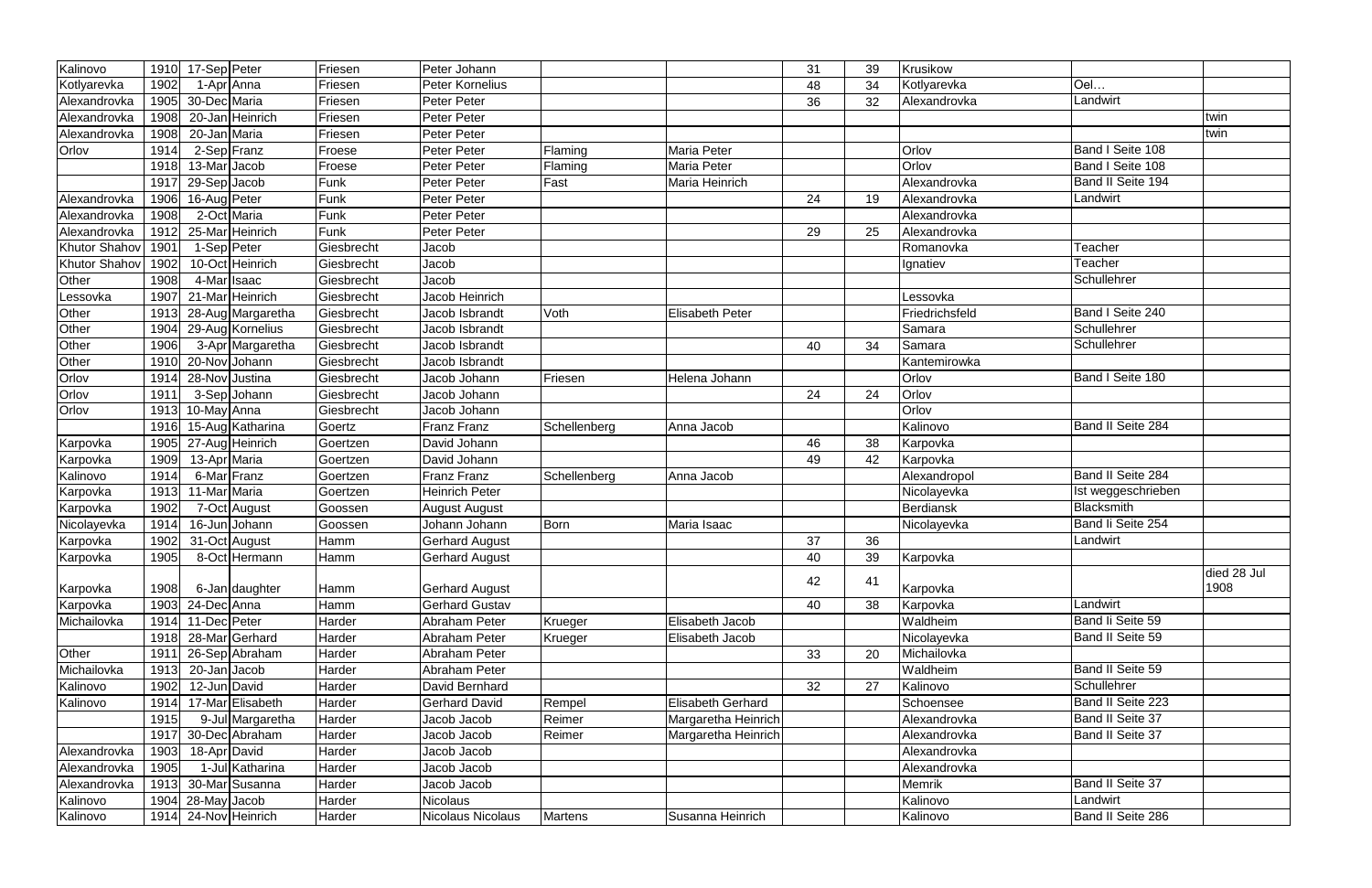| Other        | 1906 | 5-Jul Aganetha       | Harder           | Peter Peter              |             |                | 45 | 34 | Michailovka           | Kaufmann                |             |
|--------------|------|----------------------|------------------|--------------------------|-------------|----------------|----|----|-----------------------|-------------------------|-------------|
| Other        | 1909 | 7-Jul Johann         | Harder           | Peter Peter              |             |                |    |    | Michailovka           |                         |             |
| Other        | 1911 | 5-Mar Elisabeth      | Harder           | Peter Peter              |             |                | 49 | 33 | Michailovka           |                         |             |
| Lessovka     | 1907 | 24-Mar Anna          | Harms            | <b>Franz Gerhard</b>     |             |                |    |    | Lessovka              |                         |             |
| Lessovka     | 1909 | 26-Nov Elisabeth     | Harms            | <b>Franz Gerhard</b>     |             |                |    |    | Lessovka              |                         |             |
| Lessovka     | 1911 | 7-Sep Gerhard        | Harms            | <b>Franz Gerhard</b>     |             |                | 30 | 27 |                       |                         |             |
|              | 1915 | 22-Jul Gerhard       | Harms            | <b>Gerhard Gerhard</b>   | Heidebrecht | Anna Peter     |    |    | Lessovka              | Band III Seite 13       |             |
| Lessovka     | 1902 | 3-Nov Katharina      | Harms            | Heinrich                 |             |                |    |    |                       |                         |             |
| .essovka     | 1904 | 17-Jan Gerhard       | Harms            | Heinrich                 |             |                |    |    |                       |                         |             |
| Lessovka     | 1905 | 15-Apr Isaac         | Harms            | Heinrich                 |             |                |    |    |                       |                         |             |
| Lessovka     | 1907 | 29-Mar Elisabeth     | Harms            | Heinrich                 |             |                |    |    |                       |                         |             |
| .essovka     | 1902 | 3-Nov Katharina      | Harms            | <b>Heinrich Gerhard</b>  |             |                | 22 | 19 | Lessovka              | Landwirt                |             |
| Lessovka     | 1904 | 17-Jan Gerhard       | Harms            | <b>Heinrich Gerhard</b>  |             |                | 24 | 21 | Lessovka              | Landwirt                |             |
| Lessovka     | 1909 | 11-May Maria         | Harms            | Heinrich Gerhard         |             |                |    |    | Lessovka              |                         |             |
| Lessovka     |      | 1910 20-Sep Heinrich | Harms            | <b>Heinrich Gerhard</b>  |             |                | 33 | 29 | Lessovka              |                         |             |
|              |      | 1915 27-Feb Jacob    | Harms            | Jacob Gerhard            | Giesbrecht  | Maria Jacob    |    |    | Lessovka              |                         |             |
|              |      | 1916 27-Dec Heinrich | Harms            | Jacob Gerhard            | Giesbrecht  | Maria Jacob    |    |    | Lessovka              | Band II Seite 268       |             |
| Lessovka     | 1913 | 11-Jan Gerhard       | Harms            | Jacob Gerhard            |             |                |    |    | Lessovka              |                         |             |
| Alexandrovka | 1907 | 16-Feb Kornelius     | Heinrichs        | Kornelius                |             |                |    |    | Alexandrovka          | ???elsmann              |             |
| Alexandrovka | 1908 | 27-Jul Eva           | Heinrichs        | Kornelius                |             |                |    |    | Alexandrovka          |                         |             |
| Alexandrovka | 1913 | 30-Aug Maria         | Heinrichs        | Kornelius Johann         | <b>Dyck</b> | Anna Diedrich  |    |    | Alexandrovka          | Band li Seite 166       |             |
|              | 1915 | 16-Apr Isaac         | Heinrichs        | Kornelius Johann         | <b>Dyck</b> | Anna Diedrich  |    |    | Alexandrovka          | Band II Seite 166       |             |
| Alexandrovka | 1905 | 15-Aug Anna          | <b>Heinrichs</b> | Kornelius Johann         |             |                |    |    | Alexandrovka          |                         |             |
| Alexandrovka | 1910 | 20-Sep Diedrich      | Heinrichs        | Kornelius Johann         |             |                |    |    | Alexandrovka          |                         |             |
| Alexandrovka | 1912 | 3-Jan Kornelius      | <b>Heinrichs</b> | Kornelius Johann         |             |                | 29 | 27 | Alexandrovka          |                         | twin        |
| Alexandrovka | 1912 | 3-Jan Jacob          | Heinrichs        | Kornelius Johann         |             |                | 29 | 27 | Alexandrovka          |                         | twin        |
| Other        | 1907 | 28-Jan Gerhard       | Hildebrand       | <b>Gerhard Heinrich</b>  |             |                |    |    | Ossokino              |                         |             |
| Marinovka    | 1902 | 10-Apr Heinrich      | Hildebrand       | Heinrich                 |             |                | 23 | 25 | Marinovka             | Schullehrer             |             |
| Marinovka    | 1904 | 2-Jan Heinrich       | Hildebrand       | Heinrich                 |             |                |    |    | Marinovka             | Landwirt                |             |
| Marinovka    | 1905 | 18-Nov Johann        | Hildebrand       | Heinrich                 |             |                |    |    | Marinovka             |                         |             |
| Marinovka    | 1909 | 2-Jun Gerhard        | Hildebrand       | <b>Heinrich</b>          |             |                |    |    | Marinovka             |                         |             |
| Lessovka     | 1914 | 22-Jul Heinrich      | Hildebrand       | <b>Heinrich Gerhard</b>  | Harms       | Sara Gerhard   |    |    | Lessovka              | Band I Seite 165        |             |
| Lessovka     | 1912 | 20-Jul Gerhard       | Hildebrand       | <b>Heinrich Gerhard</b>  |             |                |    |    | Lessovka              |                         |             |
|              | 1915 | 5-Nov Justina        | Hildebrand       | <b>Heinrich Heinrich</b> | Hildebrand  | Maria Heinrich |    |    | Lessovka              | <b>Band III Seite 3</b> |             |
|              | 1917 | 16-Feb Elisabeth     | Hildebrand       | <b>Heinrich Heinrich</b> | Hildebrand  | Maria Heinrich |    |    | Lessovka              | Band III Seite 3        |             |
| Nicolayevka  | 1904 | 11-Jan Elisabeth     | Hildebrand       | Johann Johann            |             |                |    |    | Nicolayevka           | Landwirt                |             |
| Lessovka     | 1902 | 7-Dec Susanna        | Hooge            | Heinrich Jacob           |             |                | 22 | 20 | Samara                | Blacksmith              |             |
| Lessovka     | 1904 | 21-JunJJacob         | Hooge            | Heinrich Jacob           |             |                |    | 22 | Samara                | Schmied                 |             |
| .essovka     | 1906 | 30-Jan Heinrich      | Hooge            | Heinrich Jacob           |             |                | 25 | 24 | Lessovka              | Schmied                 |             |
| Lessovka     | 1907 | 25-Dec Gerhard       | Hooge            | Heinrich Jacob           |             |                |    |    |                       |                         |             |
| Lessovka     | 1909 | 12-Oct Peter         | Hooge            | Heinrich Jacob           |             |                |    |    | Lessovka              |                         |             |
| Lessovka     | 1904 | 29-Apr Elisabeth     | Huebner          | Kornelius Kornelius      |             |                | 45 | 45 | Lessovka              | Landwirt                | Nicht here! |
| Kotlyarevka  | 1903 | 11-Mar Elisabeth     | Isaac            | David Jacob              |             |                |    |    | Kotlyarevka           | Craftsman               |             |
| Michailovka  | 1902 | 2-Dec Peter          | Isaac            | Franz Heinrich           |             |                | 39 | 40 | Michailovka           | Landwirt                |             |
| Michailovka  | 1907 | 4-Oct Nicolaus       | <b>Isaac</b>     | <b>Franz Heinrich</b>    |             |                | 44 | 44 | Ekatharinadar, Samara |                         |             |
| Schachov     | 1902 | 16-Dec Heinrich      | <b>Isaac</b>     | Johann Johann            |             |                | 33 | 29 | Schachov              | Landwirt                |             |
| Nicolayevka  | 1902 | 26-Mar Johann        | Isaac            | Johann Johann            |             |                | 30 | 22 | Nicolayevka           | Landwirt                |             |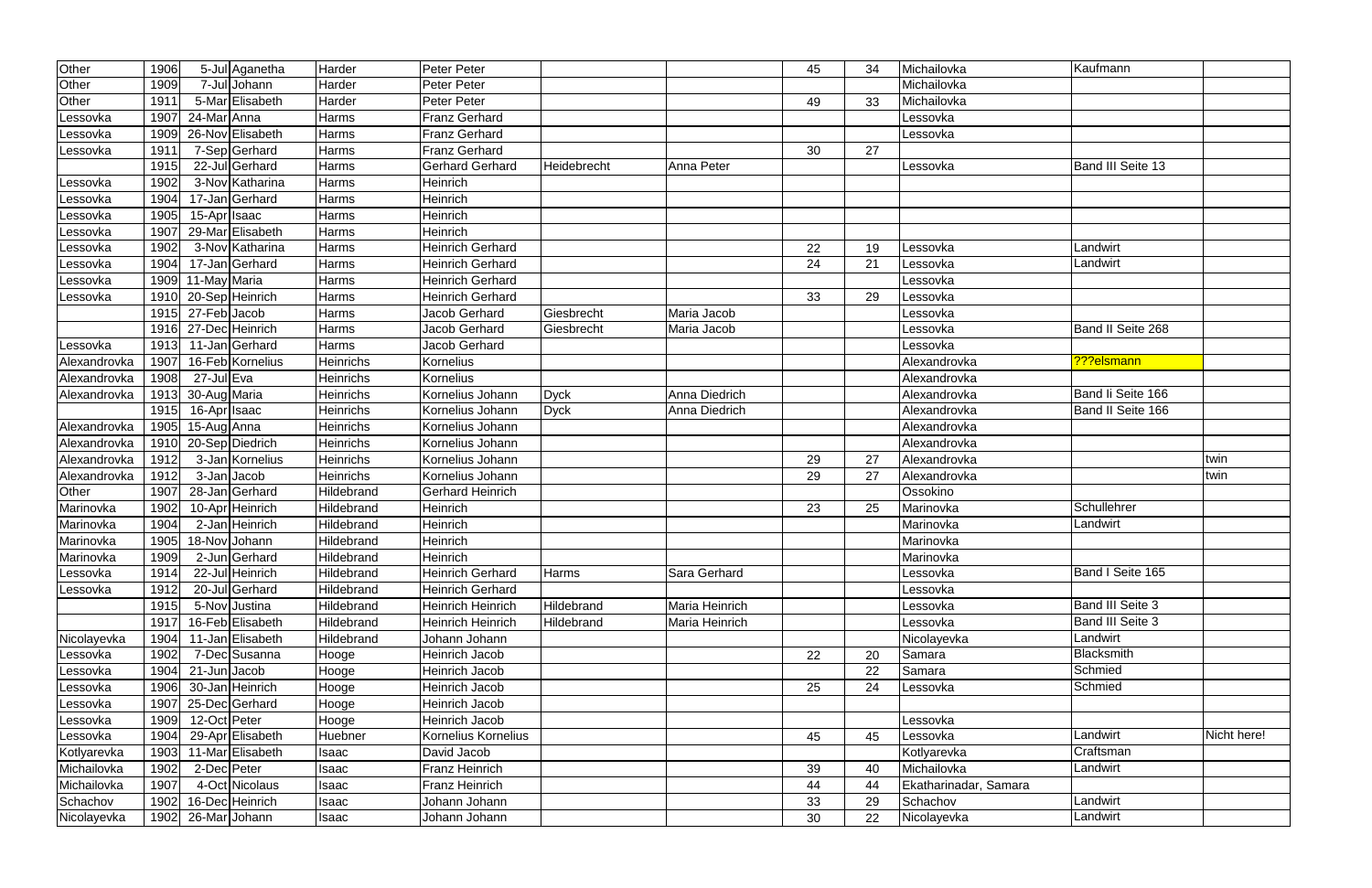| Nicolayevka | 1903 | 26-Oct Peter      |                  | Isaac  | Johann Johann            |                 |                 |    |    | Nicolayevka           | Landwirt                |                                           |
|-------------|------|-------------------|------------------|--------|--------------------------|-----------------|-----------------|----|----|-----------------------|-------------------------|-------------------------------------------|
| Nicolayevka | 1906 |                   | 20-Mar Helena    |        | Johann Johann            |                 |                 |    | 29 | Nicolayevka           | Landwirt                |                                           |
|             |      |                   | 4-Mar Heinrich   | Isaac  |                          |                 |                 | 35 |    |                       |                         |                                           |
| Nicolayevka | 1907 |                   |                  | Isaac  | Johann Johann            |                 |                 |    |    | Nicolayevka           |                         |                                           |
| Nicolayevka | 1908 | 24-Apr Maria      |                  | Isaac  | Johann Johann            |                 |                 |    |    | Nicolayevka           | Landwirt                |                                           |
| Marinovka   | 1909 |                   | 5-Jul Maria      | Isaac  | Johann Johann            |                 |                 |    |    | Marinovka             | Ekaterinador            |                                           |
| Michailovka | 1904 |                   | 16-Mar Johann    | Isaac  | Kornelius Johann         |                 |                 | 28 | 30 | Michailovka           | Landwirt                |                                           |
| Michailovka | 1906 |                   | 25-Aug Gerhard   | Isaac  | Kornelius Johann         |                 |                 | 30 | 33 | Michailovka           | Landwirt                |                                           |
| Michailovka | 1907 |                   | Anna             | Isaac  | Peter Heinrich           |                 |                 |    |    |                       |                         |                                           |
| Michailovka | 1908 |                   | 13-Sep Abraham   | Isaac  | Peter Heinrich           |                 |                 |    |    | Ekatrinodor           |                         |                                           |
| Other       | 1912 |                   | 15-Oct Katharina | Isaac  | Peter Heinrich           |                 |                 | 52 | 41 | Kichkas, Orenburg     |                         |                                           |
| Nicolayevka | 1913 |                   | 5-Apr Kornelius  | Isaac  | Peter Johann             | Friesen         | Katharina Peter |    |    | Nicolayevka           | Band I Seite 12         |                                           |
| Michailovka | 1903 |                   | 7-May Johann     | Isaac  | Peter Johann             |                 |                 | 32 | 30 | Ekatharinadar, Samara | Landwirt                |                                           |
| Michailovka | 1905 |                   | 12-Sep Elisabeth | Isaac  | Peter Johann             |                 |                 | 35 | 33 | Ekatharinadar, Samara | Landwirt                |                                           |
| Nicolayevka | 1908 | 17-Oct Peter      |                  | Isaac  | Peter Johann             |                 |                 |    |    | Nicolayevka           |                         |                                           |
| Michailovka | 1909 | 11-Feb Maria      |                  | Isaac  | Peter Johann             |                 |                 |    |    | Michailovka           |                         |                                           |
| Nicolayevka | 1910 |                   | 26-Jul Johann    | Isaac  | Peter Johann             |                 |                 |    |    |                       |                         |                                           |
| Nicolayevka | 1911 |                   | 6-Sep Helena     | Isaac  | Peter Johann             |                 |                 | 37 | 25 | Nicolayevka           |                         |                                           |
| Lessovka    | 1914 |                   | 5-Jul Agatha     | Janzen | Abraham Johann           | Janzen          | Maria Heinrich  |    |    |                       | Band I Seite 56         |                                           |
|             | 1916 |                   | 17-Jan Elisabeth | Janzen | David David              | Funk            | Katharina Peter |    |    | Orlov                 | Band I Seite 115        |                                           |
| Orlov       | 1914 | 14-Apr Peter      |                  | Janzen | David David              | Funk            | Katharina Peter |    |    | Alexandrovka          | Band I Seite 115        |                                           |
| Orlov       | 1910 |                   | 6-Apr David      | Janzen | David David              |                 |                 | 28 | 31 | Orlov                 |                         |                                           |
| Orlov       | 1912 | 29-Apr Peter      |                  | Janzen | David David              |                 |                 | 30 | 33 | Hemlet Gluhovla       | Band I Seite 115        |                                           |
| Nicolayevka | 1914 |                   | 17-Oct Nicolaus  | Janzen | <b>Diedrich Diedrich</b> | Friesen         | Gertruda Peter  |    |    | station Udachnaya     | <b>Band II Seite 78</b> |                                           |
| Michailovka | 1902 |                   | 25-Aug Diedrich  | Janzen | <b>Diedrich Diedrich</b> |                 |                 |    |    | Michailovka           | Landwirt                |                                           |
|             |      |                   |                  |        |                          |                 |                 | 27 | 22 |                       |                         |                                           |
| Michailovka | 1906 |                   | 21-Mar Katharina | Janzen | <b>Diedrich Diedrich</b> |                 |                 | 30 | 25 | Michailovka           | Landwirt                | birth certificate<br>issued 3 Jul<br>1940 |
| Nicolayevka | 1907 |                   | 4-Apr Diedrich   | Janzen | <b>Diedrich Diedrich</b> |                 |                 |    |    | Nicolayevka           |                         |                                           |
| Nicolayevka | 1908 | 30-Nov Anna       |                  | Janzen | Diedrich Diedrich        |                 |                 |    |    | Nicolayevka           |                         |                                           |
| Nicolayevka | 1910 | 19-Apr Peter      |                  | Janzen | Diedrich Diedrich        |                 |                 |    |    |                       |                         |                                           |
| Nicolayevka | 1912 |                   | 3-Jan Gertruda   | Janzen | <b>Diedrich Diedrich</b> |                 |                 | 29 | 27 | station Udachnaya     |                         |                                           |
| Nicolayevka | 1913 | 23-May Jacob      |                  | Janzen | <b>Diedrich Diedrich</b> |                 |                 |    |    | Nicolayevka           | <b>Band II Seite 78</b> |                                           |
| Memrik      | 1902 | 15-Sep Daniel     |                  | Janzen | Franz David              |                 |                 | 30 | 26 | <b>Krimm</b>          | Landwirt                |                                           |
| Memrik      | 1903 |                   | 26-Oct Heinrich  | Janzen | <b>Franz Kornelius</b>   |                 |                 | 57 | 39 | <b>Memrik</b>         | Landwirt                |                                           |
| Memrik      | 1902 |                   | 1-Jul Jacob      | Janzen | <b>Gerhard Daniel</b>    |                 |                 | 33 | 29 | <b>Memrik</b>         | Landwirt                |                                           |
| Memrik      | 1904 | 22-Dec Peter      |                  | Janzen | <b>Gerhard Daniel</b>    |                 |                 | 34 | 30 | Memrik                | Landwirt                | twin                                      |
| Memrik      | 1904 |                   | 22-Dec Abraham   | Janzen | <b>Gerhard Daniel</b>    |                 |                 | 34 | 30 | <b>Memrik</b>         | Landwirt                | twin                                      |
| Memrik      | 1905 |                   | 8-Jun Maria      | Janzen | <b>Gerhard Daniel</b>    |                 |                 |    |    | <b>Memrik</b>         |                         |                                           |
| Memrik      | 1908 | 13-Mar Daniel     |                  | Janzen | <b>Gerhard Daniel</b>    |                 |                 |    |    | Memrik                |                         | twin                                      |
| Memrik      | 1908 | 13-Mar Daniel     |                  | Janzen | <b>Gerhard Daniel</b>    |                 |                 |    |    | Memrik                |                         | twin                                      |
| Memrik      | 1910 |                   | 4-Jul Olga       | Janzen | <b>Gerhard Daniel</b>    |                 |                 |    |    | Memrik                |                         |                                           |
| Michailovka | 1914 |                   | 12-Jun Aganetha  | Janzen | <b>Gerhard Diedrich</b>  | <b>Driedger</b> | Aganetha Jacob  |    |    | Michailovka           | Band II Seite 5         |                                           |
|             | 1918 |                   | 22-Oct Gerhard   | Janzen | <b>Gerhard Diedrich</b>  | Driedger        | Aganetha Jacob  |    |    | Michailovka           | Band II Seite 5         |                                           |
| Michailovka | 1909 |                   | 10-Apr Diedrich  | Janzen | <b>Gerhard Diedrich</b>  |                 |                 | 22 | 22 | Michailovka           |                         |                                           |
| Other       | 1911 |                   | 2-May Johann     | Janzen | Heinrich Benjamin        |                 |                 | 54 | 44 | Alexandropol, Grodovo |                         |                                           |
|             |      |                   |                  |        |                          |                 |                 | 39 | 39 |                       | Landwirt                |                                           |
| Memrik      |      | 1903 23-May Peter |                  | Janzen | Hermann Hermann          |                 |                 |    |    | Memrik                |                         |                                           |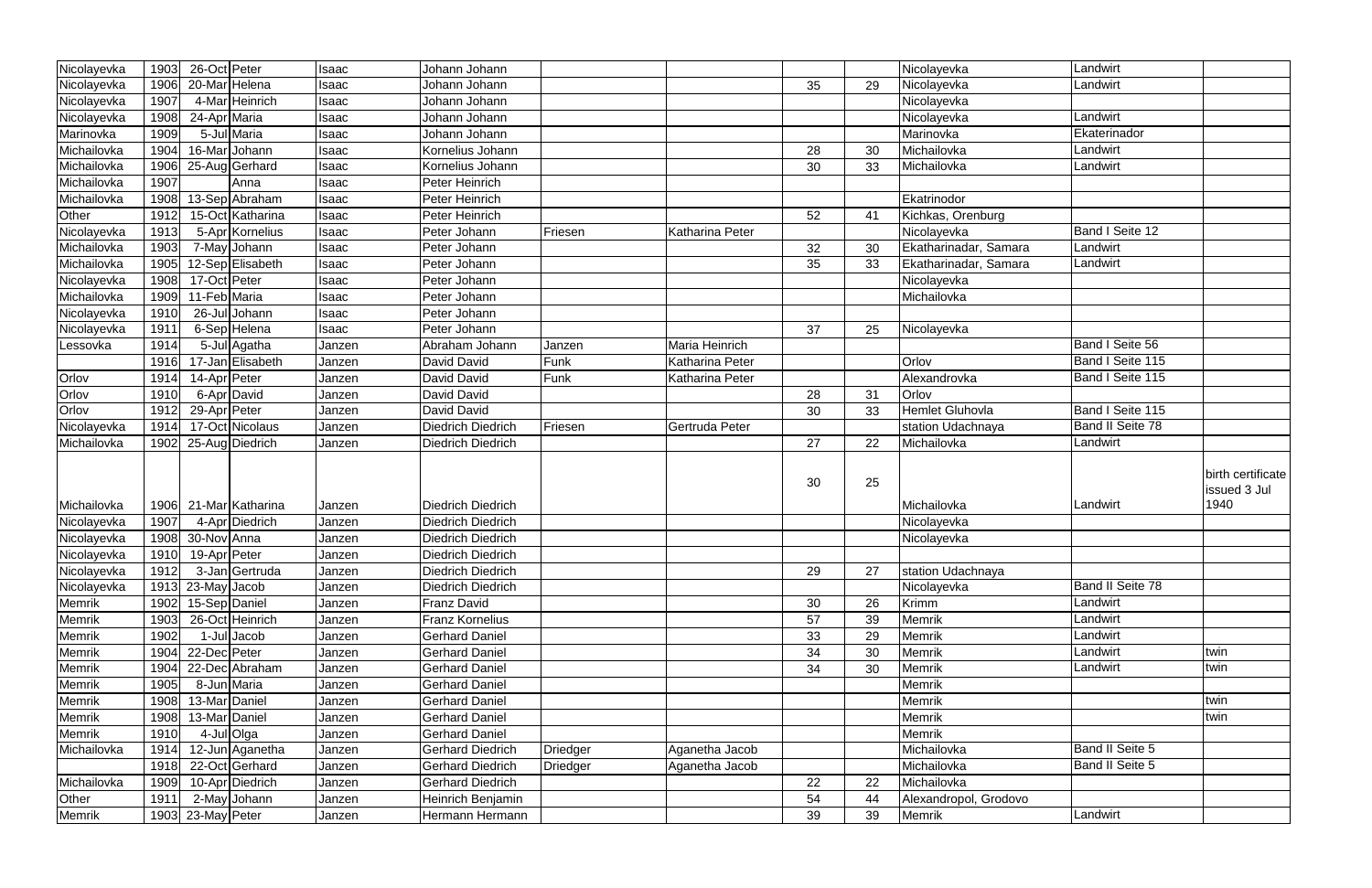| Memrik      | 1905 | 26-Jun Johann                  | Janzen | Hermann Hermann        |                |                    |    |    | Memrik                    |                   |             |
|-------------|------|--------------------------------|--------|------------------------|----------------|--------------------|----|----|---------------------------|-------------------|-------------|
| Memrik      | 1907 | 3-Jul Agatha                   | Janzen | Hermann Hermann        |                |                    |    |    | <b>Memrik</b>             |                   |             |
| Nicolayevka | 1902 | 2-Jun Anna                     | Janzen | Isaac Aron             |                |                    | 34 |    | Nicolayevka               | Landwirt          |             |
| Nicolayevka | 1904 | 21-Auglisaac                   | Janzen | Isaac Aron             |                |                    |    |    | Nicolayevka               | Landwirt          |             |
| Kalinovo    | 1902 | 7-Mar Isaac                    | Janzen | <b>Isaac Martin</b>    |                |                    | 27 | 21 | Golitsynovka              | Landwirt          |             |
| Kalinovo    | 1904 | 12-Aug Nicolaus                | Janzen | <b>Isaac Martin</b>    |                |                    |    |    | Kalinovo                  | Landwirt          |             |
| Kalinovo    | 1908 | 1-Oct Helena                   | Janzen | Isaac Martin           |                |                    | 33 | 28 | Kalinovo                  |                   |             |
| Kalinovo    | 1912 | 17-Apr Johann                  | Janzen | <b>Isaac Martin</b>    |                |                    | 38 | 33 | Kalinovo                  | Band II Seite 122 | twin        |
| Kalinovo    | 1912 | 17-Apr Jacob                   | Janzen | <b>Isaac Martin</b>    |                |                    | 38 | 33 | Kalinovo                  | Band II Seite 122 | twin        |
|             | 1902 | 26-Nov Gerhard                 | Janzen | Jacob Daniel           |                |                    | 41 | 39 | Memrik                    | Landwirt          |             |
| Memrik      | 1905 | 22-Feb Anna                    | Janzen | Jacob Daniel           |                |                    |    |    | Memrik                    | Landwirt          |             |
| Memrik      | 1906 | 21-Aug Elisabeth               | Janzen | Jacob Daniel           |                |                    | 46 | 44 | <b>Memrik</b>             | Landwirt          |             |
| Michailovka | 1913 | 20-Oct Peter                   | Janzen | Jacob Diedrich         | <b>Martens</b> | Maria Kornelius    |    |    | Michailovka               | Band II Seite 131 |             |
| Michailovka | 1903 | 10-Oct Jacob                   | Janzen | Jacob Diedrich         |                |                    | 28 | 23 | Michailovka               | Landwirt          |             |
| Michailovka | 1905 | 5-Mar Justina                  | Janzen | Jacob Diedrich         |                |                    | 25 | 24 | Michailovka               |                   |             |
| Michailovka | 1907 | 15-Jan Maria                   | Janzen | Jacob Diedrich         |                |                    | 27 | 27 | Kalinovo                  |                   |             |
| Memrik      | 1904 | 13-May Helena                  | Janzen | Jacob Franz            |                |                    | 24 | 27 | Krimm                     | Landwirt          |             |
| Kalinovo    | 1902 | 12-DecHermann                  | Janzen | Jacob Hermann          |                |                    | 43 | 24 | Kalinovo                  | Landwirt          |             |
| Kalinovo    | 1905 | 25-Mar Daniel                  | Janzen | Jacob Hermann          |                |                    |    |    | Kalinovo                  |                   |             |
| Kalinovo    | 1907 | 19-Feb Anna                    | Janzen | Jacob Hermann          |                |                    | 47 | 28 | Kalinovo                  |                   |             |
| Kalinovo    | 1908 | 30-Nov Hermine                 | Janzen | Jacob Hermann          |                |                    | 48 | 29 | Kalinovo                  |                   |             |
| Kalinovo    | 1902 | 25-Feb Johann                  | Janzen | Jacob Martin           |                |                    | 24 |    | Kalinovo                  | Landwirt          |             |
| Kalinovo    | 1904 | 12-Oct Maria                   | Janzen | Jacob Martin           |                |                    |    |    | Kalinovo                  | Landwirt          | Nicht here! |
| Kalinovo    | 1907 | $\overline{22}$ -Feb Katharina | Janzen | Jacob Martin           |                |                    | 29 | 26 | Kalinovo                  |                   |             |
| Kalinovo    | 1910 | 25-JunJacob                    | Janzen | Jacob Martin           |                |                    | 32 | 28 | Samara                    |                   |             |
|             | 1919 | 18-Apr Johann                  | Janzen | Johann Diedrich        | Hildebrand     | Anna Johann        |    |    | Nicolayevka               | Band V Seite 295  |             |
| Memrik      | 1906 | 30-Aug Johann                  | Janzen | Johann Franz           |                |                    |    |    | Memrik                    |                   |             |
| Memrik      | 1909 | 12-Apr Anna                    | Janzen | Johann Franz           |                |                    |    |    |                           |                   |             |
|             | 1915 | 18-Jan Peter                   | Janzen | <b>Johann Martin</b>   | Rogalsky       | <b>Maria Peter</b> |    |    | Michailovka               | Band II Seite 106 |             |
|             | 1918 | 13-May Katharina               | Janzen | Johann Martin          | Rogalsky       | Maria Peter        |    |    | Michailovka               | Band II Seite 106 |             |
| Kalinovo    |      | 1911 19-Feb Maria              | Janzen | Johann Martin          |                |                    | 26 | 25 | Kalinovo                  |                   |             |
| Kalinovo    | 1913 | 31-Jul Johann                  | Janzen | Johann Martin          |                |                    |    |    | Michailovka               | Band II Seite 106 |             |
| Memrik      | 1903 | $\overline{27}$ -Dec Katharina | Janzen | Kornelius Franz        |                |                    | 29 | 31 | <b>Elisabeththal Krim</b> | Landwirt          |             |
| Memrik      | 1904 | 30-Sep Johann                  | Janzen | <b>Kornelius Franz</b> |                |                    | 31 | 33 | Elisabeththal             | Landwirt          |             |
| Kalinovo    | 1908 | 26-Oct Martin                  | Janzen | <b>Martin Martin</b>   |                |                    | 28 | 28 | Kalinovo                  |                   |             |
| Kalinovo    | 1910 | 10-Oct Elisabeth               | Janzen | <b>Martin Martin</b>   |                |                    | 50 | 30 | Kalinovo                  |                   |             |
| Kalinovo    | 1912 | 28-Nov Abraham                 | Janzen | <b>Martin Martin</b>   |                |                    | 33 | 33 | Kalinovo                  |                   |             |
| Nicolayevka |      | 1914 14-Aug Nicolaus           | Janzen | Nicolaus Diedrich      | Driedger       | Sara Jacob         |    |    | Nicolayevka               | Band II Seite 10  |             |
|             |      | 1915 17-Dec Anna               | Janzen | Nicolaus Diedrich      | Driedger       | Sara Jacob         |    |    | Nicolayevka               | Band III Seite 10 |             |
|             | 1917 | 13-Aug Elfrieda                | Janzen | <b>Peter Diedrich</b>  | Janzen         | Maria Daniel       |    |    | <b>Memrik</b>             | Band II Seite 157 |             |
| Michailovka | 1904 | 9-Nov Peter                    | Janzen | Peter Diedrich         |                |                    | 27 | 21 | Memrik                    | Landwirt          |             |
| Michailovka | 1906 | 25-Mar Daniel                  | Janzen | Peter Diedrich         |                |                    | 28 | 22 | Michailovka               | Landwirt          |             |
| Memrik      | 1907 | 13-Jun Barbara                 | Janzen | Peter Diedrich         |                |                    |    |    | Memrik                    |                   |             |
| Memrik      | 1908 | 15-Nov Diedrich                | Janzen | <b>Peter Diedrich</b>  |                |                    |    |    | <b>Memrik</b>             |                   |             |
| Memrik      | 1910 | 23-Feb Diedrich                | Janzen | Peter Diedrich         |                |                    |    |    | <b>Memrik</b>             |                   |             |
| Memrik      | 1911 | 20-Jul Anna                    | Janzen | Peter Diedrich         |                |                    | 33 | 28 | Memrik                    |                   |             |
| Karpovka    |      | 1903 19-Apr Maria              | Janzen | Peter Jacob            |                |                    | 28 | 23 | Karpovka                  | Landwirt          |             |
|             |      |                                |        |                        |                |                    |    |    |                           |                   |             |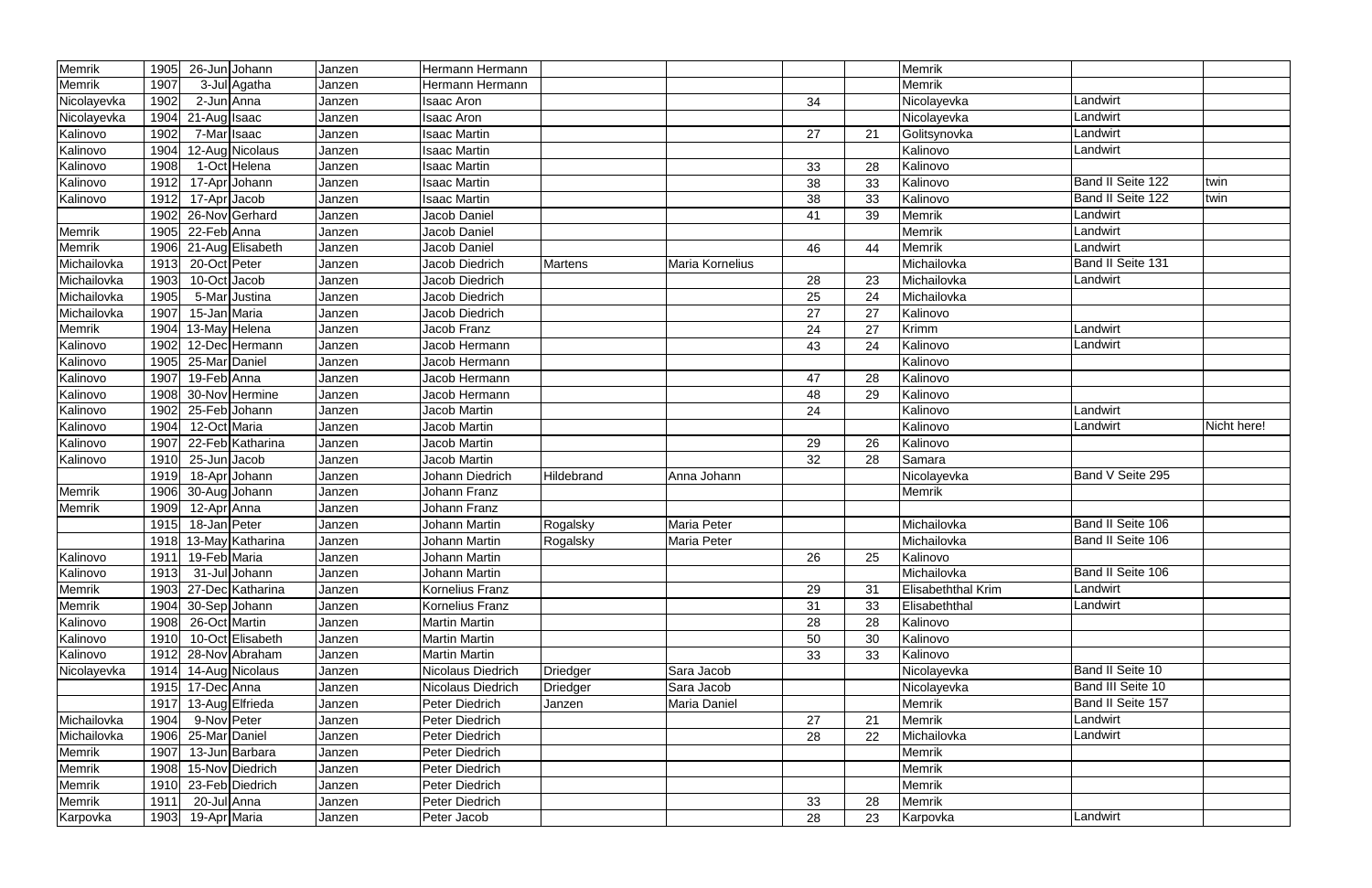| Marinovka   | 1913 | 11-Oct Peter  |                   | Janzen  | <b>Peter Peter</b>       | <b>Dyck</b>   | <b>Elisabeth Nicolaus</b> |    |    | Marinovka                   | Band II Seite 252       |
|-------------|------|---------------|-------------------|---------|--------------------------|---------------|---------------------------|----|----|-----------------------------|-------------------------|
| Michailovka | 1914 |               | 15-Oct Johann     | Janzen  | <b>Peter Peter</b>       | <b>Dyck</b>   | <b>Elisabeth Nicolaus</b> |    |    | Marinovka                   | Band II Seite 252       |
|             | 1916 |               | 12-Sep Elisabeth  | Janzen  | <b>Peter Peter</b>       | <b>Dyck</b>   | <b>Elisabeth Nicolaus</b> |    |    | Michailovka                 | Band II Seite 252       |
| Michailovka | 1913 | 17-Nov Maria  |                   | Kasper  | Abraham Abraham          | <b>Becker</b> | Justina Heinrich          |    |    | Vasilyevka, Tavrichsk       |                         |
|             | 1915 |               | 14-Jun Justina    | Kasper  | Abraham Abraham          | <b>Becker</b> | Justina Heinrich          |    |    | Michailovka                 | <b>Band II Seite 61</b> |
| Michailovka | 1909 |               | 17-Apr Heinrich   | Kasper  | Abraham Abraham          |               |                           | 30 | 23 | Karashau                    |                         |
| Michailovka | 1910 |               | 6-Jul Abraham     | Kasper  | Abraham Abraham          |               |                           | 31 | 24 | <b>Station Jantsevo</b>     |                         |
| Michailovka | 1912 |               | 16-Jan Johann     | Kasper  | Abraham Abraham          |               |                           |    |    | Karashau, Krim              | Band II Seite 61        |
| Michailovka | 1912 | 21-Dec Anna   |                   | Klassen | Abraham Johann           |               |                           |    |    | Michailovka                 | Band II Seite 266       |
| Michailovka | 1904 |               | 22-Jun Bernhard   | Klassen | <b>Bernhard</b>          |               |                           |    |    | Michailovka                 |                         |
| Michailovka | 1905 |               | 8-Sep Bernhard    | Klassen | Bernhard                 |               |                           |    |    | Asow (Michailovka)          |                         |
| Michailovka | 1908 |               | 20-Oct Bernhard   | Klassen | <b>Bernhard</b>          |               |                           |    |    | Krivaya Kosa                | Arbeiter                |
|             | 1915 | 5-Feb Franz   |                   | Klassen | <b>Bernhard Bernhard</b> | <b>Balzer</b> | Margaretha Franz          |    |    | New York                    | Band I Seite 150        |
|             | 1917 |               | 5-Apr Kornelius   | Klassen | <b>Bernhard Bernhard</b> | <b>Balzer</b> | Margaretha Franz          |    |    | Michailovka                 | Band II Seite 150       |
|             | 1919 |               | 19-Apr Margaretha | Klassen | <b>Bernhard Bernhard</b> | <b>Balzer</b> | Margaretha Franz          |    |    | Alexandrovka                | Band II Seite 150       |
| Michailovka | 1912 |               | 5-Jan Katharina   | Klassen | <b>Bernhard Bernhard</b> |               |                           | 32 | 33 | Kantimmirovka, Voronezh     |                         |
| Michailovka | 1913 |               | 1-Jul Johann      | Klassen | <b>Bernhard Bernhard</b> |               |                           |    |    | Michailovka                 |                         |
| Marinovka   | 1903 |               | 21-Oct Katharina  | Klassen | Diedrich                 |               |                           |    |    | Marinovka                   | Landwirt                |
|             | 1916 | 12-Jan Maria  |                   | Klassen | Diedrich Kornelius       | Reimer        | Maria Gerhard             |    |    | Marinovka                   | Band II Seite 138       |
| Marinovka   | 1907 |               | 11-Jan Kornelius  | Klassen | Diedrich Kornelius       |               |                           |    |    | Marinovka                   |                         |
| Marinovka   | 1908 |               | 27-Oct Helena     | Klassen | Diedrich Kornelius       |               |                           |    |    | Marinovka                   | Landwirt                |
| Michailovka | 1902 | 29-Jul Peter  |                   | Klassen | Gerhard Hermann          |               |                           | 35 | 33 | Michailovka                 | Landwirt                |
| Michailovka | 1908 | 14-Aug Helena |                   | Klassen | Gerhard Hermann          |               |                           | 39 | 39 | Michailovka                 | Landwirt                |
| Memrik      | 1906 |               | 19-Nov Elisabeth  | Klassen | Heinrich Abraham         |               |                           | 31 | 25 | Ebenfeld, Samara            |                         |
| Memrik      | 1912 | 27-DecJJohann |                   | Klassen | Heinrich Abraham         |               |                           |    |    | Chistopol, Reinerld? Samara | Band II Seite 105       |
| Michailovka | 1901 | 23-Sep Peter  |                   | Klassen | Heinrich Hermann         |               |                           | 36 | 36 | New York                    | Tageloehner             |
| Michailovka | 1906 |               | 21-May Margaretha | Klassen | Heinrich Hermann         |               |                           | 40 | 40 | Michailovka                 | 722                     |
| Nicolayevka | 1914 |               | 5-Jun Kornelius   | Klassen | Heinrich Isaac           | Martens       | Agatha Kornelius          |    |    | Nicolayevka                 | Band II Seite 289       |
|             | 1918 |               | 6-Dec Heinrich    | Klassen | Heinrich Isaac           | Martens       | Agatha Kornelius          |    |    | Nicolayevka                 | Band II Seite 289       |
| Michailovka | 1902 |               | 4-Dec Kornelius   | Klassen | Hermann Jacob            |               |                           | 63 | 41 | Michailovka                 | Landwirt                |
| Nicolayevka | 1902 |               | 29-Jan Gerhard    | Klassen | Isaac Johann             |               |                           | 44 | 43 | Nicolayevka                 | Landwirt                |
| Rovnopol    | 1914 |               | 20-Jul Elisabeth  | Klassen | Jacob Abraham            | Reimer        | Agatha Isaac              |    |    | Rovnopol, Samara            |                         |
| Other       | 1913 |               | 17-Nov Hermann    | Klassen | Jacob Jacob              | Klassen       | Helena Jacob              |    |    | Yakovlevka                  | <b>Band II Seite 16</b> |
| Druzhkovka  | 1901 | 27-Dec Johann |                   | Klassen | Jacob Jacob              |               |                           |    |    | Druzhkovka                  | Seller                  |
| Other       | 1904 |               | 11-MarGerhard     | Klassen | Jacob Jacob              |               |                           |    |    | Krutsovka, Sandropol        | Landwirt                |
| Other       | 1906 | 16-May Peter  |                   | Klassen | Jacob Jacob              |               |                           | 52 | 33 | Druzhkovka                  | Landwirt                |
| Michailovka | 1907 |               | 26-Mar Katharina  | Klassen | Johann Hermann           |               |                           | 27 |    | Kotlyarevka                 |                         |
| Michailovka | 1909 |               | 7-Apr Johann      | Klassen | Johann Hermann           |               |                           | 29 |    | Marinovka                   |                         |
| Michailovka | 1909 |               | 7-Apr Jacob       | Klassen | Johann Hermann           |               |                           | 29 |    | Marinovka                   |                         |
| Nicolayevka | 1914 |               | 14-Jun Heinrich   | Klassen | Johann Isaac             | Spenst        | Elisabeth Heinrich        |    |    | Nicolayevka                 | Band II Seite 288       |
|             | 1915 | 31-Dec Johann |                   | Klassen | Johann Isaac             | Spenst        | Elisabeth Heinrich        |    |    | Nicolayevka                 |                         |
|             | 1918 |               | 6-Apr Nicolaus    | Klassen | Johann Isaac             | Spenst        | <b>Elisabeth Heinrich</b> |    |    | Nicolayevka                 | Band II Seite 288       |
| Michailovka | 1903 | 20-Jun Maria  |                   | Klassen | Peter Jacob              |               |                           | 39 | 35 | Michailovka                 | Landwirt                |
| Other       | 1902 | 21-Jun Anna   |                   | Koehn   | David David              |               |                           |    |    | Waldheim                    |                         |
| Other       | 1904 |               | 25-Oct Susanna    | Koehn   | David David              |               |                           |    |    | Waldheim                    |                         |
| Kotlyarevka | 1914 | 16-Aug Peter  |                   | Koop    | Abraham Abraham          | Harder        | Aganetha Peter            |    |    | Kotlyarevka                 | Band II Seite 84        |
|             | 1916 |               | 7-Aug Aganetha    | Koop    | Abraham Abraham          | Harder        | Aganetha Peter            |    |    | Kotlyarevka                 | Band II Seite 84        |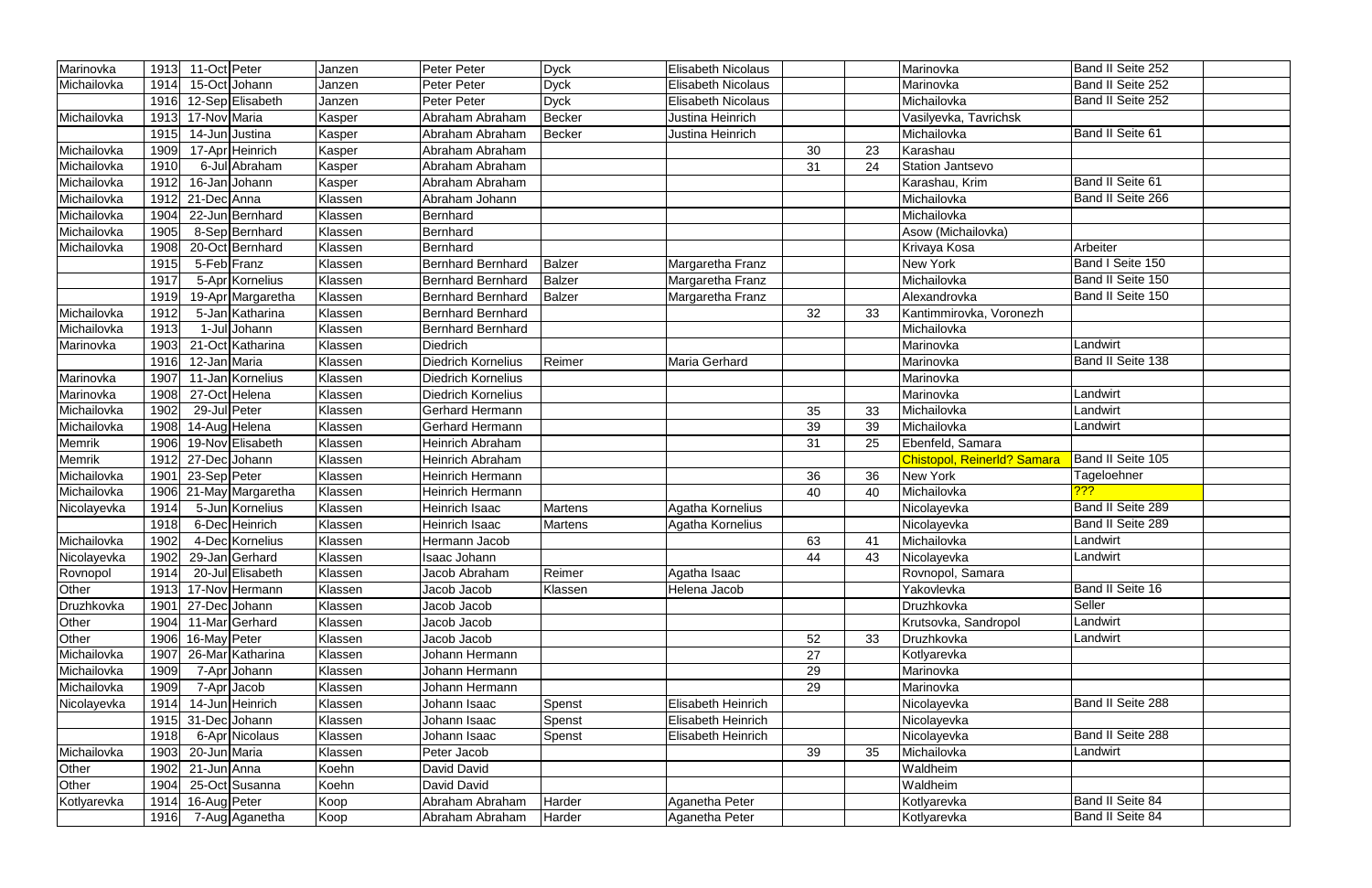|              | 1918 |                  | 7-Jul Susanna        | Koop    | Abraham Abraham       | Harder        | Aganetha Peter            |    |     | Kotlyarevka              | Band II seite 84                                             |        |
|--------------|------|------------------|----------------------|---------|-----------------------|---------------|---------------------------|----|-----|--------------------------|--------------------------------------------------------------|--------|
|              | 1919 |                  | 6-Dec Johann         | Koop    | Abraham Abraham       | Harder        | Aganetha Peter            |    |     | Kotlyarevka              | Band II Seite 84                                             |        |
| Kotlyarevka  | 1911 |                  | 16-Jul Helena        | Koop    | Abraham Abraham       |               |                           | 28 | 26  | Kotlyarevka              |                                                              |        |
| Kotlyarevka  | 1912 |                  | 26-Nov Abraham       | Koop    | Abraham Abraham       |               |                           | 29 | 27  | Kotlyarevka              | Band II Seite 84                                             |        |
|              | 1916 |                  | 29-Apr Abraham       | Koop    | Abraham Jacob         | Harms         | Aganetha Jacob            |    |     | Michailovka, Golitsyn    | <b>Band III Seite 28</b>                                     |        |
| Alexandrovka | 1909 |                  | 18-Jun Helena        | Koop    | Heinrich Isbrandt     |               |                           |    |     | Alexandrovka             |                                                              |        |
|              | 1915 |                  | 15-Apr Justina       | Koop    | <b>Isaac Heinrich</b> | Fast          | Justina Gerhard           |    |     | Marinovka                | Band II Seite 233                                            |        |
|              | 1917 |                  | 28-May Heinrich      | Koop    | <b>Isaac Heinrich</b> | Fast          | Justina Gerhard           |    |     | Marinovka                | Band II Seite 233                                            |        |
| Marinovka    | 1912 |                  | 9-Apr Katharina      | Koop    | <b>Isaac Heinrich</b> |               |                           |    |     | Marinovka                |                                                              |        |
| Karpovka     | 1909 |                  | 14-Oct Nicolaus      | Koop    | Jacob                 |               |                           | 42 | 37  | Karpovka                 |                                                              | Lehrer |
| Memrik       | 1914 |                  | 7-Apr Daniel         | Koop    | Jacob Daniel          | Neufeld       | Maria Johann              |    |     | Memrik                   | Band li Seite 155                                            |        |
|              | 1916 | 7-Mar Maria      |                      | Koop    | Jacob Daniel          | Neufeld       | Maria Johann              |    |     | Nicolayevka              | Band II Seite 155                                            |        |
|              | 1918 |                  | 1-Jun Aganetha       | Koop    | Jacob Daniel          | Neufeld       | Maria Johann              |    |     | Orlov                    | Band II Seite 155                                            |        |
| Karpovka     | 1902 |                  | 9-Apr Helena         | Koop    | Jacob Johann          |               |                           | 34 | 31  |                          | Schullehrer                                                  |        |
| Kotlyarevka  | 1913 | 19-Sep Sara      |                      | Koop    | Johann Abraham        | <b>Buller</b> | Sara Johann               |    |     | Kotlyarevka              | Band I Seite 27                                              |        |
|              | 1917 |                  | 24-Aug Elisabeth     | Koop    | Johann Abraham        | <b>Buller</b> | Sara Johann               |    |     | Kotlyarevka              | Band I Seite 273                                             |        |
|              | 1920 |                  | 14-Apr Johann        | Koop    | Johann Abraham        | <b>Buller</b> | Sara Johann               |    |     |                          | Band I Seite 27                                              |        |
| Kotlyarevka  | 1908 | 29-Jan Sara      |                      | Koop    | Johann Abraham        |               |                           |    |     | Kotlyarevka              |                                                              |        |
| Kotlyarevka  | 1908 | 29-Jan Sara      |                      | Koop    | Johann Abraham        |               |                           |    |     | Kotlyarevka              |                                                              |        |
| Kotlyarevka  |      | 1910 21-Aug Anna |                      | Koop    | Johann Abraham        |               |                           |    |     | Kotlyarevka              | birth certificate no. III-<br>AP 768634 issued 9<br>Apr 1959 |        |
|              | 1915 |                  | 6-Oct Susanna        | Koop    | Johann Jacob          | Bergmann      | Anna Martin               |    |     | Kotlyarevka              | Band II Seite 144                                            |        |
|              | 1919 |                  | 15-Dec Johann        | Koop    | Johann Jacob          | Bergmann      | <b>Anna Martin</b>        |    |     | Kotlyarevka              | Band II Seite 144                                            |        |
| Michailovka  | 1911 |                  | 7-Aug Martin         | Koop    | Johann Jacob          |               |                           | 25 | 27  | Petropavlovka, Pavlograd |                                                              |        |
| Michailovka  | 1913 | 31-Aug Anna      |                      | Koop    | Johann Jacob          |               |                           |    |     | Novopavlovka, Bahmut     |                                                              |        |
|              | 1919 |                  | 17-Dec Elisabeth     | Koop    | Peter Heinrich        | <b>Dyck</b>   | Aganetha Abraham          |    |     | Kotlyarevka              | Band II Seite 153                                            |        |
| Other        | 1907 | 1-Jun            | Katharina            | Koop    | Peter Heinrich        |               |                           | 30 | 25  | Rovnopol, Samara         |                                                              |        |
| Other        | 1910 |                  | 12-Feb Helena        | Koop    | Peter Heinrich        |               |                           |    |     | Crimea                   |                                                              |        |
| Other        | 1911 | 2-Aug Anna       |                      | Koop    | Peter Heinrich        |               |                           | 33 | 27  | Lessovka                 |                                                              |        |
| Alexandrovka |      |                  | 1913 21-Dec Heinrich | Kroeker | Erdmann Peter         | Ewert         | Sara Johann               |    |     | Alexandrovka             | <b>Band II Seite 95</b>                                      |        |
| Alexandrovka | 1912 | 17-Jan Sara      |                      | Kroeker | Erdmann Peter         |               |                           | 31 | 26  | Alexandrovka             |                                                              |        |
|              | 1916 |                  | 4-Dec Johann         | Kroeker | Peter Franz           | Thiessen      | <b>Elisabeth Nicolaus</b> |    |     | Novo Ivanovka, Samara    | Band II Seite 276                                            |        |
| Karpovka     | 1912 | 4-Nov Sara       |                      | Kroeker | Peter Franz           |               |                           | 44 | 36  | Novo-Ivanovka, Samara    | Band I Seite 276                                             |        |
| Lessovka     | 1913 |                  | 14-Oct Agatha        | Krueger | Abraham Peter         | Friesen       | Agatha Gerhard            |    |     | Lessovka                 | Band II Seite 246                                            |        |
| Kotlyarevka  | 1914 | 19-Sep David     |                      | Krueger | Heinrich Johann       | Fast          | <b>Elisabeth Peter</b>    |    |     | Kotlyarevka              | Band II Seite 62                                             |        |
| Kotlyarevka  | 1911 |                  | 26-Jan Heinrich      | Krueger | Heinrich Johann       |               |                           | 39 | 23? | Kotlyarevka              |                                                              |        |
| Kotlyarevka  | 1913 | 25-Mar Jacob     |                      | Krueger | Heinrich Johann       |               |                           |    |     | Kotlyarevka              |                                                              |        |
|              | 1917 |                  | 1-Jul Abraham        | Krueger | Jacob Peter           | Warkentin     | Susanna Gerhard           |    |     | Lessovka                 | Band III Seite 18                                            |        |
| Kotlyarevka  | 1902 | 8-Feb Anna       |                      | Krueger | Johann Heinrich       |               |                           | 24 | 26  | Kotlyarevka              | Landwirt                                                     |        |
| Kotlyarevka  | 1907 | 6-Jun Peter      |                      | Krueger | Johann Heinrich       |               |                           | 29 | 31  | Kotlyarevka              |                                                              |        |
| Kotlyarevka  | 1910 |                  | 3-Oct Margaretha     | Krueger | Johann Heinrich       |               |                           |    |     | Kotlyarevka              |                                                              |        |
| Kotlyarevka  | 1911 | 28-Oct Anna      |                      | Krueger | Johann Heinrich       |               |                           | 34 | 35  | Kotlyarevka              |                                                              |        |
| Kotlyarevka  | 1906 |                  | 22-Nov Heinrich      | Krueger | Peter Heinrich        |               |                           | 27 | 22  | Kotlyarevka              |                                                              |        |
| Kotlyarevka  | 1908 | 24-Jan Anna      |                      | Krueger | Peter Heinrich        |               |                           |    |     | Kotlyarevka              |                                                              |        |
| Kotlyarevka  | 1908 | 24-Jan Anna      |                      | Krueger | Peter Heinrich        |               |                           |    |     | Kotlyarevka              |                                                              |        |
| Kotlyarevka  | 1909 | 20-Nov Peter     |                      | Krueger | Peter Heinrich        |               |                           |    |     | Kotlyarevka              |                                                              |        |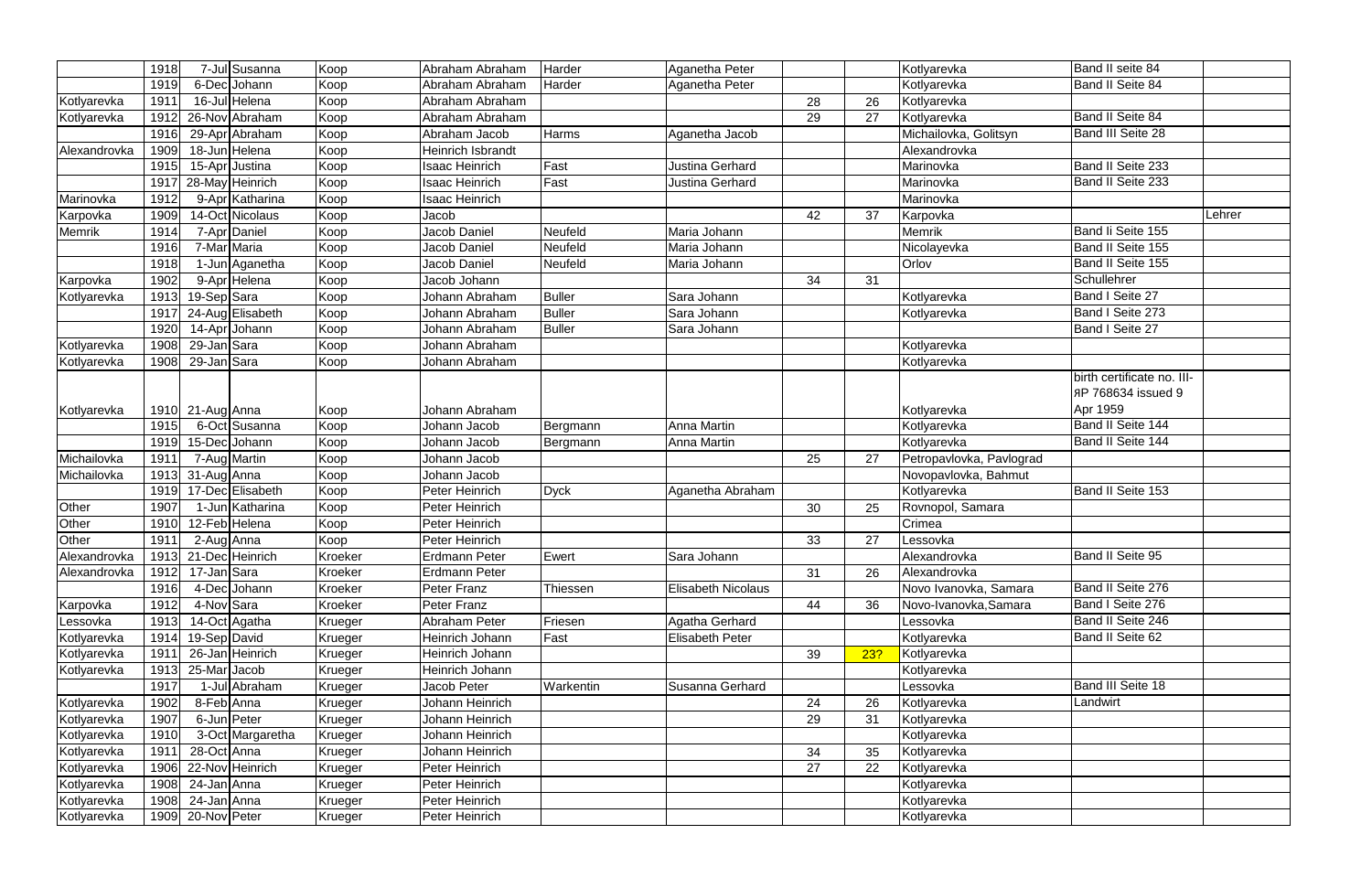| Lessovka        | 1914 | 6-Aug Julius      |                                | Legien         | Julius Julius      | Pappken      | <b>Elisabeth Gerhard</b> |    |    |                                              | Band I Seite 128    |             |
|-----------------|------|-------------------|--------------------------------|----------------|--------------------|--------------|--------------------------|----|----|----------------------------------------------|---------------------|-------------|
| _essovka        | 1910 | 22-Oct Julius     |                                | Legien         | Julius Julius      |              |                          |    |    | Lessovka                                     |                     |             |
| .essovka        | 1905 |                   | 26-Oct Johann                  | Loewen         | Abraham Isaac      |              |                          | 25 | 23 | Lessovka                                     | wife Menn. Brethren |             |
| Lessovka        | 1909 |                   | 17-Nov Abraham                 | Loewen         | Abraham Isaac      |              |                          |    |    | Lessovka                                     |                     |             |
| Lessovka        | 1911 | 9-DecJacob        |                                | Loewen         | Abraham Isaac      |              |                          | 31 |    | Lessovka                                     |                     |             |
|                 | 1919 | 18-Feb Jacob      |                                | Loewen         | Aron Aron          | Janzen       | Anna Diedrich            |    |    | Michailovka                                  | Band II Seite 75    |             |
| Michailovka     | 1911 |                   | 10-Jul Diedrich                | Loewen         | Aron Aron          |              |                          | 27 | 21 | Michailovka                                  |                     |             |
| Michailovka     | 1913 |                   | 5-Feb Gerhard                  | Loewen         | Aron Aron          |              |                          |    |    | Michailovka                                  |                     |             |
| .essovka        | 1914 | 24-Jan David      |                                | Loewen         | Isaac Isaac        | <b>Block</b> | Justina Hermann          |    |    | _essovka                                     | Band I Seite 248    |             |
| _essovka        | 1910 |                   | 16-Feb Hermann                 | _oewen         | Isaac Isaac        |              |                          |    |    | Lessovka                                     |                     |             |
| Lessovka        | 1911 |                   | 25-Apr Katharina               | Loewen         | Isaac Isaac        |              |                          | 33 | 29 | Lessovka                                     |                     |             |
| Alexandrovka    | 1904 |                   | $\overline{24}$ -Aug Elisabeth | Loewen         | Jacob Abraham      |              |                          |    |    | Alexandrovka                                 | Maler               |             |
| _essovka        | 1903 | 6-Feb Maria       |                                | Loewen         | Jacob Isaac        |              |                          | 27 | 34 | Ekatharinadar, Samara                        | Landwirt            |             |
| Lessovka        | 1908 |                   | 17-Feb Heinrich                | _oewen         | Jacob Isaac        |              |                          |    |    | Lessovka                                     |                     |             |
|                 | 1919 | 24-Jun Anna       |                                | Loewen         | Peter Isaac        | Janzen       | <b>Anna Martin</b>       |    |    | Kotlyarevka                                  | Band III Seite 65   |             |
| Karpovka        | 1904 | 30-May Anna       |                                | Loewen         | <b>Peter Peter</b> |              |                          | 57 | 37 | Karpovka                                     | Mueller             | Nicht here! |
| Karpovka        | 1905 |                   | 16-Oct Elisabeth               | Loewen         | Peter Peter        |              |                          | 54 | 39 | Karpovka                                     |                     |             |
| Orlov           | 1900 | 18-Dec Maria      |                                | Mantler        | Johann             |              | Maria                    |    |    | Orlov                                        | Landwirt            |             |
| Orlov           | 1902 |                   | 4-Nov Johann                   | Mantler        | Johann             |              | Maria                    |    |    | Orlov                                        | Landwirt            |             |
| Orlov           | 1905 | 18-Jun Jacob      |                                | Mantler        | Johann             |              | Maria                    |    |    | Orlov                                        | Landwirt            |             |
| Orlov           | 1907 |                   | 14-Feb Elisabeth               | Mantler        | Johann             |              | Maria                    |    |    | Orlov                                        | Landwirt            |             |
| Orlov           | 1914 |                   | 15-Mar Katharina               | Mantler        | Johann Jacob       | Spenst       | Maria Johann             |    |    | Orlov                                        | Band II Seite 33    |             |
|                 | 1918 |                   | 18-Aug Gerhard                 | Mantler        | Johann Jacob       | Spenst       | Maria Johann             |    |    | Orlov                                        | Band II Seite 33    |             |
| Orlov           | 1909 |                   | 30-Jul Heinrich                | Mantler        | Johann Jacob       |              |                          | 32 | 33 | Orlov                                        |                     |             |
|                 | 1916 | 5-Jun Anna        |                                | Mantler        | Johann Johann      | Wall         | Aganetha Johann          |    |    | Protasovo, Barnaul                           | Band II Seite 161   |             |
| Lessovka        | 1904 |                   | 5-Oct Johann                   | Mantler        | Johann Johann      |              |                          | 26 | 26 | Lessovka                                     |                     |             |
| Lessovka        | 1905 |                   | 3-Dec Aganetha                 | Mantler        | Johann Johann      |              |                          | 27 | 27 | Lessovka                                     |                     |             |
| .essovka        | 1908 | 18-Feb Peter      |                                | Mantler        | Johann Johann      |              |                          |    |    | _essovka                                     |                     |             |
| Lessovka        | 1909 |                   | 1-Dec Aganetha                 | Mantler        | Johann Johann      |              |                          |    |    | Lessovka                                     |                     |             |
| Lessovka        | 1911 |                   | 24-Jun Katharina               | Mantler        | Johann Johann      |              |                          | 33 | 33 | Lessovka                                     |                     |             |
| Kalinovo        |      |                   | 1914 18-May Nicolaus           | Mantler        | Kornelius Nicolaus | Penner       | Maria Heinrich           |    |    | Michailovka                                  |                     |             |
|                 | 1916 |                   | 7-Oct Katharina                | Mantler        | Kornelius Nicolaus | Penner       | Maria Heinrich           |    |    | Ossokino                                     | Band II Seite 283   |             |
| Lessovka        | 1908 | 10-Apr Sara       |                                | Mantler        | Peter Johann       |              |                          |    |    | Lessovka                                     |                     |             |
| Kalinovo        | 1910 |                   | 22-Apr Heinrich                | <b>Martens</b> | Abraham Heinrich   |              |                          | 40 | 27 | Waldheim                                     |                     |             |
|                 | 1919 | 23-Jun Maria      |                                | <b>Martens</b> | David Kornelius    | Rempel       | Aganetha Johann          |    |    | Michailovka                                  | Band III Seite 44   |             |
| Orlov           | 1905 |                   | 20-Mar Katharina               | <b>Martens</b> | Franz Franz        |              |                          | 34 | 33 | Ekatharinadar, Samara                        |                     |             |
| Lessovka        | 1902 | 21-Dec Franz      |                                | <b>Martens</b> | Franz Johann       |              |                          | 28 | 21 | Koven (Hamlet)                               | Landwirt            |             |
| Lessovka        |      | 1902 21-Dec Franz |                                | Martens        | Franz Johann       |              |                          |    |    | Gregorjevka, Samara                          |                     |             |
| Lessovka        | 1905 |                   | 27-Jun Gerhard                 | <b>Martens</b> | Franz Johann       |              |                          |    |    |                                              |                     |             |
| Lessovka        | 1911 |                   | 7-Jan Abraham                  | <b>Martens</b> | Franz Johann       |              |                          | 38 | 39 | Lessovka                                     |                     |             |
| Orlov           | 1914 |                   | 6-Dec Margaretha               | Martens        | Gerhard Johann     | Quapp        | Margaretha Johann        |    |    | Orlov                                        | Band II Seite 250   |             |
| <b>Lessovka</b> | 1903 |                   | 24-Oct Kornelius               | <b>Martens</b> | Gerhard Johann     |              |                          | 25 | 19 |                                              |                     |             |
| Lessovka        | 1905 |                   | 17-Feb Gerhard                 | <b>Martens</b> | Gerhard Johann     |              |                          | 27 | 20 | Nikolaifeld                                  |                     |             |
| Lessovka        | 1906 | 30-Aug Helena     |                                | Martens        | Gerhard Johann     |              |                          |    |    |                                              |                     |             |
| Lessovka        | 1908 |                   | 12-Mar Elisabeth               | Martens        | Gerhard Johann     |              |                          |    |    | Lessovka                                     |                     |             |
| Orlov           | 1913 |                   | 22-Feb Gerhard                 | <b>Martens</b> | Gerhard Johann     |              |                          |    |    | Orlov                                        |                     |             |
| Lessovka        | 1904 |                   | 17-Jul Bernhard                | Martens        | Heinrich Johann    |              |                          | 35 | 34 | <b>Otok, Gorkoe, space Lamina 1</b> Landwirt |                     |             |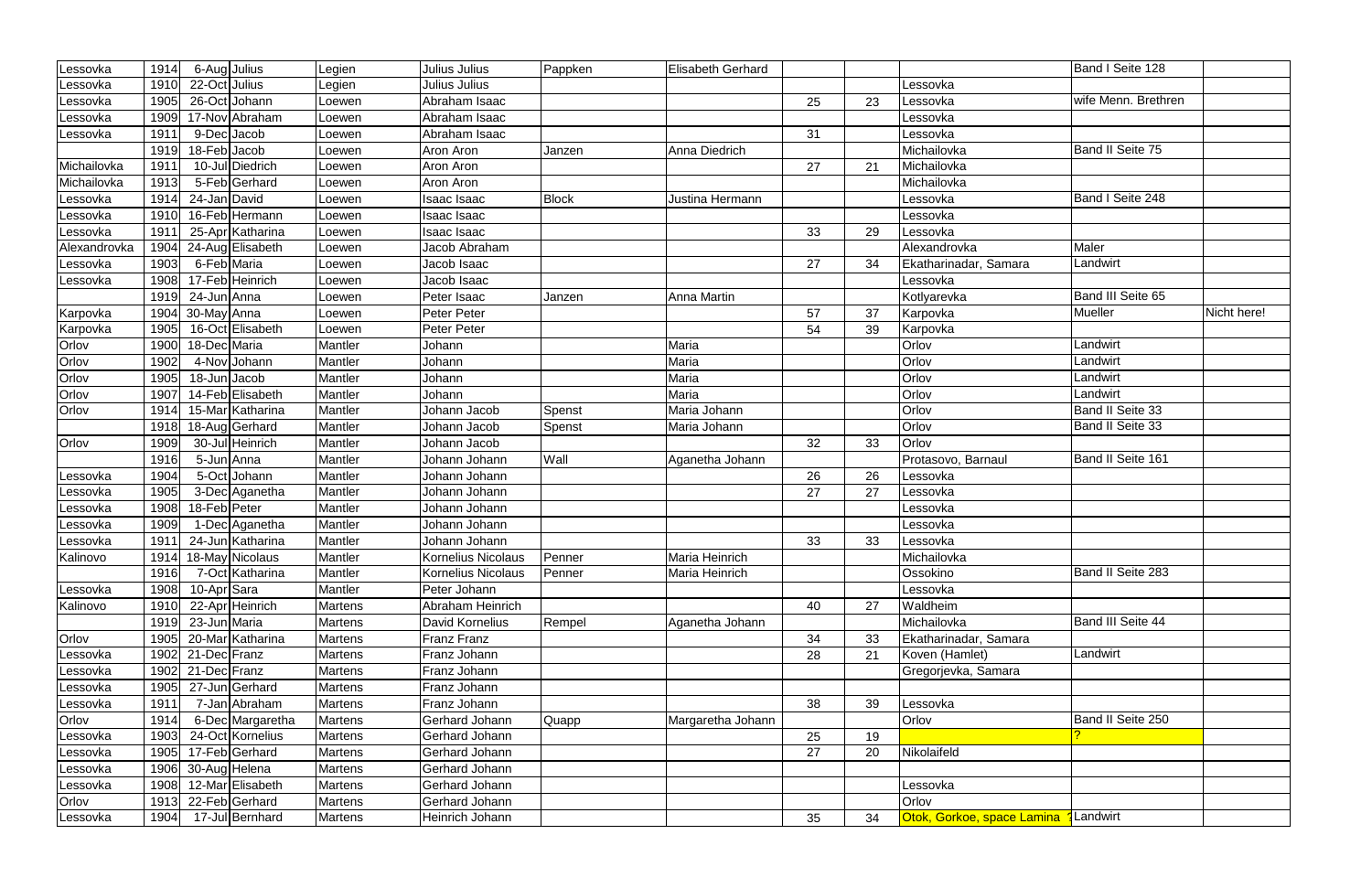| Orlov        | 1909 | 18-Sep Jacob     |                  | <b>Martens</b> | Jacob                    |              | Josephine          | 32 | 24 | Orlov            |                   |      |
|--------------|------|------------------|------------------|----------------|--------------------------|--------------|--------------------|----|----|------------------|-------------------|------|
| Orlov        | 1905 | 9-May Heinrich   |                  | <b>Martens</b> | Jacob Franz              |              |                    | 30 | 22 | Orlov            |                   |      |
| Orlov        | 1907 | 21-Jan Johann    |                  | Martens        | Jacob Franz              |              |                    |    |    | Orlov            |                   |      |
| Kalinovo     | 1905 | 1-DecSara        |                  | Martens        | Jacob Peter              |              |                    | 35 | 32 | Kalinovo         |                   |      |
| Kalinovo     | 1907 | 7-Dec Johann     |                  | <b>Martens</b> | Jacob Peter              |              |                    |    |    | Kalinovo         |                   |      |
| Lessovka     | 1903 | 11-Feb Johann    |                  | <b>Martens</b> | Johann Johann            |              |                    | 31 | 31 | Ekatharinadar    | Landwirt          |      |
| Lessovka     | 1907 | 27-Feb Heinrich  |                  | Martens        | Johann Johann            |              |                    |    |    | Lessovka         |                   |      |
| Kalinovo     | 1906 | 30-May Anna      |                  | Martens        | Kornelius Heinrich       |              |                    | 40 | 37 | Kalinovo         | Landwirt          |      |
| Kalinovo     | 1909 | 7-Aug Helena     |                  | Martens        | Kornelius Heinrich       |              |                    | 44 | 38 | Kalinovo         |                   |      |
| Orlov        | 1912 | 3-Apr Maria      |                  | Martens        | Wilhelm Franz            |              |                    | 31 | 28 | Siberia, Barnaul | Band II Seite 32  |      |
| Lessovka     | 1902 | 6-May Elisabeth  |                  | Mierau         | Johann Johann            |              |                    | 34 | 30 | Lessovka         | Landwirt          |      |
| Orlov        | 1902 | 28-Mar Kornelius |                  | Mierau         | Wilhelm Kornelius        |              |                    | 27 | 24 | Orlov            | Landwirt          |      |
| Orlov        | 1906 | 6-May Anna       |                  | Mierau         | Wilhelm Kornelius        |              |                    | 31 | 30 | Orlov            | Landwirt          |      |
| Orlov        | 1908 | 13-May Wilhelm   |                  | Mierau         | <b>Wilhelm Kornelius</b> |              |                    | 33 | 30 | Omsk             | Landwirt          |      |
| Orlov        | 1910 | 15-JunJJohann    |                  | Mierau         | <b>Wilhelm Kornelius</b> |              |                    | 35 | 32 | Siberia          |                   |      |
| Nicolayevka  | 1914 | 2-Sep Abraham    |                  | Neufeld        | Abraham Abraham          | Klassen      | Gertruda Isaac     |    |    | Nicolayevka      | Band I Seite 78   |      |
|              | 1915 |                  | 3-Oct Abraham    | Neufeld        | Abraham Abraham          | Klassen      | Gertruda Isaac     |    |    | Nicolayevka      | Band I Seite 79   |      |
|              | 1917 | 26-Dec Maria     |                  | Neufeld        | Abraham Abraham          | Klassen      | Gertruda Isaac     |    |    | Nicolayevka      | Band I Seite 79   |      |
| Kalinovo     | 1905 | 2-Mar Agatha     |                  | Neufeld        | Abraham Abraham          |              |                    |    |    | Kalinovo         |                   |      |
| Kalinovo     | 1906 |                  | 4-Jul Abraham    | Neufeld        | Abraham Abraham          |              |                    | 27 | 27 | Kalinovo         | Schmied           |      |
| Nicolayevka  | 1909 | 29-Oct Gertruda  |                  | Neufeld        | Abraham Abraham          |              |                    |    |    | Nicolayevka      |                   |      |
| Nicolayevka  | 1911 | 29-Jul Maria     |                  | Neufeld        | Abraham Abraham          |              |                    | 28 | 26 | Nicolayevka      |                   |      |
| Nicolayevka  | 1913 |                  | 6-Jan Elisabeth  | Neufeld        | Abraham Abraham          |              |                    |    |    | Nicolayevka      | Band I Seite 79   |      |
| _essovka     | 1913 |                  | 8-Feb Katharina  | Neufeld        | Abraham Daniel           | Friesen      | Justina Gerhard    |    |    | Lessovka         | Band II Seite 294 |      |
| Lessovka     | 1914 | 15-Nov Johann    |                  | Neufeld        | Abraham Daniel           | Friesen      | Justina Gerhard    |    |    | Lessovka         | Band II Seite 294 |      |
|              | 1916 | 5-Jun Anna       |                  | Neufeld        | Abraham Daniel           | Friesen      | Justina Gerhard    |    |    | Lessovka         | Band II Seite 294 |      |
|              | 1917 | 31-Mar Helena    |                  | Neufeld        | Abraham Peter            | Fast         | Elisabeth Jacob    |    |    | Orlov            | Band II Seite 103 |      |
| Orlov        | 1903 | 27-May Anna      |                  | Neufeld        | Abraham Peter            |              |                    | 25 | 23 | Orlov            | Landwirt          |      |
| Orlov        | 1904 | 29-Nov Katharina |                  | Neufeld        | Abraham Peter            |              |                    | 26 | 23 | Orlov            | Landwirt          |      |
| Orlov        | 1907 | 1-Mar Peter      |                  | Neufeld        | Abraham Peter            |              |                    | 29 | 26 | Orlov            |                   |      |
| Orlov        | 1909 |                  | 1-Jan Abraham    | Neufeld        | Abraham Peter            |              |                    | 31 | 28 | Orlov            |                   |      |
| Alexandrovka | 1902 | 17-DecSara       |                  | Neufeld        | David Diedrich           |              |                    | 47 | 45 | Alexandrovka     | Landwirt          |      |
| Alexandrovka | 1902 |                  | 1-Dec Margaretha | Neufeld        | David Peter              |              |                    | 46 | 39 | Alexandrovka     | Landwirt          |      |
| Karpovka     | 1913 | 1-Oct Johann     |                  | Neufeld        | <b>Diedrich Jacob</b>    | <b>Block</b> | Helena Johann      |    |    | Karpovka         | Band II Seite 231 |      |
|              | 1915 | 19-Mar Jacob     |                  | Neufeld        | Diedrich Jacob           | <b>Block</b> | Helena Johann      |    |    | Karpovka         | Band II Seite 231 |      |
|              | 1917 | 19-Oct Diedrich  |                  | Neufeld        | Diedrich Jacob           | <b>Block</b> | Helena Johann      |    |    | Karpovka         | Band II Seite 231 |      |
|              | 1920 | 23-Jun Wilhelm   |                  | Neufeld        | Diedrich Jacob           | <b>Block</b> | Helena Johann      |    |    |                  | Band II Seite 231 |      |
| Karpovka     | 1912 | 25-Sep Anna      |                  | Neufeld        | Diedrich Jacob           |              |                    | 25 | 23 | Karpovka         | Band II Seite 231 |      |
|              | 1916 | 25-Jan Woldemar  |                  | Neufeld        | <b>Gerhard Peter</b>     | <b>Beier</b> | Katharina Theodore |    |    | Orlov            | Band III Seite 9  | twin |
|              | 1916 | 25-Jan Koncordia |                  | Neufeld        | <b>Gerhard Peter</b>     | <b>Beier</b> | Katharina Theodore |    |    | Orlov            | Band III Seite 9  | twin |
|              | 1920 | 27-Apr Cornelia  |                  | Neufeld        | Gerhard Peter            | <b>Beier</b> | Katharina Theodore |    |    |                  | Band III Seite 9  |      |
| Michailovka  | 1913 | 1-Jan Maria      |                  | Neufeld        | Heinrich Johann          |              |                    |    |    | Michailovka      | Band II Seite 275 |      |
| Karpovka     | 1913 | 20-Nov Katharina |                  | Neufeld        | Jacob Jacob              | Epp          | Sara Kornelius     |    |    | Karpovka         | Band II Seite 270 |      |
|              | 1919 | 15-Nov Johann    |                  | Neufeld        | Jacob Jacob              | Epp          | Sara Kornelius     |    |    | Karpovka         | Band II Seite 270 |      |
| Nicolayevka  | 1914 | 3-Feb Helena     |                  | Neufeld        | Johann Abraham           | Spenst       | Gertruda Heinrich  |    |    | Nicolayevka      | Band II Seite 127 |      |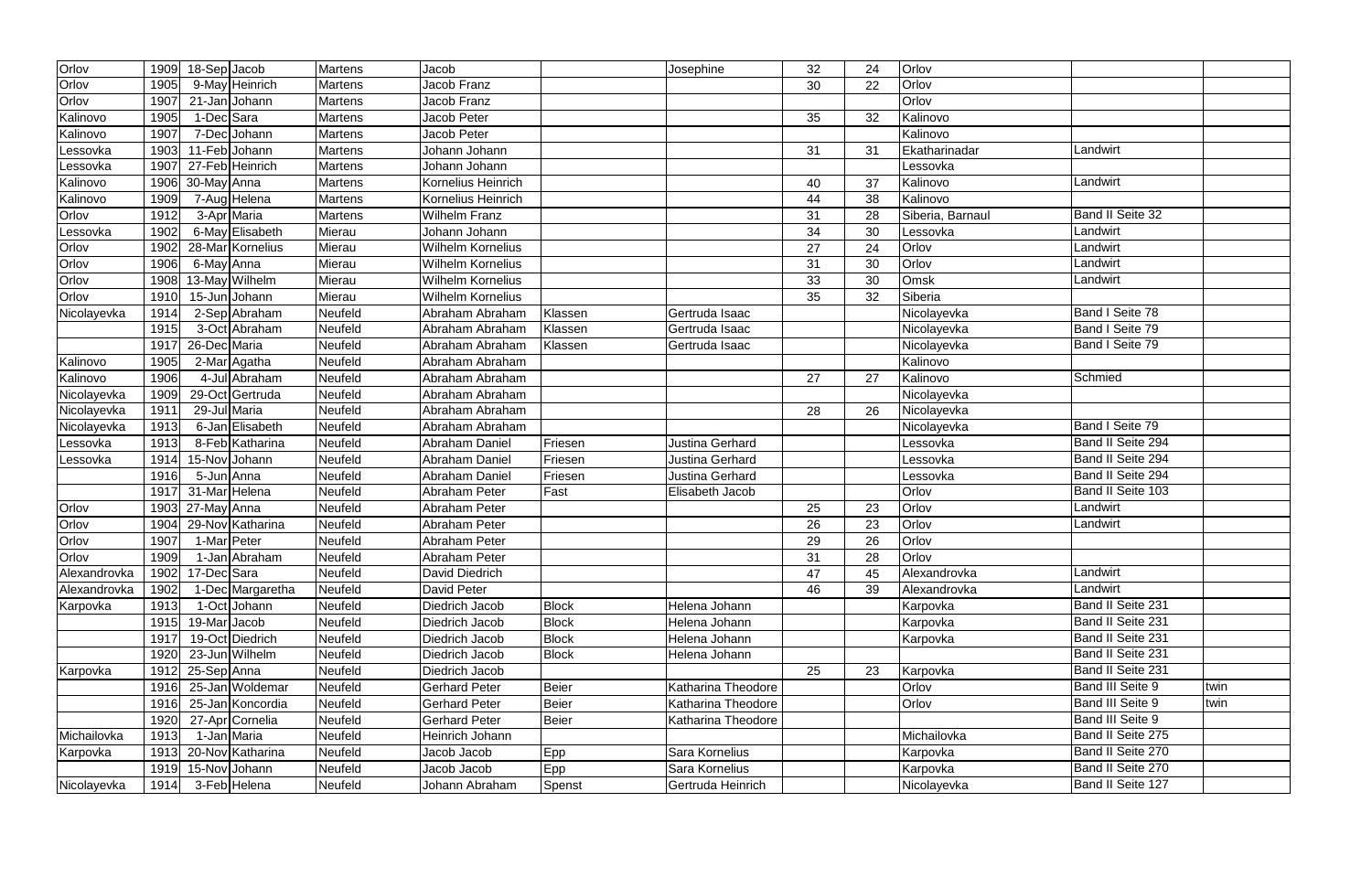|               |      |               |                                |               |                         |         |                        |    |    |                          |                   | Birth certificate |
|---------------|------|---------------|--------------------------------|---------------|-------------------------|---------|------------------------|----|----|--------------------------|-------------------|-------------------|
|               |      |               |                                |               |                         |         |                        |    |    |                          |                   | issued on 13      |
| Nicolayevka   | 1903 | 6-Nov Maria   |                                | Neufeld       | Johann Abraham          |         |                        |    |    | Nicolayevka              |                   | Aug 1937.         |
| Nicolayevka   | 1908 |               | 29-Aug Katharina               | Neufeld       | Johann Abraham          |         |                        |    |    | Nicolayevka              |                   |                   |
| Nicolayevka   | 1910 |               | 14-Nov Margaretha              | Neufeld       | Johann Abraham          |         |                        |    |    |                          |                   |                   |
| Other         | 1912 | 11-May David  |                                | Neufeld       | Johann Abraham          |         |                        | 40 | 26 | Hamburg, Tavricheskay    |                   |                   |
|               | 1920 |               | 5-Apr Jacob                    | Neufeld       | Johann Jacob            | Wiens   | Aganetha Gerhard       |    |    |                          | Band III Seite 74 |                   |
| Karpovka      | 1903 |               | 26-Mar Katharina               | Neufeld       | Johann Johann           |         |                        | 33 | 25 | Karpovka                 | Landwirt          |                   |
| Karpovka      | 1905 |               | 20-JanJJohann                  | Neufeld       | Johann Johann           |         |                        | 35 | 27 | Karpovka                 |                   |                   |
| Memrik        | 1906 |               | 6-Feb Johann                   | Neufeld       | Johann Johann           |         |                        | 30 |    | Lessovka                 | Landwirt          |                   |
| Karpovka      | 1907 |               | 10-Apr Gerhard                 | Neufeld       | Johann Johann           |         |                        | 37 | 29 | Karpovka                 |                   |                   |
| Marinovka     | 1906 |               | 14-Feb Kornelius               | Neufeld       | Kornelius Aron          |         |                        | 27 | 27 | Marinovka                |                   |                   |
| Memrik        | 1907 |               | 16-Apr Aganetha                | Neufeld       | Nicolaus Johann         |         |                        |    |    | Memrik                   |                   |                   |
| <b>Memrik</b> | 1908 |               | 7-Dec Wilhelm                  | Neufeld       | Nicolaus Johann         |         |                        |    |    | Memrik                   |                   |                   |
| Memrik        | 1911 |               | 11-Feb Katharina               | Neufeld       | Nicolaus Johann         |         |                        | 36 | 33 | <b>Memrik</b>            |                   |                   |
| Other         | 1911 |               | 3-Jul Peter                    | Neustaedter   | Peter                   |         |                        | 32 | 28 | Selidovka, Ekaterinoslav |                   |                   |
| Other         | 1913 | 23-Jun Daniel |                                | Neustaedter   | Peter Abraham           | Harder  | Susanna Peter          |    |    | Sustugun ?               | Band I Seite 74   |                   |
| Michailovka   | 1914 |               | 29-Aug Gerhard                 | Neustaedter   | Peter Abraham           | Harder  | Susanna Peter          |    |    | Sustugun ?, Tavrk.       | Band I Seite 74   |                   |
| Other         | 1909 |               | 29-Apr Susanna                 | Neustaedter   | Peter Abraham           |         |                        |    |    | Selidovka                |                   |                   |
| Michailovka   | 1904 | 15-Aug Maria  |                                | <b>Nickel</b> | <b>Gerhard Jacob</b>    |         |                        | 34 | 30 |                          | Arbeiter          |                   |
| Kalinovo      | 1902 | 18-Feb Peter  |                                | Pankratz      | <b>Peter David</b>      |         |                        | 28 | 22 | Kalinovo                 | Landwirt          |                   |
| Kalinovo      | 1904 |               | 14-JunJJohann                  | Pankratz      | Peter David             |         |                        |    |    | Kalinovo                 | Landwirt          |                   |
| Kalinovo      | 1905 |               | 17-Dec Abraham                 | Pankratz      | Peter David             |         |                        | 32 | 26 | Reinfeld, Samara         |                   |                   |
| Kalinovo      | 1908 | 10-Jan Maria  |                                | Pankratz      | Peter David             |         |                        | 33 | 28 | Kernopol                 |                   |                   |
| Kalinovo      | 1909 | 21-Jul David  |                                | Pankratz      | Peter David             |         |                        | 35 | 30 | Chiitopol?               |                   |                   |
| Lessovka      | 1913 | 22-DecLiese   |                                | Pappken       | <b>Gerhard Gerhard</b>  | Janzen  | <b>Helena Diedrich</b> |    |    | Lessovka                 | Band I Seite 259  |                   |
|               | 1915 |               | 26-Dec Aganetha                | Pappken       | <b>Gerhard Gerhard</b>  | Janzen  | <b>Helena Diedrich</b> |    |    | Lessovka                 | Band I Seite 259  |                   |
| Lessovka      | 1908 |               | 8-Jan Kornelius                | Pappken       | <b>Gerhard Gerhard</b>  |         |                        |    |    | Lessovka                 |                   | twin              |
| Lessovka      | 1908 |               | 8-Jan Gerhard                  | Pappken       | <b>Gerhard Gerhard</b>  |         |                        |    |    | Lessovka                 |                   | twin              |
| Lessovka      | 1910 |               | 6-Jan Helena                   | Pappken       | <b>Gerhard Gerhard</b>  |         |                        |    |    | Lessovka                 |                   |                   |
| Lessovka      | 1911 | 15-Aug Jacob  |                                | Pappken       | <b>Gerhard Gerhard</b>  |         |                        | 27 | 28 |                          |                   |                   |
| Lessovka      | 1902 |               | 12-Dec Abraham                 | Pauls         | Abraham Abraham         |         |                        | 29 | 36 | Orlov                    | Landwirt          |                   |
| Lessovka      | 1905 |               | 3-Mar Jacob                    | Pauls         | Abraham Abraham         |         |                        | 31 |    | Lessovka                 |                   |                   |
| Other         | 1910 |               | 3-Jun Margaretha               | Pauls         | Abraham Abraham         |         |                        |    |    | Orlov                    |                   |                   |
| Kotlyarevka   | 1907 |               | 4-Aug Heinrich                 | Penner        | Abraham                 |         |                        | 49 | 40 | Kotlyarevka              |                   |                   |
| Other         | 1907 |               | 21-Jul Kornelius               | Penner        | Abraham                 |         |                        |    |    | Ossokino                 |                   |                   |
|               | 1920 | 6-Feb Maria   |                                | Penner        | Abraham David           | Klassen | Margaretha             |    |    |                          | Band III Seite 69 |                   |
| Kotlyarevka   | 1902 | 3-Aug Peter   |                                | Penner        | Abraham Jacob           |         |                        | 44 | 42 | Kotlyarevka              | Landwirt          |                   |
| Kotlyarevka   | 1904 |               | 24-Feb Johann                  | Penner        | Abraham Jacob           |         |                        |    |    | Kotlyarevka              | Landwirt          |                   |
| Kotlyarevka   | 1905 |               | $\overline{26}$ -Jun Kornelius | Penner        | Abraham Jacob           |         |                        |    |    | Kotlyarevka              |                   |                   |
| Kotlyarevka   | 1909 |               | 14-Dec Margaretha              | Penner        | Abraham Jacob           |         |                        |    |    | Kotlyarevka              |                   |                   |
| Kotlyarevka   | 1908 |               | 29-Dec Abraham                 | Penner        | <b>Bernhard Abraham</b> |         |                        |    |    | Kotlyarevka              |                   |                   |
| Kotlyarevka   | 1908 |               | 29-Dec Abraham                 | Penner        | <b>Bernhard Abraham</b> |         |                        | 28 | 21 | Kotlyarevka              |                   |                   |
| Alexandropol  | 1912 |               | 2-Mar Jacob                    | Penner        | David Isaac             |         |                        | 44 | 39 | Alexandrovka             |                   |                   |
|               | 1915 |               | 5-Oct Elisabeth                | Penner        | Kornelius Abraham       | Goossen | Anna Kornelius         |    |    | Ossokino                 | Band II Seite 187 |                   |
|               | 1917 |               | 27-Jan Katharina               | Penner        | Kornelius Abraham       | Goossen | Anna Kornelius         |    |    | Ossokino                 | Band II Seite 187 |                   |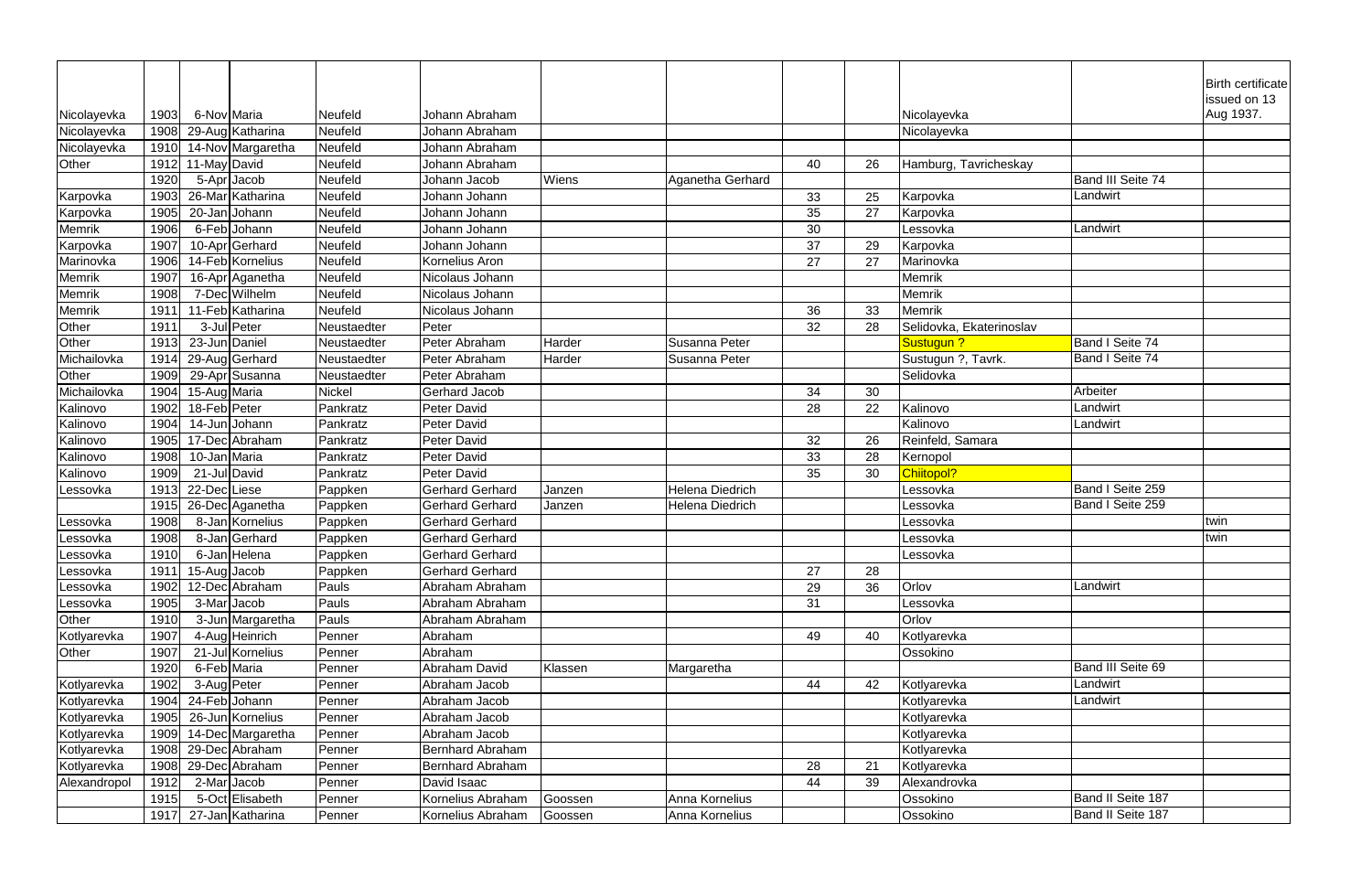| Other       | 1913 | 17-Oct Anna       | Penner  | Kornelius Abraham | Goossen | Anna Kornelius    |    |    | Petrowo, Ossokino     | Band II Seite 187      |      |
|-------------|------|-------------------|---------|-------------------|---------|-------------------|----|----|-----------------------|------------------------|------|
| Other       | 1906 | 27-Feb Kornelius  | Penner  | Kornelius Abraham |         |                   | 24 | 22 | Ossokino              | Landwirt               |      |
| Other       | 1909 | 2-Feb Johann      | Penner  | Kornelius Abraham |         |                   |    |    | Ossokino              |                        |      |
| Kotlyarevka | 1907 | 7-Apr Peter       | Penner  | Peter Peter       |         |                   |    |    | Kotlyarevka           |                        |      |
| Kotlyarevka | 1908 | 13-Oct Katharina  | Penner  | Peter Peter       |         |                   |    |    | Kotlyarevka           |                        |      |
| Kotlyarevka | 1908 | 13-Oct Katharina  | Penner  | Peter Peter       |         |                   | 26 | 22 | Kotlyarevka           |                        |      |
| Kotlyarevka | 1910 | 13-Mar Anna       | Penner  | Peter Peter       |         |                   |    |    | Kotlyarevka           |                        |      |
| Kotlyarevka | 1912 | 17-Feb Jacob      | Penner  | Peter Peter       |         |                   | 29 | 26 | Kotlyarevka           | Band I Seite 54        |      |
|             | 1916 | 18-May Agnes      | Penner  | unehelich         | Penner  | Agnes Abraham     |    |    | Davlekanovo, Ufa      | <b>Band II Seite 9</b> |      |
| Lessovka    | 1901 | 23-Dec Bernhard   | Peters  | Peter Bernhard    |         |                   |    |    | Petrowka, Ufah        | Landwirt               |      |
| Other       | 1907 | 18-Mar Franz      | Peters  | Peter Franz       |         |                   |    |    | Ufa                   |                        |      |
| Other       | 1904 | 4-Aug Kornelius   | Plett   | Kornelius         |         |                   |    |    | ??? Terek             | Landwirt               |      |
|             | 1919 | 6-Feb Nicolaus    | Quapp   | Johann Heinrich   | Wiens   | Maria Johann      |    |    | Kotlyarevka           | Band li Seite 88       |      |
| Kotlyarevka | 1902 | 31-Oct Johann     | Quapp   | Johann Heinrich   |         |                   | 29 | 21 | Kotlyarevka           | Landwirt               |      |
| Kotlyarevka | 1903 | 16-Nov Maria      | Quapp   | Johann Heinrich   |         |                   |    |    | Ekatharinadar, Samara | Landwirt               |      |
| Kotlyarevka | 1904 | 13-Dec Maria      | Quapp   | Johann Heinrich   |         |                   |    |    | Kotlyarevka           | Landwirt               |      |
| Kotlyarevka | 1906 | 6-Jan Johann      | Quapp   | Johann Heinrich   |         |                   | 27 | 26 | Kotlyarevka           |                        |      |
| Kotlyarevka | 1907 | 20-Jun Jacob      | Quapp   | Johann Heinrich   |         |                   | 27 | 27 | Kotlyarevka           |                        |      |
| Kotlyarevka | 1909 | 17-Apr Peter      | Quapp   | Johann Heinrich   |         |                   |    |    | Kotlyarevka           |                        |      |
| Kotlyarevka | 1910 | 30-Apr Anna       | Quapp   | Johann Heinrich   |         |                   |    |    | Kotlyarevka           |                        |      |
| Kotlyarevka | 1911 | 6-Sep Aron        | Quapp   | Johann Heinrich   |         |                   | 32 | 31 | Kotlyarevka           |                        |      |
| Orlov       | 1912 | 23-Feb Abraham    | Quiring | Jacob Franz       |         |                   | 36 | 25 | Orlov                 | Band II Seite 199      |      |
| Lessovka    | 1902 | 30-Jan Jacob      | Quiring | Johann Peter      |         |                   | 32 | 30 | Lessovka              | <b>Tischler</b>        |      |
| Lessovka    | 1904 | 29-May Maria      | Quiring | Johann Peter      |         |                   | 33 | 32 | Lessovka              | Landwirt               |      |
| Kotlyarevka | 1904 | 12-Sep Franz      | Quiring | Peter Franz       |         |                   | 22 | 33 | Kotlyarevka           |                        |      |
| Kotlyarevka | 1906 | 5-Apr Maria       | Quiring | Peter Franz       |         |                   | 24 | 35 | Kotlyarevka           |                        |      |
| Other       | 1907 | 13-Dec Peter      | Quiring | Peter Franz       |         |                   |    |    | Kotlyarevka           |                        |      |
| Other       | 1910 | 22-Sep Anna       | Quiring | Peter Franz       |         |                   |    |    | Kotlyarevka           |                        |      |
| Kotlyarevka | 1912 | 7-Jan Katharina   | Quiring | Peter Franz       |         |                   | 29 | 40 | Kotlyarevka           | Band II Seite 156      |      |
| Kotlyarevka | 1910 | 4-Apr Elisabeth   | Regehr  | Abraham Abraham   |         |                   |    |    | Kotlyarevka           |                        |      |
| Lessovka    | 1902 | 1-Jan Jacob       | Regehr  | David Johann      |         |                   | 50 | 42 | Lessovka              | Wirth                  |      |
| Kotlyarevka | 1909 | 7-Jul Anna        | Regehr  | Hermann Jacob     |         |                   |    |    | Kotlyarevka           |                        |      |
|             | 1918 | 12-Sep Jacob      | Regehr  | Jacob Abraham     | Wiebe   | Elisabeth Abraham |    |    | Kotlyarevka           | Band III Seite 45      |      |
| Kotlyarevka | 1902 | 7-Feb Sara        | Regehr  | Jacob Bernhard    |         |                   | 44 | 41 | Kotlyarevka           | Landwirt               | twin |
| Kotlyarevka | 1902 | 7-Feb Helena      | Regehr  | Jacob Bernhard    |         |                   | 44 | 41 | Kotlyarevka           | Landwirt               | twin |
| Kotlyarevka | 1914 | 5-Feb Jacob       | Regehr  | Jacob Jacob       | Wiebe   | Agatha Johann     |    |    | Kotlyarevka           | Band II Seite 281      |      |
| Nicolayevka | 1911 | 25-Sep Gerhard    | Regehr  | Johann Johann     |         |                   | 32 | 26 | Nicolayevka           |                        |      |
| Kalinovo    | 1902 | 22-Jul Heinrich   | Regehr  | Peter Abraham     |         |                   | 41 | 22 | Kalinovo              | Landwirt               |      |
| Kalinovo    | 1911 | 5-Jan David       | Regehr  | Peter Abraham     |         |                   | 49 | 36 | Kalinovo              |                        |      |
| Lessovka    | 1904 | 16-Oct Aganetha   | Reimer  | Abraham Isaac     |         |                   | 24 | 31 | Ebenfeld, Samara      | Landwirt               |      |
| Michailovka | 1913 | 31-Dec Abraham    | Reimer  | Abraham Jacob     | Janzen  | Aganetha Peter    |    |    | Michailovka           | Band II Seite 159      |      |
|             | 1915 | 12-Apr Wilhelm    | Reimer  | Abraham Jacob     | Janzen  | Aganetha Peter    |    |    | Michailovka           | Band II Seite 159      |      |
|             | 1918 | 2-Feb Aganetha    | Reimer  | Abraham Jacob     | Janzen  | Aganetha Peter    |    |    | Michailovka           | Band II Seite 159      | twin |
|             | 1918 | 2-Feb Jacob       | Reimer  | Abraham Jacob     | Janzen  | Aganetha Peter    |    |    | Michailovka           | Band II Seite 159      | twin |
|             |      | 1919 27-Dec Jacob | Reimer  | Abraham Jacob     | Janzen  | Aganetha Peter    |    |    | Michailovka           | Band li Seite 159      |      |
| Michailovka | 1911 | 29-May Peter      | Reimer  | Abraham Jacob     |         |                   | 20 | 19 | Michailovka           |                        |      |
| Michailovka | 1912 | 16-Oct Aron       | Reimer  | Abraham Jacob     |         |                   |    |    | Michailovka           |                        |      |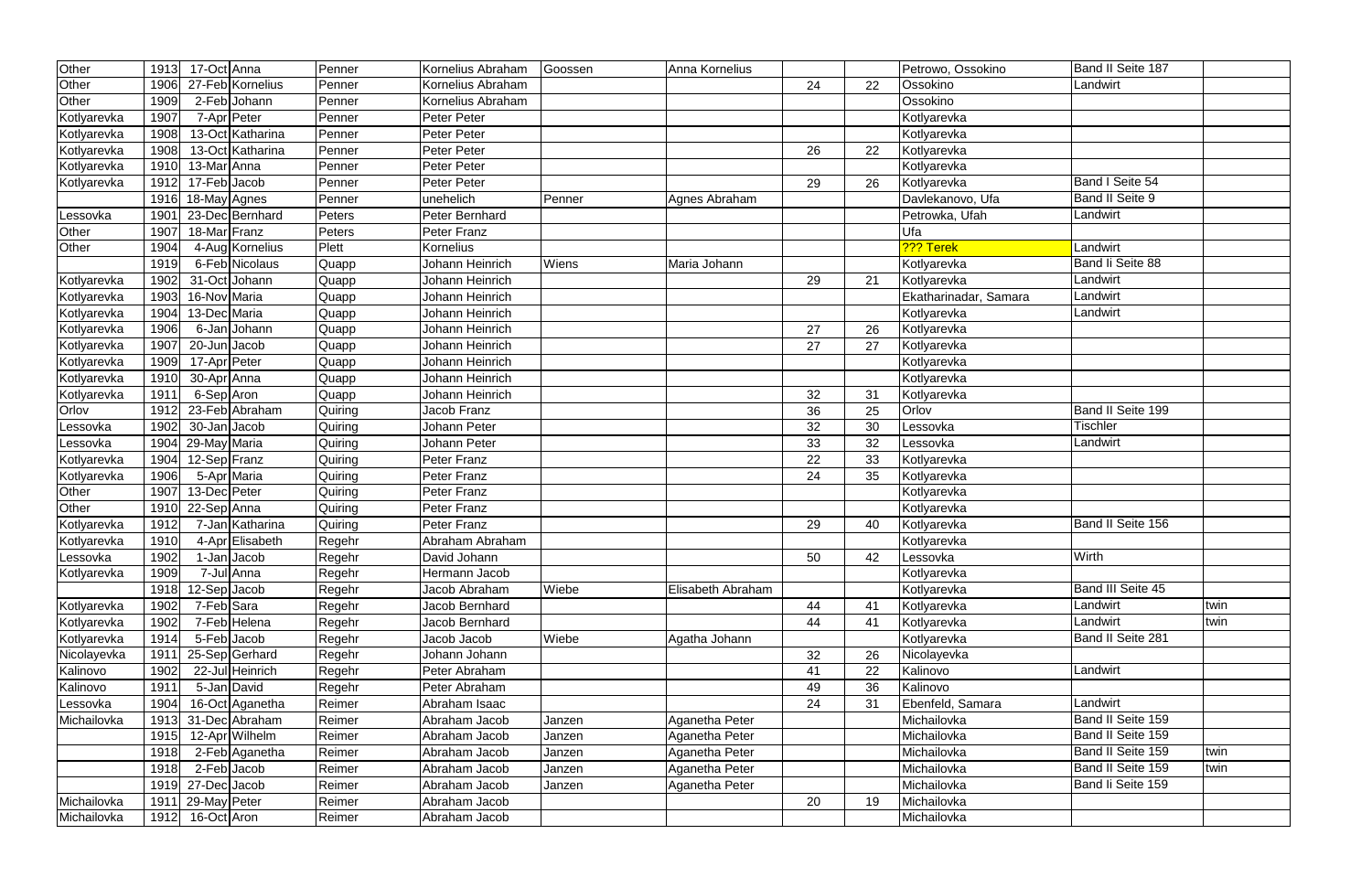| Memrik       | 1906 | 2-Nov Peter                  | Reimer    | Heinrich Aron            |                |                            | 31 | 27 | <b>Memrik</b>         |                          |
|--------------|------|------------------------------|-----------|--------------------------|----------------|----------------------------|----|----|-----------------------|--------------------------|
| Lessovka     | 1914 | 2-May Jacob                  | Reimer    | Isaac Isaac              | Loewen         | Agatha Isaac               |    |    | Rovnopol, Samara      | <b>Band III Seite 14</b> |
|              | 1915 | 23-Mar Katharina             | Rempel    | Abraham Johann           | Janzen         | Anna Abraham               |    |    | Lessovka              | Band II Seite 44         |
|              | 1917 | 8-Jan Anna                   | Rempel    | Abraham Johann           | Janzen         | Anna Abraham               |    |    | station Udachnaya     | Band II Seite 44         |
| Alexandrovka | 1909 | 27-Apr Abraham               | Rempel    | Abraham Johann           |                |                            |    |    | Alexandrovka          |                          |
| Alexandrovka | 1913 | 13-Jun Johann                | Rempel    | Abraham Johann           |                |                            |    |    | Lessovka              | Band II Seite 44         |
|              | 1917 | 13-Feb Peter                 | Rempel    | Abraham Peter            | Penner         | Katharina Peter            |    |    | none                  | Band II Seite 175        |
| Michailovka  | 1903 | 31-Dec Peter                 | Rempel    | Abraham Peter            |                |                            | 25 |    | Rueckenau             | <b>Tischler</b>          |
| Michailovka  | 1905 | 30-Oct Gerhard               | Rempel    | Abraham Peter            |                |                            | 28 | 27 | Michailovka           |                          |
| Michailovka  | 1908 | 28-Apr Katharina             | Rempel    | Abraham Peter            |                |                            | 29 | 29 | Michailovka           | Landwirt                 |
| Michailovka  | 1909 | 23-Dec Abraham               | Rempel    | Abraham Peter            |                |                            | 32 | 30 | Michailovka           |                          |
| Michailovka  | 1912 | 28-Jan Maria                 | Rempel    | Abraham Peter            |                |                            | 34 | 33 | Michailovka           |                          |
| Michailovka  | 1913 | 20-Jun David                 | Rempel    | David Peter              | Doerksen       | Aganetha Jacob             |    |    | Michailovka           |                          |
|              |      | 1915 30-May Katharina        | Rempel    | David Peter              | Doerksen       | Aganetha Jacob             |    |    | Michailovka           | <b>Band I Seite 81</b>   |
| Michailovka  | 1911 | 8-Sep Maria                  | Rempel    | David Peter              |                |                            | 31 | 21 | Michailovka           |                          |
| Karpovka     | 1903 | 26-Mar Johann                | Rempel    | <b>Isaac Peter</b>       |                |                            | 45 | 38 | Karpovka              | Landwirt                 |
| Karpovka     | 1905 | 17-Oct Jacob                 | Rempel    | <b>Isaac Peter</b>       |                |                            | 47 | 40 | Karpovka              |                          |
| Michailovka  | 1903 | 24-May Peter                 | Rempel    | Jacob Peter              |                |                            | 29 | 24 | Memrik                | Waldwächter              |
| Michailovka  | 1904 | 19-Dec Anna                  | Rempel    | Jacob Peter              |                |                            |    |    | Memrik                | Landwirt                 |
| Michailovka  | 1906 | 25-Jan Gerhard               | Rempel    | Jacob Peter              |                |                            | 31 | 26 | <b>Memrik</b>         | Landwirt                 |
| Michailovka  | 1907 | 26-Jun Margaretha            | Rempel    | Jacob Peter              |                |                            | 32 | 27 | Michailovka           |                          |
| Michailovka  | 1909 | 6-Jul Kornelius              | Rempel    | Jacob Peter              |                |                            | 34 | 29 | Michailovka           |                          |
| Michailovka  | 1911 | 1-Jan Abraham                | Rempel    | Jacob Peter              |                |                            | 36 | 31 | Krusikow, Samara      |                          |
| Karpovka     | 1906 | 20-Jan Jacob                 | Rempel    | Johann                   |                |                            | 40 | 28 | Karpovka              |                          |
|              | 1919 | 19-Apr Heinrich              | Rempel    | Johann Heinrich          | Rempel         | Helena Isaac               |    |    | Karpovka              | Band III Seite 47        |
| Alexandrovka | 1914 | $\overline{4}$ -Jun Heinrich | Rempel    | Johann Johann            | Wiebe          | <b>Elisabeth Kornelius</b> |    |    | estate Rykepol        | Band I Seite 88          |
| Alexandrovka |      | 1908 29-May Kornelius        | Rempel    | Johann Johann            |                |                            |    |    | Michailovka           |                          |
| Alexandrovka | 1911 | 26-Aug Abraham               | Rempel    | Johann Johann            |                |                            | 29 | 28 | Konstantinovka        |                          |
| Michailovka  | 1908 | 6-Aug Johann                 | Rempel    | Johann Peter             |                |                            | 30 | 30 | Michailovka           | Landwirt                 |
| Karpovka     | 1909 | 9-Sep Helena                 | Rempel    | Johann Peter             |                |                            |    |    | Karpovka              |                          |
| Michailovka  | 1909 | 30-Sep Johann                | Rempel    | Johann Peter             |                |                            | 34 | 29 | Michailovka           |                          |
| Alexandrovka | 1914 | 26-Aug Aganetha              | Rempel    | Peter Johann             | <b>Dyck</b>    | <b>Elisabeth Aron</b>      |    |    | Nikolaevsky           | <b>Band III Seite 6</b>  |
| Michailovka  | 1902 | 6-Feb Sara                   | Rempel    | Peter Peter              |                |                            | 32 | 27 | Michailovka           | <b>Baecker</b>           |
| Michailovka  | 1903 | 14-Sep Peter                 | Rempel    | Peter Peter              |                |                            | 38 | 28 | Michailovka           | Landwirt                 |
| Michailovka  | 1907 | 12-Jul Bernhard              | Rempel    | Peter Peter              |                |                            | 37 | 30 | Memrik                |                          |
| Michailovka  | 1910 | 18-Jun Johann                | Rempel    | Peter Peter              |                |                            | 40 | 35 | Kotlyarevka           |                          |
|              | 1917 | 26-Nov Elisabeth             | Rogalsky  | Abraham Peter            | <b>Siemens</b> | Katharina Peter            |    |    | Michailovka           | <b>Band II Seite 8</b>   |
| Michailovka  | 1909 | 3-Dec Johann                 | Rogalsky  | Abraham Peter            |                |                            | 43 | 39 | Michailovka           |                          |
| Michailovka  |      | 1911 $23$ -Sep Maria         | Rogalsky  | Abraham Peter            |                |                            | 45 | 39 | Michailovka           |                          |
| Marinovka    |      | 1903 21-Dec Maria            | Rogalsky  | Johann Jacob             |                |                            |    |    | Marinovka             | Landwirt                 |
| Nicolayevka  | 1904 | 8-Aug Abraham                | Rogalsky  | Paul Peter               |                |                            |    |    | Nicolayevka           | Landwirt                 |
| Nicolayevka  | 1905 | 28-Sep Paul                  | Rogalsky  | Paul Peter               |                |                            |    |    | Nicolayevka           |                          |
| Nicolayevka  | 1908 | 26-Feb Johann                | Rogalsky  | Paul Peter               |                |                            |    |    | Omsk                  | Landwirt                 |
| Other        | 1910 | 8-Feb Justina                | Rogalsky  | Paul Peter               |                |                            |    |    | Alesandrowka, Siberia |                          |
|              | 1918 | 8-Jul Peter                  | Rosenfeld | Heinrich Heinrich        | Flaming        | Katharina Peter            |    |    | Orlov                 | <b>Band III Seite 36</b> |
|              | 1919 | 13-Jun Wilhelm               | Sawatsky  | Abraham Heinrich         | Hamm           | Maria Gerhard              |    |    | Karpovka              | Band III Seite 48        |
|              | 1915 | 8-Jan Nicolaus               | Sawatsky  | <b>Heinrich Heinrich</b> | Sawatsky       | Sara Diedrich              |    |    | Karpovka              | Band II Seite 174        |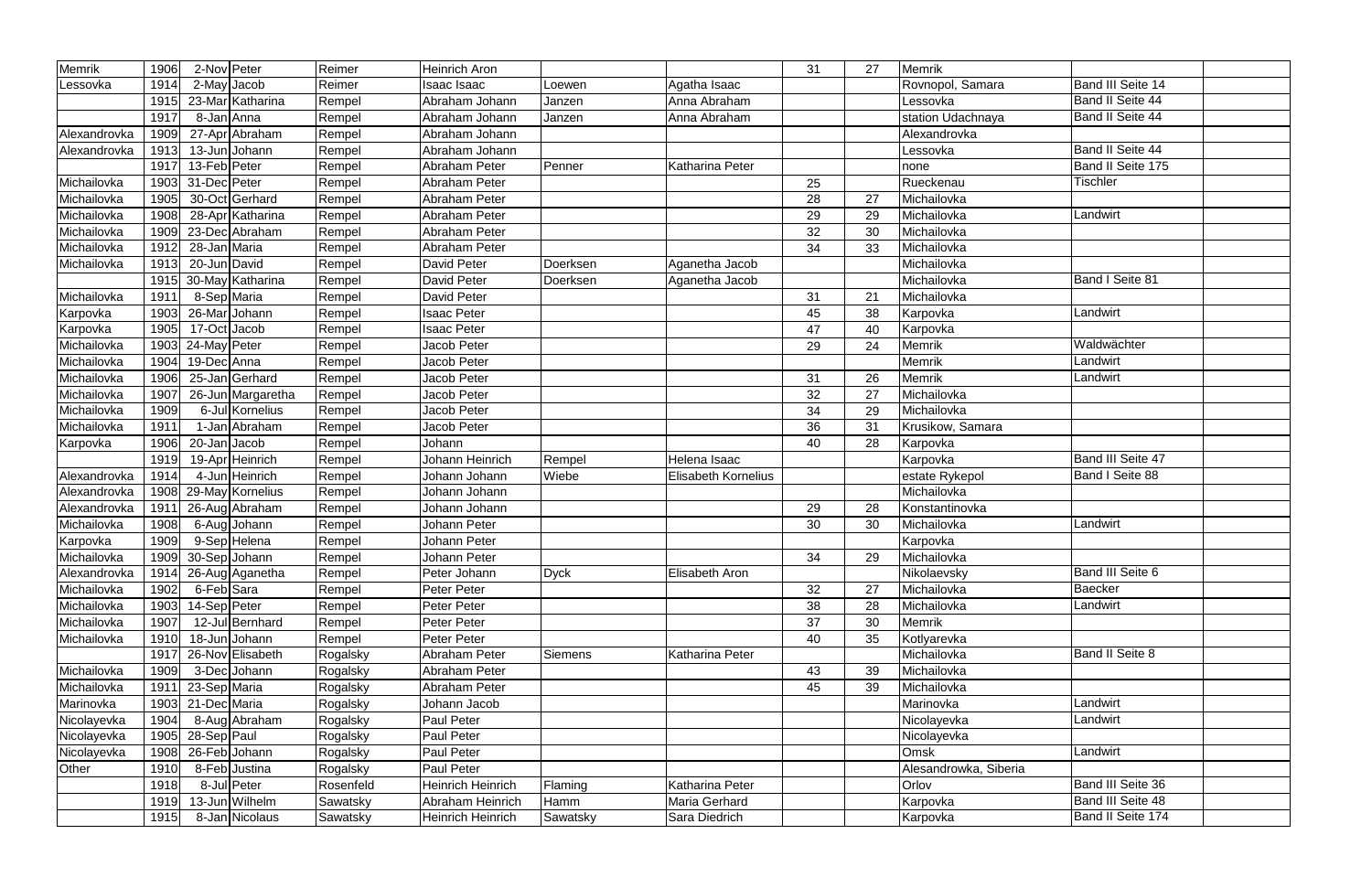|                          | 1918 | 24-Jun Sara             |                   | Sawatsky     | <b>Heinrich Heinrich</b> | Sawatsky     | Sara Diedrich      |    |    | Karpovka                    | Band II Seite 174     |      |
|--------------------------|------|-------------------------|-------------------|--------------|--------------------------|--------------|--------------------|----|----|-----------------------------|-----------------------|------|
| Karpovka                 | 1903 |                         | 12-Oct Heinrich   | Sawatsky     | <b>Heinrich Heinrich</b> |              |                    | 28 | 24 | Grigorjewka                 | Landwirt              |      |
| Karpovka                 | 1905 |                         | 17-Aug Diedrich   | Sawatsky     | <b>Heinrich Heinrich</b> |              |                    | 30 | 25 | Karpovka                    |                       |      |
| Karpovka                 | 1907 | 18-Dec Maria            |                   | Sawatsky     | <b>Heinrich Heinrich</b> |              |                    | 32 | 32 | Karpovka                    |                       |      |
| Karpovka                 | 1910 | 5-Jun Peter             |                   | Sawatsky     | <b>Heinrich Heinrich</b> |              |                    |    |    | Karpovka                    |                       |      |
| Karpovka                 | 1912 | 30-Aug Jacob            |                   | Sawatsky     | Heinrich Heinrich        |              |                    | 37 | 29 | Karpovka                    | Band II Seite 174     |      |
|                          | 1915 |                         | 5-Jul Abraham     | Sawatsky     | Hermann Heinrich         | Neufeld      | Agatha Abraham     |    |    | Karpovka                    | Band I Seite 96       |      |
| Karpovka                 | 1911 | $\sqrt{24}$ -May Agatha |                   | Sawatsky     | Hermann Heinrich         |              |                    | 26 | 21 |                             |                       |      |
| Karpovka                 | 1913 | 27-Jan Maria            |                   | Sawatsky     | Hermann Heinrich         |              |                    |    |    | Krutoyarovka, Aleksnadrovsk |                       |      |
| Karpovka                 | 1914 |                         | 18-Dec Alexander  | Sawatsky     | Jacob Heinrich           | Penner       | Katharina Diedrich |    |    | Enakova, Bahmut             | Band II Seite 177     |      |
| Karpovka                 | 1907 | 21-MarJacob             |                   | Sawatsky     | Jacob Heinrich           |              |                    | 27 | 3? | Volintsevo                  |                       |      |
| Karpovka                 | 1908 |                         | 27-Oct Cornelia   | Sawatsky     | Jacob Heinrich           |              |                    | 29 | 22 | Karpovka                    |                       |      |
| Karpovka                 | 1910 | 1-Apr Maria             |                   | Sawatsky     | Jacob Heinrich           |              |                    |    |    | Karpovka                    |                       |      |
|                          | 1911 | 9-Jul Zina              |                   | Sawatsky     | Jacob Heinrich           |              |                    | 31 | 29 | Volintsevo                  |                       |      |
| Karpovka<br>Alexandrovka | 1913 | 23-May Heinrich         |                   | Sawatsky     | Johann Heinrich          |              |                    |    |    | Alexandrovka                | Band I Seite 178      |      |
|                          |      |                         |                   |              |                          | Penner       |                    |    |    |                             | Band II Seite 285     | twin |
|                          | 1918 |                         | 1-Jan Hanna       | Sawatsky     | Johann Johann            |              | Susanna Jacob      |    |    | Karpovka                    | Band II Seite 285     |      |
|                          | 1918 | 1-Jan Jacob             |                   | Sawatsky     | Johann Johann            | Penner       | Susanna Jacob      |    |    |                             |                       | twin |
|                          | 1915 | 14-Nov Justina          |                   | Sawatsky     | Johann Peter             | <b>Dirks</b> | Sara David         |    |    | Gnadenfeld                  |                       |      |
| Alexandrovka             | 1912 | 13-Feb David            |                   | Sawatsky     | Johann Peter             |              |                    | 51 | 34 | Alexandrovka                |                       |      |
| Orlov                    | 1914 | 27-Feb Agatha           |                   | Schellenberg | Abraham Jacob            | Neufeld      | Anna Abraham       |    |    | Orlov                       | Band II Seite 234     |      |
|                          | 1915 | 8-Mar Anna              |                   | Schellenberg | Abraham Jacob            | Neufeld      | Anna Abraham       |    |    | Orlov                       | Band II Seite 234     |      |
|                          | 1916 |                         | 27-Aug Abraham    | Schellenberg | Abraham Jacob            | Neufeld      | Anna Abraham       |    |    | Orlov                       | Band II Seite 234     |      |
| Orlov                    | 1912 | 3-Jun Jacob             |                   | Schellenberg | Abraham Jacob            |              |                    |    |    | Orlov                       |                       |      |
| Memrik                   | 1914 |                         | 2-Jan Elisabeth   | Schellenberg | <b>David Peter</b>       | Reimer       | Elisabeth Aron     |    |    | Memrik                      | Band I Seite 186      |      |
| Memrik                   | 1906 | 24-Feb Peter            |                   | Schellenberg | <b>David Peter</b>       |              |                    | 34 | 25 | Memrik                      | Landwirt              |      |
| Memrik                   | 1909 |                         | 4-Feb Helena      | Schellenberg | David Peter              |              |                    |    |    |                             |                       |      |
| Memrik                   | 1911 |                         | 3-Jul David       | Schellenberg | <b>David Peter</b>       |              |                    | 39 | 29 | Memrik                      |                       |      |
| Memrik                   | 1913 | 23-Dec Anna             |                   | Schellenberg | <b>Franz Peter</b>       | Reimer       | Anna Aron          |    |    | Memrik                      | Band I Seite 283      |      |
|                          | 1916 |                         | 1-Oct Johann      | Schellenberg | <b>Franz Peter</b>       | Reimer       | Anna Aron          |    |    | Memrik                      | Band I Seite 283      |      |
| Memrik                   | 1911 | 29-Mar Peter            |                   | Schellenberg | <b>Franz Peter</b>       |              |                    | 40 | 32 | Memrik                      |                       |      |
| Memrik                   |      | 1912 20-Sep Helena      |                   | Schellenberg | <b>Franz Peter</b>       |              |                    |    |    | <b>Memrik</b>               | Band I Seite 283      |      |
| Alexandrovka             | 1906 |                         | 8-Jul Susanna     | Schellenberg | <b>Heinrich Anton</b>    |              |                    |    |    | Alexandrovka                |                       |      |
| Alexandrovka             | 1903 |                         | 18-May Heinrich   | Schellenberg | Heinrich Aron            |              |                    | 36 | 33 | Alexandrovka                | Landwirt              |      |
| Alexandrovka             | 1906 |                         | 8-Jul Susanna     | Schellenberg | <b>Heinrich Aron</b>     |              |                    |    |    |                             |                       |      |
| Alexandrovka             | 1910 |                         | 27-Mar Heinrich   | Schellenberg | Heinrich Aron            |              |                    |    |    | Ebenfeld                    |                       |      |
| Memrik                   | 1906 |                         | 17-Jun Margaretha | Schellenberg | Peter Peter              |              |                    | 38 | 35 | Memrik                      | Schullehrer           |      |
|                          | 1916 | 3-Mar Aron              |                   | Schierling   | Peter Peter              | Warkentin    | Agatha Aron        |    |    | Orlov                       | Band II Seite 71      |      |
| Alexandropol             | 1912 | 25-Apr Agnes            |                   | Schierling   | Peter Peter              |              |                    | 23 | 24 | Alexandrovka                |                       |      |
| Marinovka                | 1904 | 25-Jan Johann           |                   | Schmidt      | Heinrich Johann          |              |                    |    |    | Marinovka                   | Landwirt              |      |
| Marinovka                | 1906 |                         | 2-Jun Heinrich    | Schmidt      | Heinrich Johann          |              |                    | 27 | 23 | Marinovka                   |                       |      |
| Alexandrovka             | 1908 | 28-Mar Johann           |                   | Schmidt      | Johann Wilhelm           |              |                    |    |    |                             |                       |      |
|                          | 1915 |                         | 25-Jan Abraham    | Schmidt      | Peter Abraham            | Becker       | Elisabeth Johann   |    |    | Blumenhof, Stavropol        | Band I Seite 262      |      |
|                          | 1918 |                         | 29-Sep Elisabeth  | Schmidt      | Peter Abraham            | Becker       | Elisabeth Johann   |    |    | Blumenhof                   | Band I Seite 262      |      |
| Karpovka                 | 1911 | 25-Jan Maria            |                   | Schmidt      | Peter Abraham            |              |                    | 25 | 21 | Blumenhof                   |                       |      |
| Other                    | 1913 | 28-Apr Anna             |                   | Schmidt      | Peter Heinrich           | Regehr       | Anna Heinrich      |    |    | Ebenfeld                    | <b>Band I Seite 4</b> |      |
|                          | 1916 |                         | 4-Apr Helena      | Schmidt      | Peter Heinrich           | Regehr       | Anna Jacob         |    |    | <b>Chutor Ebenfeld</b>      | Band I Seite 4        |      |
| Alexandrovka             | 1905 | 7-May Peter             |                   | Schmidt      | Peter Wilhelm            |              |                    | 26 | 20 | Gross Fürstenthal           |                       |      |
|                          |      |                         |                   |              |                          |              |                    |    |    |                             |                       |      |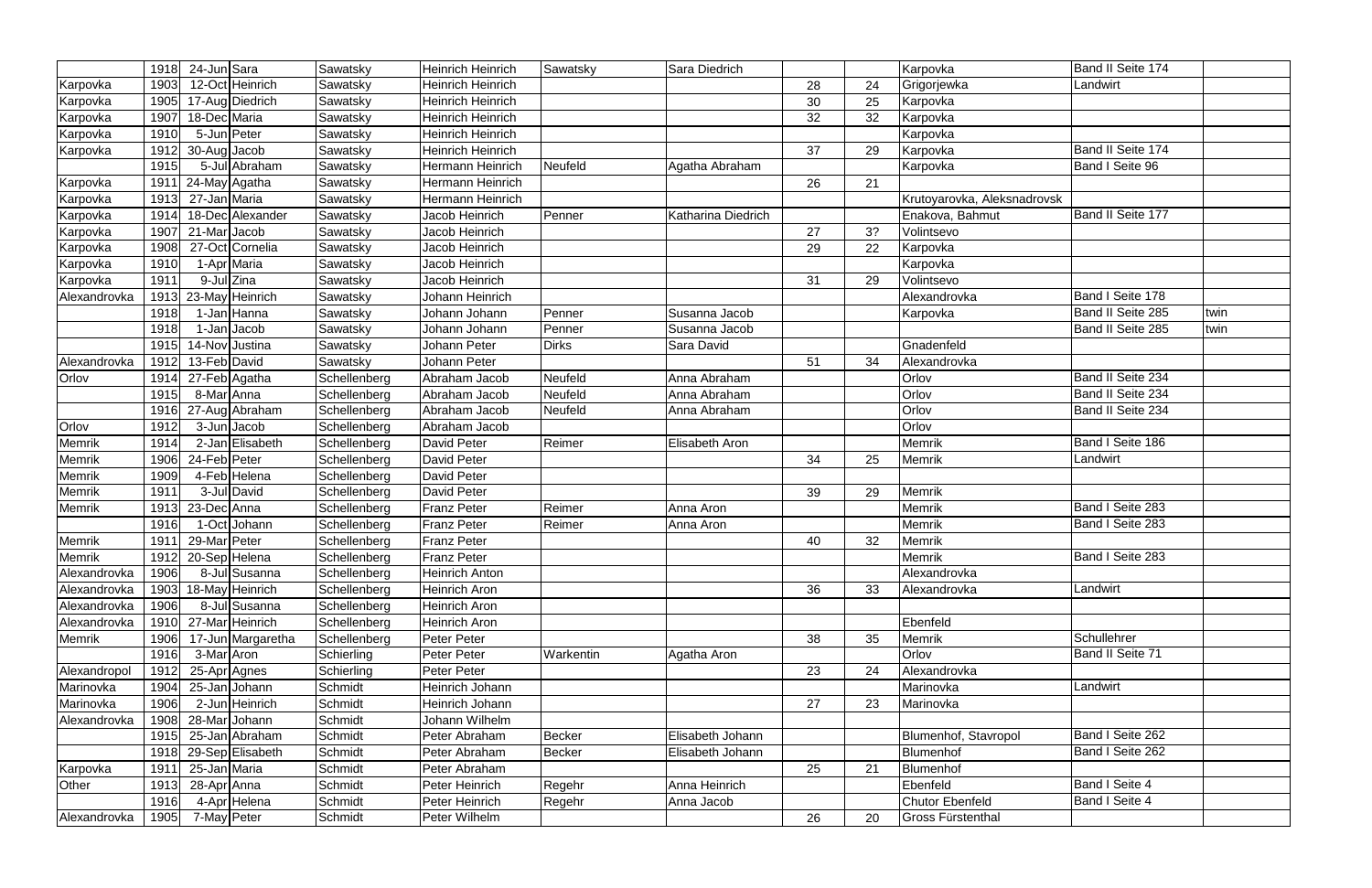| Alexandrovka | 1906 |                   | 17-Jul Elisabeth       | Schmidt        | Peter Wilhelm            |             |                    | 27 | 21 | Gross Fürstenthal          |                   |           |
|--------------|------|-------------------|------------------------|----------------|--------------------------|-------------|--------------------|----|----|----------------------------|-------------------|-----------|
| Alexandrovka | 1908 |                   | 4-Mar Katharina        | Schmidt        | Peter Wilhelm            |             |                    |    |    |                            |                   |           |
| Alexandrovka | 1909 | 24-Oct Anna       |                        | Schmidt        | Peter Wilhelm            |             |                    |    |    | Nikolaifeld                |                   |           |
| Other        | 1912 |                   | 7-Sep Ernest           | Schroeder      | David Johann             |             |                    | 55 | 42 | Pritechnaya, Aleksandrovka |                   |           |
| Other        | 1908 |                   | 9-Apr Justina          | Schroeder      | Johann                   | Wiens       | Anna               |    |    | Gornaya                    | Landwirt          |           |
| Other        | 1907 |                   | 19-Aug Helena          | Schroeder      | Johann Johann            |             |                    |    |    | Gornaya                    |                   |           |
| Michailovka  | 1902 |                   | 1-Oct Susanna          | Siebert        | Johann Peter             |             |                    | 39 | 34 | Michailovka                | Landwirt          |           |
| Michailovka  | 1904 |                   | 7-Apr Justina          | Siebert        | Johann Peter             |             |                    | 43 | 38 | Gregorjevka, Samara        | Arbeiter          |           |
| Nicolayevka  | 1909 |                   | 15-Sep Margaretha      | <b>Siemens</b> | <b>Daniel Peter</b>      |             |                    |    |    | Nicolayevka                |                   |           |
| Nicolayevka  | 1911 |                   | 4-Aug Heinrich         | Siemens        | David Peter              |             |                    | 34 | 32 | Nicolayevka                |                   |           |
| Michailovka  | 1914 | 27-Jul Anna       |                        | <b>Siemens</b> | Peter Peter              | Koop        | Elisabeth Isaac    |    |    | Novoselovka                | Band I Seite 30   |           |
| Orlov        | 1907 |                   | 11-Jan Margaretha      | Spenst         | Gerhard Johann           |             |                    | 38 | 28 | Orlov                      |                   |           |
| Nicolayevka  | 1902 |                   | 27-Apr Margaretha      | Spenst         | <b>Heinrich Heinrich</b> |             |                    | 33 | 30 | Nicolayevka                | Landwirt          |           |
| Nicolayevka  | 1904 |                   | 1-Aug Katharina        | Spenst         | <b>Heinrich Heinrich</b> |             |                    |    |    | Nicolayevka                | Landwirt          |           |
| Nicolayevka  | 1906 |                   | 19-Nov Heinrich        | Spenst         | <b>Heinrich Heinrich</b> |             |                    | 38 | 34 | Nicolayevka                | Landwirt          |           |
| Nicolayevka  | 1909 | 6-Oct Anna        |                        | Spenst         | Heinrich Heinrich        |             |                    |    |    | Nicolayevka                |                   |           |
| Kotlyarevka  | 1904 |                   | 24-Jan Gerhard         | Spenst         | Jacob Heinrich           |             |                    |    |    | Kotlyarevka                | Landwirt          |           |
| Nicolayevka  | 1905 | 13-Jun Anna       |                        | Spenst         | Jacob Heinrich           |             |                    |    |    | Nicolayevka                |                   |           |
| Kotlyarevka  | 1906 |                   | I-Feb Johann           | Spenst         | Jacob Heinrich           |             |                    | 49 | 42 | Kotlyarevka                |                   |           |
| Nicolayevka  | 1908 |                   | 31-Jan Elisabeth       | Spenst         | Jacob Heinrich           |             |                    |    |    | Nicolayevka                | Landwirt          |           |
|              | 1920 | 24-Mar Maria      |                        | Spenst         | Jacob Jacob              | Hiebert     | Margaretha Jacob   |    |    |                            | Band III Seite 58 |           |
| Michailovka  | 1903 |                   | 28-Apr Margaretha      | Spenst         | Johann Heinrich          |             |                    |    | 30 | Michailovka                | Landwirt          |           |
| Orlov        | 1909 | 12-Jan Johann     |                        | Spenst         | <b>Kornelius</b>         |             |                    | 28 | 29 | Orlov                      |                   |           |
|              | 1915 |                   | 28-Jan Heinrich        | Spenst         | Kornelius Johann         | Tjart       | Katharina Heinrich |    |    | Nicolayevka                |                   |           |
| Lessovka     | 1903 | 27-Aug Jacob      |                        | Spenst         | Kornelius Johann         |             |                    | 48 | 40 | Lessovka                   |                   |           |
| Orlov        | 1904 | 16-Aug Anna       |                        | Spenst         | Kornelius Johann         |             |                    | 23 | 24 | Orlov                      |                   |           |
| Orlov        | 1906 |                   | 21-Sep Elisabeth       | Spenst         | Kornelius Johann         |             |                    | 25 | 27 | Orlov                      | _andwirt          |           |
| Orlov        | 1911 |                   | 14-Jan Kornelius       | Spenst         | Kornelius Johann         |             |                    | 29 | 34 | Hanstonovka                |                   |           |
| Michailovka  | 1906 |                   | 13-Jan Johann          | Sperling       | Johann Johann            |             |                    | 30 | 22 | Michailovka                | Landwirt          |           |
| Michailovka  | 1907 |                   | 15-JunJJohann          | Sperling       | Johann Johann            |             |                    | 31 | 23 | Michailovka                |                   |           |
| Michailovka  | 1909 |                   | 2-Mar Nicolaus         | Sperling       | Johann Johann            |             |                    | 33 | 25 | Michailovka                |                   |           |
| Michailovka  | 1911 |                   | 16-Apr Heinrich        | Sperling       | Johann Johann            |             |                    | 35 | 27 | Michailovka                |                   |           |
| Orlov        | 1902 |                   | 19-Feb Abraham         | Stobbe         | Peter                    |             |                    | 42 | 39 | Orlov                      | Landwirt          |           |
|              | 1917 |                   | 3-Feb Heinrich         | Teichroeb      | <b>Heinrich Heinrich</b> | Janzen      | Aganetha Abraham   |    |    | Memrik                     | Band II Seite 192 |           |
| Memrik       | 1914 |                   | 24-Jan Heinrich        | Teichroeb      | <b>Heinrich Heinrich</b> | Janzen      | Agatha Abraham     |    |    | Kovalevka                  | Band II Seite 192 |           |
| Memrik       | 1906 |                   | 13-May Margaretha      | Teichroeb      | <b>Heinrich Heinrich</b> |             |                    | 27 | 23 | <b>Memrik</b>              | Landwirt          |           |
| Memrik       | 1907 |                   | 18-Dec Abraham         | Teichroeb      | <b>Heinrich Heinrich</b> |             |                    |    |    | Memrik                     |                   |           |
| Other        | 1912 | 19-May Maria      |                        | Teichroeb      | widow                    |             | Maria Peter        |    |    | Baronovka, Bahlutsk        |                   | unehelich |
| Nicolayevka  | 1906 |                   | 8-Apr <sub>Jacob</sub> | Tessmann       | Johann Johann            |             |                    | 34 | 33 | Nicolayevka                | Landwirt          |           |
| Nicolayevka  | 1907 |                   | 28-Apr Katharina       | Tessmann       | Johann Johann            |             |                    |    |    | Nicolayevka                |                   |           |
| Nicolayevka  | 1910 |                   | 3-Jan Nicolaus         | Tessmann       | Johann Johann            |             |                    |    |    |                            |                   |           |
| Nicolayevka  | 1914 | 11-Apr Lidia      |                        | Thiessen       | Abraham Abraham          | <b>Dyck</b> | Maria Kornelius    |    |    |                            | Band II Seite 99  |           |
|              | 1915 | 20-Oct Lidia      |                        | Thiessen       | Abraham Abraham          | <b>Dyck</b> | Maria Kornelius    |    |    | station Melsevaya          | Band II Seite 99  |           |
| Nicolayevka  | 1902 |                   | 13-May Abraham         | Thiessen       | Abraham Abraham          |             |                    | 23 | 22 | Nicolayevka                | Landwirt          |           |
| Nicolayevka  | 1903 |                   | 30-Dec Kornelius       | Thiessen       | Abraham Abraham          |             |                    |    |    | Grigorievka, Samara        | Landwirt          |           |
| Nicolayevka  |      | 1905 21-May Maria |                        | Thiessen       | Abraham Abraham          |             |                    |    |    | Nicolayevka                |                   |           |
| Nicolayevka  |      |                   | 1906 18-Nov Kornelius  | Thiessen       | Abraham Abraham          |             |                    | 28 | 27 | Nicolayevka                | Landwirt          |           |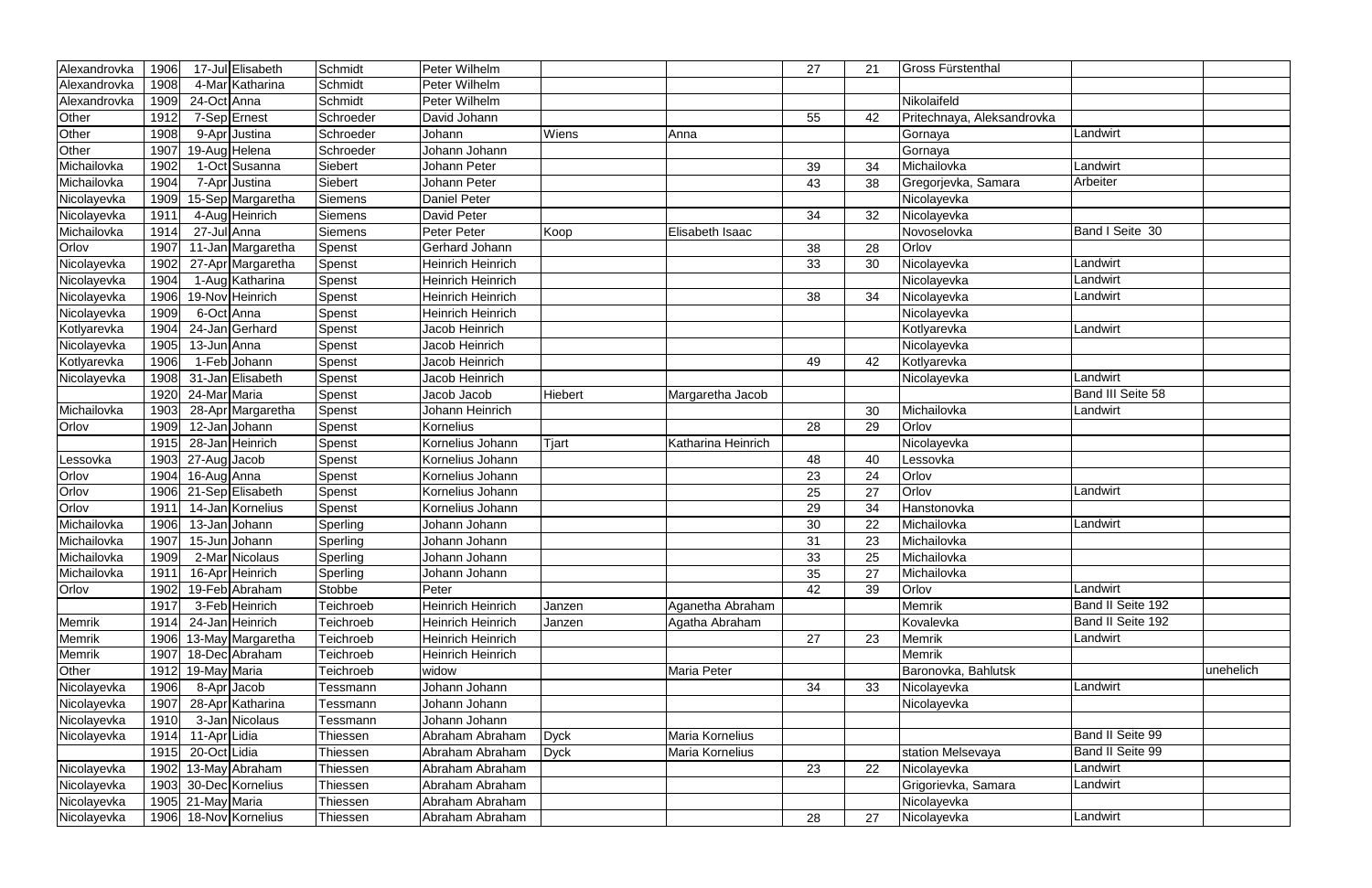| Nicolayevka    |      | 1910 17-Dec Jacob   |                                | Thiessen     | Abraham Abraham          |                |                    |    |    |                                        |                  |           |
|----------------|------|---------------------|--------------------------------|--------------|--------------------------|----------------|--------------------|----|----|----------------------------------------|------------------|-----------|
| Nicolayevka    | 1912 |                     | 1-Mar Nicolaus                 | Thiessen     | Abraham Abraham          |                |                    | 33 | 32 |                                        |                  | unehelich |
| Kalinovo       | 1906 | 23-Aug Anna         |                                | Thiessen     | Jacob                    | <b>Hiebert</b> | Anna               | 35 | 31 | Kalinovo                               | Landwirt         |           |
| Kalinovo       | 1908 | 17-Aug Maria        |                                | Thiessen     | Jacob                    |                |                    | 36 | 32 | Kalinovo                               |                  |           |
| Kalinovo       |      | $1911$ 31-May Jacob |                                | Thiessen     | Jacob Diedrich           |                |                    | 39 | 35 | Kalinovo                               |                  |           |
| Kalinovo       | 1912 | 25-Sep Agatha       |                                | Thiessen     | Jacob Diedrich           |                |                    | 41 | 37 | Kalinovo                               |                  |           |
| Alexandrovka   | 1902 | 19-Jun Jacob        |                                | Thiessen     | Peter Gerhard            |                |                    | 38 | 33 | Alexandrovka                           | Landwirt         |           |
| Karpovka       | 1907 | 23-Oct Helena       |                                | Thun         | <b>Heinrich Peter</b>    |                |                    | 24 | 24 | Karpovka                               |                  |           |
| Orlov          | 1908 | 14-Oct Maria        |                                | Tjart        | Heinrich                 |                | Aganetha           |    |    | Orlov                                  | Landwirt         |           |
| Orlov          | 1903 | 27-Jan Jacob        |                                | Tjart        | <b>Heinrich Heinrich</b> |                |                    | 32 | 31 | Tavr. Hybernia, village Buzav          | Landwirt         |           |
|                | 1902 | 14-Jun David        |                                | Tjart        | Jacob Heinrich           |                |                    | 34 | 27 | Orlov                                  | Landwirt         |           |
| Orlov<br>Orlov | 1904 |                     | $\overline{26}$ -Feb Katharina | Tjart        | Jacob Heinrich           |                |                    | 36 | 29 | Ekatharinadar, Samara                  | Landwirt         |           |
| Orlov          | 1905 | 27-Sep Anna         |                                | Tjart        | Jacob Heinrich           |                |                    | 37 | 30 | Orlov                                  |                  |           |
| Orlov          | 1907 | 8-Jan David         |                                | Tjart        | Jacob Heinrich           |                |                    | 39 | 32 | Memrik                                 |                  |           |
| Orlov          | 1910 |                     | 8-Nov Margaretha               | Tjart        | Jacob Heinrich           |                |                    | 42 | 35 | Orlov                                  |                  |           |
| Orlov          | 1904 |                     | 1-Aug Bernhard                 | Tjart        | Johann                   | Doerksen       | Katharina          | 27 | 27 | Orlov                                  |                  | unehelich |
| Orlov          | 1907 |                     | 10-May Katharina               | Tjart        | Johann Heinrich          |                |                    | 30 | 20 | Orlov                                  |                  |           |
|                | 1909 | 24-Mar Johann       |                                | Tjart        | Johann Heinrich          |                |                    | 32 | 22 | Orlov                                  |                  |           |
| Orlov<br>Orlov | 1911 |                     | 12-Feb Heinrich                | Tjart        | Johann Heinrich          |                |                    | 33 | 24 | Orlov                                  |                  |           |
| Orlov          | 1908 |                     | 2-Jul Johann                   | Tjart        | Peter                    |                | Katharina          | 34 | 27 | Hanstonovka                            | Landwirt         |           |
| Orlov          | 1903 | 24-May Peter        |                                | Tjart        | Peter Heinrich           |                |                    | 29 | 22 | Memrik                                 | Landwirt         |           |
| Orlov          | 1905 | 12-Feb Anna         |                                | Tjart        | Peter Heinrich           |                |                    | 31 | 24 | Orlov                                  |                  |           |
| Orlov          | 1906 |                     | 10-DecHeinrich                 | Tjart        | Peter Heinrich           |                |                    | 32 | 25 | Orlov                                  | Landwirt         |           |
| Orlov          | 1910 |                     | 2-Jan Katharina                | Tjart        | Peter Heinrich           |                |                    | 36 | 29 | Orlov                                  |                  |           |
| Orlov          | 1911 |                     | 11-Dec Margaretha              | Tjart        | Peter Heinrich           |                |                    | 37 | 30 | Marinovka                              |                  |           |
| Alexandrovka   | 1908 |                     | Maria                          | <b>Toews</b> | Abraham Abraham          |                |                    |    |    |                                        |                  |           |
| Alexandrovka   | 1902 |                     | 17-Feb Abraham                 | <b>Toews</b> | Johann Abraham           |                |                    | 30 | 22 | Caucasus Region                        | Landwirt         |           |
| Alexandrovka   | 1905 |                     | 31-Oct Katharina               | Toews        | Johann Abraham           |                |                    |    |    | Ekatharinadar, Samara                  |                  |           |
| Marinovka      | 1905 | 15-May Anna         |                                | Toews        | Peter                    |                |                    |    |    | Marinovka                              |                  |           |
| Marinovka      | 1914 | 10-May Sara         |                                | <b>Toews</b> | <b>Peter Peter</b>       | Wall           | Anna Abraham       |    |    | Marinovka                              | Band I Seite 219 |           |
| Marinovka      | 1906 |                     | 26-Oct Katharina               | <b>Toews</b> | <b>Peter Peter</b>       |                |                    | 53 | 35 | Marinovka                              |                  |           |
| Other          |      | 1913 12-Dec Franz   |                                | Unger        | <b>Franz Kornelius</b>   | Goertzen       | Agatha Peter       |    |    | Alexanderpol                           | Band I Seite 264 |           |
|                | 1918 |                     | 22-Mar Kornelius               | Unger        | <b>Franz Kornelius</b>   | Goertzen       | Agatha Peter       |    |    | Alexandrovka                           | Band I Seite 264 |           |
| Other          | 1909 |                     | 9-Jan Agatha                   | Unger        | <b>Franz Kornelius</b>   |                |                    |    |    | Alexandropol                           |                  |           |
| Other          | 1911 | 21-Aug Johann       |                                | Unger        | <b>Gerhard Kornelius</b> |                |                    | 27 | 22 | Ekaterinovka, Bachmut                  |                  |           |
| Alexandropol   | 1912 |                     | 10-Nov Kornelius               | <b>Unger</b> | <b>Gerhard Kornelius</b> |                |                    | 28 | 23 | Ekaterinovka, Bachmut                  |                  |           |
| Other          | 1904 |                     | 8-Dec Kornelius                | Unger        | Kornelius Kornelius      |                |                    |    |    | Konstantinovka, Shirok. OblastLandwirt |                  |           |
| <b>Memrik</b>  | 1902 |                     | 15-Nov Heinrich                | Unruh        | Heinrich David           |                |                    | 31 | 21 | Olgovka                                | Landwirt         |           |
| Other          | 1905 |                     | 29-Dec Abraham                 | Unruh        | <b>Heinrich Heinrich</b> |                |                    | 30 | 28 | Elisabeththal                          |                  |           |
| Other          | 1912 |                     | 11-Mar Heinrich                | Unruh        | Heinrich Heinrich        |                |                    | 30 | 28 | Osokino Chutor                         |                  |           |
| Orlov          | 1904 |                     | 6-Nov Heinrich                 | Vogt         | David                    |                |                    | 30 | 21 | Taranpvka, Terek                       |                  |           |
|                | 1919 |                     | 30-Jan Elisabeth               | Vogt         | Kornelius Kornelius      | Stoh           | Henrietta Heinrich |    |    | Novozelenovka, Seldovsk                | Band I Seite 153 |           |
| Kalinovo       | 1914 | 2-Feb Jacob         |                                | Vogt         | Kornelius Kornelius      | <b>Stroh</b>   | Henrietta Heinrich |    |    | <b>Rofalsk</b>                         | Band I Seite 153 |           |
| Other          | 1912 |                     | 22-Aug Elisabeth               | Vogt         | Kornelius Kornelius      |                |                    |    |    | Bogdanovka (Pavlograd)                 |                  |           |
| Alexandrovka   | 1902 |                     | 6-Apr Elisabeth                | Voth         | <b>Diedrich Diedrich</b> |                |                    | 23 | 23 | Alexandrovka                           | <b>Tischler</b>  |           |
| Marinovka      | 1903 | 31-Aug Peter        |                                | Voth         | <b>Diedrich Heinrich</b> |                |                    |    |    | Marinovka                              | Landwirt         |           |
| Marinovka      | 1906 |                     | 7-Feb Margaretha               | Voth         | <b>Diedrich Heinrich</b> |                |                    | 44 | 40 | Marinovka                              | Landwirt         |           |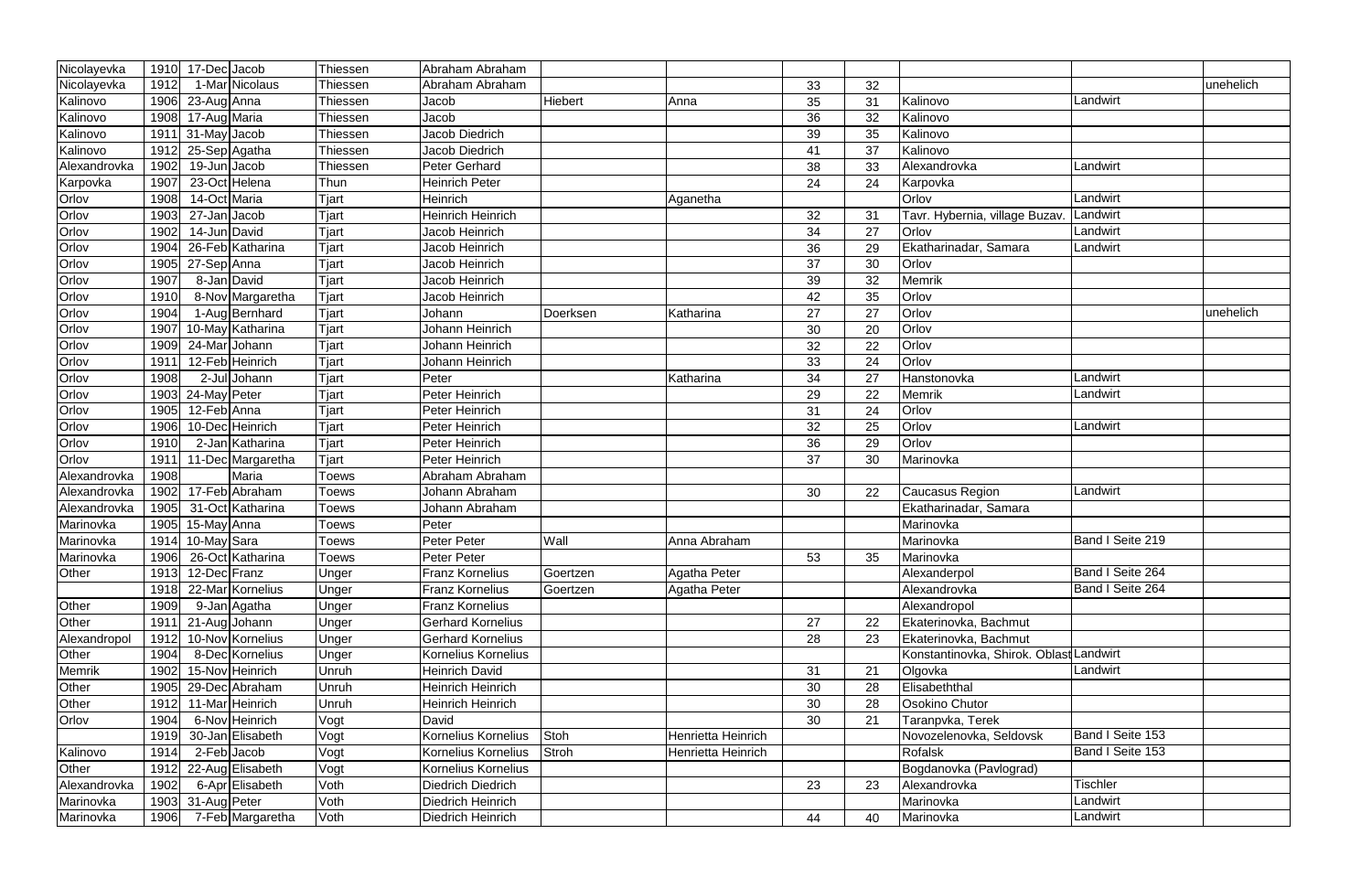| Memrik        | 1907 | 17-Jun Helena              | Voth      | Gerhard                 |           |                        |    |    | Memrik                   |                         |  |
|---------------|------|----------------------------|-----------|-------------------------|-----------|------------------------|----|----|--------------------------|-------------------------|--|
| <b>Memrik</b> | 1902 | 25-Jul Peter               | Voth      | <b>Gerhard Gerhard</b>  |           |                        | 35 | 32 | Shakhov                  | Landwirt                |  |
| Memrik        | 1912 | 14-Feb Isaac               | Voth      | <b>Gerhard Gerhard</b>  |           |                        |    |    | Alexandrovka (Pavlograd) | Band II Seite 17        |  |
| Marinovka     | 1914 | 2-Oct Bernhard             | Voth      | <b>Heinrich Jacob</b>   | Warkentin | Agatha Peter           |    |    | Marinovka                | Band II Seite 142       |  |
| Marinovka     | 1911 | 11-Sep Katharina           | Voth      | Heinrich Jacob          |           |                        | 24 | 22 | Marinovka                |                         |  |
| Marinovka     | 1903 | 16-Jan Aganetha            | Voth      | Jacob Jacob             |           |                        |    |    | Marinovka                | Landwirt                |  |
| Marinovka     | 1906 | 14-Dec Maria               | Voth      | Jacob Jacob             |           |                        | 27 | 31 | Marinovka                |                         |  |
| Marinovka     | 1905 | 19-Jan Jacob               | Voth      | Jacob Jacob             |           |                        |    |    | Marinovka                |                         |  |
| Marinovka     | 1908 | 21-Jul Heinrich            | Voth      | Jacob Jacob             |           |                        |    |    | Marinovka                | Landwirt                |  |
| Marinovka     | 1910 | 22-Feb Heinrich            | Voth      | Jacob Jacob             |           |                        |    |    | Marinovka                |                         |  |
| Alexandrovka  | 1913 | 21-Oct Aganetha            | Voth      | Johann Diedrich         | Janzen    | Aganetha Diedrich      |    |    | Nikolaevsky              | Band II Seite 265       |  |
|               | 1915 | 7-Mar Helena               | Voth      | Johann Diedrich         | Janzen    | Aganetha Diedrich      |    |    | Lessovka                 | Band II Seite 265       |  |
| Orlov         | 1903 | 4-May Anna                 | Wall      | Johann Abraham          |           |                        | 38 | 39 | Orlov                    | Landwirt                |  |
|               | 1920 | 21-Jan Anna                | Wall      | Kornelius Peter         | Janzen    | Anna Peter             |    |    |                          | Band III Seite 96       |  |
| Alexandrovka  | 1908 | 16-Jun Margaretha          | Warkentin | Abraham                 |           |                        |    |    | Alexandrovka             |                         |  |
| Alexandrovka  | 1905 | 10-Jan Peter               | Warkentin | Abraham Jacob           |           |                        |    |    | Alexandrovka             |                         |  |
| Alexandrovka  |      | $1906$ 27-Sep Jacob        | Warkentin | Abraham Jacob           |           |                        | 27 | 23 | Alexandrovka             | Landwirt                |  |
| Alexandrovka  | 1910 | 25-Sep Margaretha          | Warkentin | Abraham Jacob           |           |                        |    |    | Alexandrovka             |                         |  |
| Alexandrovka  | 1912 | 23-Feb Jacob               | Warkentin | Abraham Jacob           |           |                        | 32 | 30 | Kalinovo                 |                         |  |
| Other         | 1910 | 15-May Margaretha          | Warkentin | Aron                    |           |                        |    |    | Grigishino station       |                         |  |
| Lessovka      | 1913 | 23-Oct Maria               | Warkentin | Aron Aron               | Isaac     | Justina Gerhard        |    |    | Lessovka                 | <b>Band II Seite 47</b> |  |
|               | 1915 | 2-Sep Aron                 | Warkentin | Aron Aron               | Isaac     | <b>Justina Gerhard</b> |    |    | Lessovka                 | Band II Seite 47        |  |
| Kotlyarevka   | 1902 | 10-Nov Anna                | Warkentin | Aron Aron               |           |                        | 29 | 25 | Kotlyarevka              | Landwirt                |  |
| Lessovka      | 1910 | 23-Feb Margaretha          | Warkentin | Aron Aron               |           |                        |    |    | Lessovka                 |                         |  |
| Lessovka      | 1911 | 17-Sep Agatha              | Warkentin | Aron Aron               |           |                        | 30 | 30 | Lessovka                 |                         |  |
| Orlov         | 1902 | 1-Jan Helena               | Warkentin | <b>Aron Heinrich</b>    |           |                        | 40 | 33 | Orlov                    | Landwirt                |  |
| Orlov         | 1903 | $\overline{22}$ -May David | Warkentin | <b>Aron Heinrich</b>    |           |                        | 41 | 34 | Orlov                    | Landwirt                |  |
| Orlov         | 1907 | 19-Nov Peter               | Warkentin | Aron Heinrich           |           |                        | 45 | 32 |                          |                         |  |
| Orlov         | 1909 | 1-Apr David                | Warkentin | Aron Heinrich           |           |                        | 47 | 40 | Orlov                    |                         |  |
| Kalinovo      | 1905 | 24-Nov Katharina           | Warkentin | David Isaac             |           |                        |    |    | Memrik                   |                         |  |
| Kalinovo      | 1911 | 6-May David                | Warkentin | David Isaac             |           |                        | 33 | 25 | Kalinovo                 |                         |  |
| Kalinovo      |      | 1913 23-Aug Daniel         | Warkentin | David Isaac             |           |                        |    |    | Kalinovo                 | Band II Seite 170       |  |
| Kotlyarevka   |      | 1912 21-Aug Margaretha     | Warkentin | David Jacob             | Neufeld   | Susanna Jacob          |    |    | Kotlyarevka              | Band II Seite 184       |  |
| Kotlyarevka   | 1914 | 24-Apr Peter               | Warkentin | David Jacob             | Neufeld   | Susanna Jacob          |    |    | Kotlyarevka              | Band II Seite 184       |  |
|               | 1919 | 17-Jan Jacob               | Warkentin | David Peter             | Ens       | Helena Peter           |    |    | Kotlyarevka              | Band II Seite 184       |  |
|               | 1918 | 26-Jan Heinrich            | Warkentin | <b>Gerhard Gerhard</b>  | Hiebert   | Justina Peter          |    |    | Orlov                    | Band I Seite 10         |  |
| Michailovka   | 1902 | 12-Mar Susanna             | Warkentin | Heinrich Abraham        |           |                        | 34 | 39 | Silberfeld               | Prikazshik?             |  |
| Michailovka   | 1904 | 1-Apr Margaretha           | Warkentin | <b>Heinrich Abraham</b> |           |                        | 35 | 41 | Michailovka              | Landwirt                |  |
|               | 1917 | 22-Jun David               | Warkentin | Heinrich Jacob          | Krause    | Aganetha Peter         |    |    | Rovnopol                 | Band I Seite 297        |  |
| Memrik        | 1909 | 20-Oct Margaretha          | Warkentin | Heinrich Jacob          |           |                        |    |    |                          |                         |  |
|               | 1916 | 24-Jul Katharina           | Warkentin | Isaac Isaac             | Klassen   | Susanna Peter          |    |    | Alexandrovka             | Band II Seite 112       |  |
| Kalinovo      | 1911 | $\overline{16}$ -Jun Peter | Warkentin | Isaac Isaac             |           |                        | 29 | 23 | Kalinovo                 |                         |  |
| Kalinovo      | 1912 | 5-Oct Isaac                | Warkentin | Isaac Isaac             |           |                        | 31 | 24 | Kalinovo                 |                         |  |
| Alexandrovka  | 1908 | 16-Aug David               | Warkentin | Jacob                   |           |                        |    |    | Alexandrovka             |                         |  |
|               | 1915 | 23-Jun Aganetha            | Warkentin | Jacob Isaac             | Warkentin | Maria Abraham          |    |    | Alexandrovka             | Band I Seite 202        |  |
| Kalinovo      | 1906 | 31-Jan Katharina           | Warkentin | Jacob Isaac             |           |                        | 31 | 20 | Kalinovo                 | Landwirt                |  |
| Kalinovo      | 1907 | 2-Jun Isaac                | Warkentin | Jacob Isaac             |           |                        | 33 | 27 | Kalinovo                 |                         |  |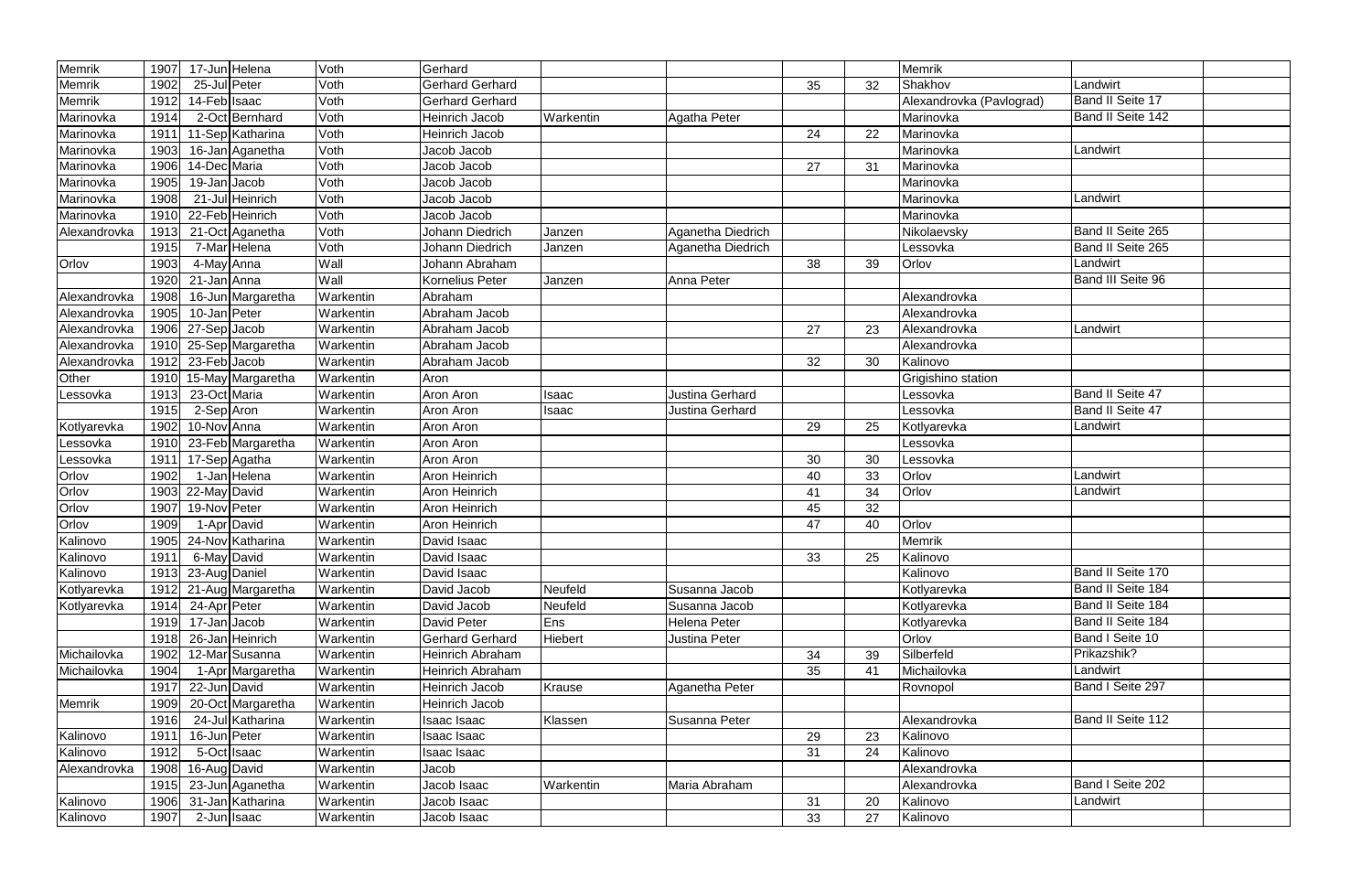| Kalinovo     |      | $1908$ 25-Sep Jacob       | Warkentin | Jacob Isaac               |             |                    | 33 | 27 | Kalinovo                              |                        |           |
|--------------|------|---------------------------|-----------|---------------------------|-------------|--------------------|----|----|---------------------------------------|------------------------|-----------|
| Kalinovo     | 1910 | 27-Apr Abraham            | Warkentin | Jacob Isaac               |             |                    | 35 | 29 | Kalinovo                              |                        |           |
| Kalinovo     | 1911 | 26-Aug Anna               | Warkentin | Jacob Isaac               |             |                    | 36 | 30 | Hemlet Nadezdino (Kharkiv)            |                        |           |
| Kalinovo     | 1912 | $\overline{21-Oct}$ Maria | Warkentin | Jacob Isaac               |             |                    | 38 | 31 | Bliznetsy                             |                        |           |
| Kalinovo     | 1913 | 3-Dec Elisabeth           | Warkentin | Jacob Isaac               |             |                    |    |    | Nadezhdeno, Bliznetsy                 | Band II Seite 202      |           |
| Alexandrovka | 1906 | 26-May Peter              | Warkentin | Jacob Jacob               |             |                    | 38 | 39 | Alexandrovka                          | Landwirt               |           |
| Alexandrovka | 1912 | 31-MarJohann              | Warkentin | Jacob Jacob               |             |                    | 43 | 44 | Lindenort                             |                        |           |
| Kalinovo     | 1908 | 10-Aug Agatha             | Warkentin | Johann Isaac              |             |                    | 28 | 27 | Kalinovo                              |                        |           |
| Kalinovo     | 1909 | 14-Sep Jacob              | Warkentin | Johann Isaac              |             |                    | 29 | 28 | Kalinovo                              |                        |           |
| Kalinovo     | 1912 | 6-Feb Agatha              | Warkentin | Johann Isaac              |             |                    | 32 | 30 | Orlov                                 | Band II Seite 240      |           |
| Marinovka    | 1911 | 19-Jul Sara               | Warkentin | Johann Peter              |             |                    | 25 | 20 | Marinovka                             |                        |           |
| Marinovka    | 1912 | 21-Sep Johann             | Warkentin | Johann Peter              |             |                    |    |    | Lessovka                              |                        |           |
| Michailovka  | 1903 | 23-Jul Nicolaus           | Warkentin | Nicolaus Abraham          |             |                    | 30 | 27 | Nemets, Tyvorovka                     | Oel                    |           |
| Michailovka  | 1905 | 11-Aug Heinrich           | Warkentin | Nicolaus Abraham          |             |                    | 33 | 30 | <b>Station Tatsinskaya South-West</b> |                        |           |
| Michailovka  | 1906 | 6-Dec Maria               | Warkentin | Nicolaus Abraham          |             |                    |    |    |                                       |                        |           |
| Marinovka    | 1914 | 30-Sep Nicolaus           | Warkentin | Peter Peter               | <b>Dyck</b> | Agatha Nicolaus    |    |    | Marinovka                             | Band II Seite 253      |           |
|              | 1915 | 5-Dec Gerhard             | Warkentin | Peter Peter               | <b>Dyck</b> | Agatha Nicolaus    |    |    | Marinovka                             | Band II Seite 253      |           |
| Marinovka    | 1913 | 18-Jan Peter              | Warkentin | Peter Peter               |             |                    |    |    | Marinovka                             |                        | twins     |
| Marinovka    | 1913 | 18-Jan Peter              | Warkentin | Peter Peter               |             |                    |    |    | Marinovka                             |                        | twins     |
| Karpovka     | 1914 | 30-Apr Heinrich           | Wedel     | Jacob Jacob               | Sawatsky    | Katharina Heinrich |    |    | Alexanderwohl                         | Band I Seite 272       |           |
| Kotlyarevka  | 1903 | 21-Jul Abraham            | Wiebe     | Abraham                   | Quapp       | Sara               |    |    | Kotlyarevka                           | Landwirt               | unehelich |
|              | 1916 | 9-DecOllga                | Wiebe     | Abraham Abraham           | Penner      | Elisabeth Abraham  |    |    | Lessovka                              | Band I Seite 265       |           |
| Lessovka     | 1904 | 29-Feb Jacob              | Wiebe     | Abraham Abraham           |             |                    | 35 | 29 | Zhelannya Bornaya                     | Schmied                |           |
| Lessovka     | 1909 | 2-Jan Maria               | Wiebe     | Abraham Abraham           |             |                    |    |    | Lessovka                              |                        |           |
| Lessovka     | 1911 | 10-Jun Katharina          | Wiebe     | Abraham Abraham           |             |                    | 43 | 37 | Millerovo                             |                        |           |
| Kotlyarevka  | 1907 | 27-Aug Maria              | Wiebe     | Abraham Johann            |             |                    | 25 | 22 | Kotlyarevka                           |                        |           |
| Kotlyarevka  | 1908 | 3-Dec Maria               | Wiebe     | Abraham Johann            |             |                    |    |    | Kotlyarevka                           |                        |           |
| Kotlyarevka  | 1908 | 3-Dec Maria               | Wiebe     | Abraham Johann            |             |                    | 27 | 24 | Kotlyarevka                           |                        |           |
| Kotlyarevka  | 1911 | 6-Nov Heinrich            | Wiebe     | Abraham Johann            |             |                    | 30 | 27 | Kotlyarevka                           |                        |           |
| Nicolayevka  | 1905 | 27-Jul Gerhard            | Wiebe     | David                     |             |                    |    |    |                                       |                        |           |
| Nicolayevka  | 1901 | 19-Dec Wilhelm            | Wiebe     | David Gerhard             |             |                    | 43 | 39 | Omsk                                  | Schmied                |           |
| Nicolayevka  | 1903 | 3-Jul Elisabeth           | Wiebe     | David Gerhard             |             |                    |    |    | Omsk                                  | Landwirt               |           |
| Other        | 1907 | 25-Aug Diedrich           | Wiebe     | Diedrich                  |             |                    |    |    | Gerzenberg?                           |                        |           |
|              | 1915 | 30-Oct Nicolaus           | Wiebe     | Diedrich Diedrich         | Teichroeb   | Maria Peter        |    |    | Dayanovskoe forestry, Kiev            | Band II Seite 143      |           |
|              | 1918 | 15-Jul Olga               | Wiebe     | <b>Diedrich Diedrich</b>  | Teichroeb   | Maria Peter        |    |    |                                       | Band II Seite 143      |           |
| Druzhkovka   | 1903 | 21-Nov Anna               | Wiebe     | Diedrich Diedrich         |             | Susanna            |    |    | Slavjansk                             | Landwirt               |           |
| Other        | 1904 | 10-Nov Helena             | Wiebe     | <b>Diedrich Diedrich</b>  |             |                    |    |    | Slavjansk                             | <b>Fabrik Arbeiter</b> |           |
| Other        | 1906 | 2-May Wilhelm             | Wiebe     | Diedrich Diedrich         |             |                    | 30 | 31 | Khutor (Penner)                       | Landwirt               |           |
| Other        | 1909 | 20-Jun Susanna            | Wiebe     | <b>Diedrich Diedrich</b>  |             |                    |    |    | Ok. Penner                            |                        |           |
| Other        | 1910 | 11-Dec Woldemar           | Wiebe     | Diedrich Diedrich         |             |                    |    |    | Bogdanovka (Pavlograd)                |                        |           |
| Kotlyarevka  | 1902 | 2-Jul Heinrich            | Wiebe     | Heinrich Johann           |             |                    | 22 | 21 | Kotlyarevka                           | Landwirt               |           |
| Kotlyarevka  | 1904 | 7-Jan Katharina           | Wiebe     | Heinrich Johann           |             |                    |    |    | Kotlyarevka                           | Landwirt               |           |
| Kotlyarevka  | 1905 | 24-Dec Peter              | Wiebe     | Heinrich Johann           |             |                    |    |    | Shakhov                               |                        |           |
| Kotlyarevka  | 1907 | 29-Oct Helena             | Wiebe     | Heinrich Johann           |             |                    |    |    | Kotlyarevka                           |                        |           |
| Kotlyarevka  | 1910 | $4$ -Jun Jacob            | Wiebe     | Heinrich Johann           |             |                    |    |    | Kotlyarevka                           |                        |           |
| Kotlyarevka  | 1912 | 4-Apr Anna                | Wiebe     | Heinrich Johann           |             |                    | 32 | 28 | Siberia                               | Band II Seite 119      |           |
| Alexandrovka | 1914 | 8-Sep Heinrich            | Wiebe     | <b>Heinrich Kornelius</b> | Thiessen    | Gertruda Peter     |    |    | Rovnopol, Samara                      | Band II Seite 264      |           |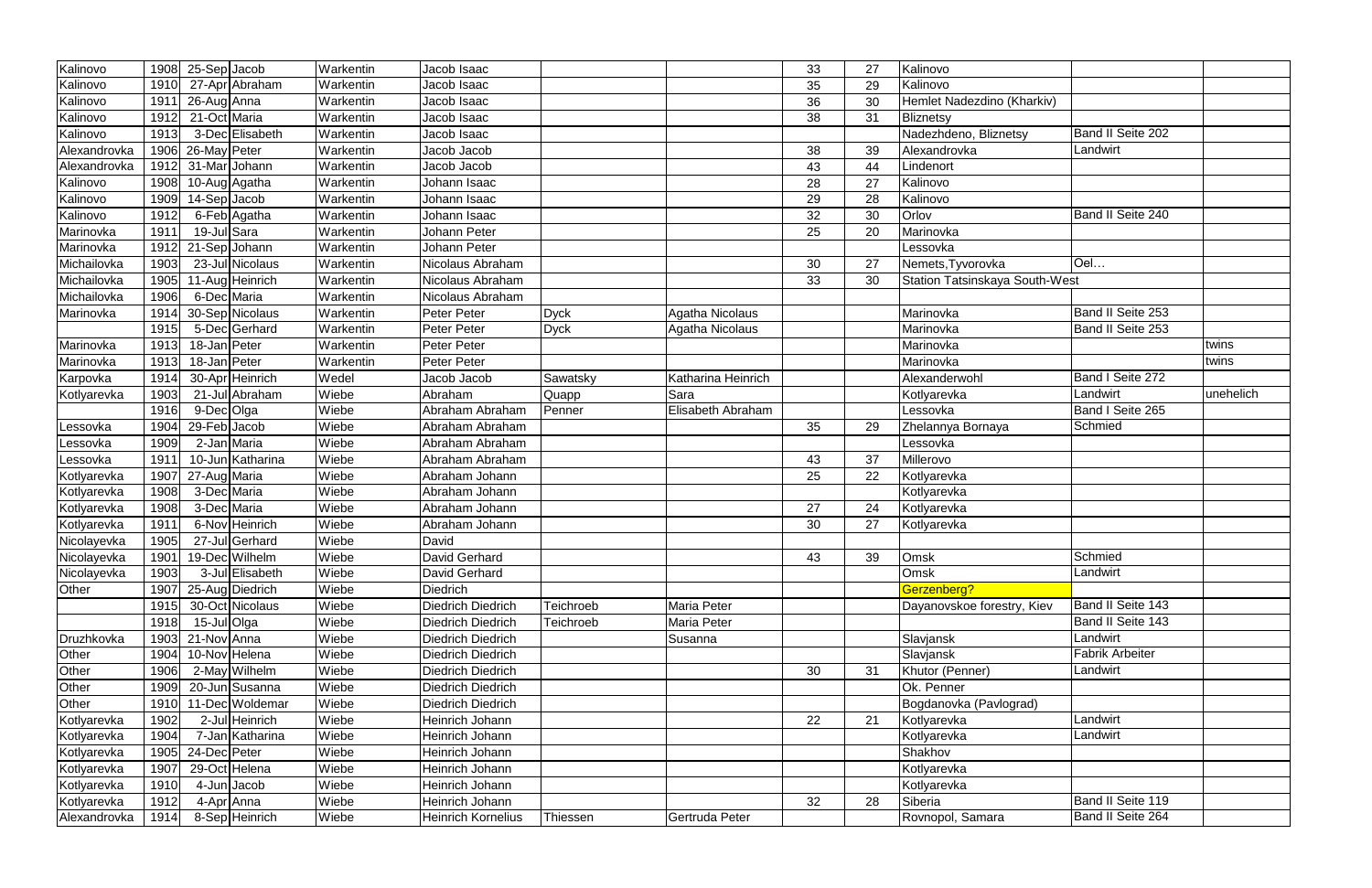| Alexandrovka | 1913 | 7-Apr Maria        | Wiebe | <b>Heinrich Kornelius</b> |              |                        |    |    | Rovnopol, Samara       | Band II Seite 264        |      |
|--------------|------|--------------------|-------|---------------------------|--------------|------------------------|----|----|------------------------|--------------------------|------|
|              | 1916 | 4-Mar Helena       | Wiebe | Jacob Jacob               | Goertzen     | Sara David             |    |    | Friedensruh, Akmolinsk | Band II Seite 291        |      |
| Kotlyarevka  | 1905 | 15-May Jacob       | Wiebe | Jacob Johann              |              |                        |    |    | Kotlyarevka            |                          |      |
| Kotlyarevka  | 1907 | 14-Feb Katharina   | Wiebe | Jacob Johann              |              |                        | 29 | 22 | Kotlyarevka            |                          |      |
| Kotlyarevka  | 1908 | 22-Aug Peter       | Wiebe | Jacob Johann              |              |                        |    |    | Kotlyarevka            |                          |      |
| Kotlyarevka  | 1908 | 22-Aug Peter       | Wiebe | Jacob Johann              |              |                        | 31 | 24 | Kotlyarevka            |                          |      |
| Kotlyarevka  | 1910 | 22-Sep Maria       | Wiebe | Jacob Johann              |              |                        |    |    | Kotlyarevka            |                          |      |
| Alexandrovka | 1914 | 3-Nov Johann       | Wiebe | Johann Johann             | <b>Boldt</b> | Susanna Jacob          |    |    | Kalinovo               | Band II Seite 178        |      |
| Kotlyarevka  |      | 1903 23-May Johann | Wiebe | Johann Johann             |              |                        |    |    | Kotlyarevka            | Landwirt                 |      |
| Kotlyarevka  | 1904 | 15-Sep Katharina   | Wiebe | Johann Johann             |              |                        |    |    | Samara                 | Landwirt                 |      |
| Kotlyarevka  | 1905 | 12-Nov Helena      | Wiebe | Johann Johann             |              |                        |    |    | Kotlyarevka            |                          |      |
| Alexandrovka | 1906 | 24-Mar Susanna     | Wiebe | Johann Johann             |              |                        |    |    | Rovnopol               |                          |      |
| Kotlyarevka  | 1908 | 9-Feb Anna         | Wiebe | Johann Johann             |              |                        |    |    | Kotlyarevka            |                          |      |
| Kotlyarevka  | 1908 | 9-Feb Anna         | Wiebe | Johann Johann             |              |                        |    |    | Kotlyarevka            | Landwirt                 |      |
| Karpovka     | 1909 | 23-Jan Sara        | Wiebe | Johann Johann             |              |                        |    |    | Karpovka               |                          |      |
| Kotlyarevka  | 1909 | 15-Sep Helena      | Wiebe | Johann Johann             |              |                        |    |    | Kotlyarevka            |                          |      |
| Kotlyarevka  | 1910 | 28-Dec Abraham     | Wiebe | Johann Johann             |              |                        | 33 | 30 |                        |                          |      |
| Karpovka     | 1912 | 21-Jan Maria       | Wiebe | Johann Johann             |              |                        | 26 | 26 | Karpovka               | Band II Seite 178        |      |
| Alexandrovka | 1903 | 19-Jun Kornelius   | Wiebe | Kornelius Kornelius       |              |                        | 28 | 23 | Alexandrovka           | Landwirt                 |      |
| Alexandrovka | 1905 | 8-Dec Heinrich     | Wiebe | Kornelius Kornelius       |              |                        |    |    | Alexandrovka           |                          |      |
|              | 1915 | 26-Aug Heinrich    | Wiebe | Kornelius Peter           | Mantler      | <b>Ida Nicolaus</b>    |    |    | Ossokino               |                          |      |
|              | 1917 | 3-Dec Jacob        | Wiebe | Kornelius Peter           | Mantler      | Ida Nicolaus           |    |    | Ossokino               | Band I Seite 9           |      |
| Kalinovo     | 1908 | 16-Sep Nicolaus    | Wiebe | Kornelius Peter           |              |                        | 25 | 22 | Kalinovo               |                          |      |
| Kalinovo     | 1910 | 11-Feb Kornelius   | Wiebe | Kornelius Peter           |              |                        | 26 | 24 | Ossokino               |                          |      |
|              | 1915 | 15-MarGerhard      | Wiebe | Peter Kornelius           | <b>Dyck</b>  | Anna Kornelius         |    |    | Konnopol, Caucsus      | Band II Seite 225        |      |
|              | 1917 | 10-Mar Gerhard     | Wiebe | Peter Kornelius           | <b>Dyck</b>  | Anna Kornelius         |    |    | Rovnopol               | Band II Seite 225        |      |
| Alexandrovka | 1908 | 29-Apr Kornelius   | Wiebe | Peter Kornelius           |              |                        |    |    | Alexandrovka           |                          |      |
| Alexandrovka | 1911 | 6-Oct Heinrich     | Wiebe | Peter Kornelius           |              |                        | 30 | 34 | Rovnopol, Samara       |                          |      |
| Alexandrovka | 1913 | 23-Jan Peter       | Wiebe | Peter Kornelius           |              |                        |    |    | Rovnopol, Samara       | Band II Seite 225        |      |
| Kalinovo     | 1910 | 5-Jul Johann       | Wiebe | Peter Peter               |              |                        | 27 | 29 | Kalinovo               |                          |      |
| Karpovka     | 1911 | 3-Jul Heinrich     | Wiens | <b>Gerhard Heinrich</b>   |              |                        | 23 | 23 |                        |                          |      |
| Karpovka     | 1912 | 15-Sep Martin      | Wiens | <b>Gerhard Heinrich</b>   |              |                        | 25 | 24 |                        | Band II Seite 109        |      |
| Karpovka     | 1908 | 31-Jul Elisabeth   | Wiens | Heinrich                  |              |                        | 47 | 44 | Karpovka               |                          |      |
|              | 1920 | 15-Jun Gerhard     | Wiens | <b>Heinrich Gerhard</b>   | Janzen       | <b>Barbara Gerhard</b> |    |    |                        | <b>Band III Seite 85</b> |      |
| Karpovka     | 1905 | 25-Dec Anna        | Wiens | <b>Heinrich Gerhard</b>   |              |                        | 45 | 42 | Karpovka               |                          |      |
| Michailovka  | 1913 | 31-Dec Anna        | Wiens | Heinrich Johann           | Rempel       | Margaretha Nicolaus    |    |    | Michailovka            | Band II Seite 220        |      |
|              | 1919 | 14-Jun Heinrich    | Wiens | Heinrich Johann           | Rempel       | Margaretha Nicolaus    |    |    | Michailovka            | Band II Seite 220        |      |
| Karpovka     | 1902 | 31-Oct David       | Wiens | Heinrich Johann           |              |                        | 42 | 39 |                        | Landwirt                 | twin |
| Karpovka     | 1902 | 31-Oct Katharina   | Wiens | Heinrich Johann           |              |                        | 42 | 39 |                        | Landwirt                 | twin |
| Orlov        | 1903 | 28-Oct Maria       | Wiens | Isaac Isaac               |              |                        | 42 | 37 | Nicolayevka            | Landwirt                 |      |
| Orlov        | 1906 | 4-May Jacob        | Wiens | Isaac Isaac               |              |                        | 46 | 40 | Orlov                  | Landwirt                 |      |
|              | 1915 | 22-Jun Margaretha  | Wiens | Jacob Jacob               | Funk         | Anna Franz             |    |    | Marinovka              | Band II Seite 107        |      |
|              | 1917 | 19-Jan Jacob       | Wiens | Jacob Jacob               | Funk         | Anna Franz             |    |    | Marinovka              | Band II Seite 107        |      |
| Marinovka    | 1913 | 6-Oct Justina      | Wiens | Jacob Jacob               | Funk         | Justina Franz          |    |    | Marinovka              | Band II Seite 107        |      |
| Karpovka     | 1909 | 7-Dec Abraham      | Wiens | Johann Gerhard            |              |                        |    |    | Karpovka               |                          |      |
| Karpovka     | 1909 | 7-Dec Aganetha     | Wiens | Johann Gerhard            |              |                        |    |    | Karpovka               |                          |      |
| Karpovka     | 1911 | 5-Sep Johann       | Wiens | Johann Gerhard            |              |                        | 30 | 27 | Karpovka               |                          |      |